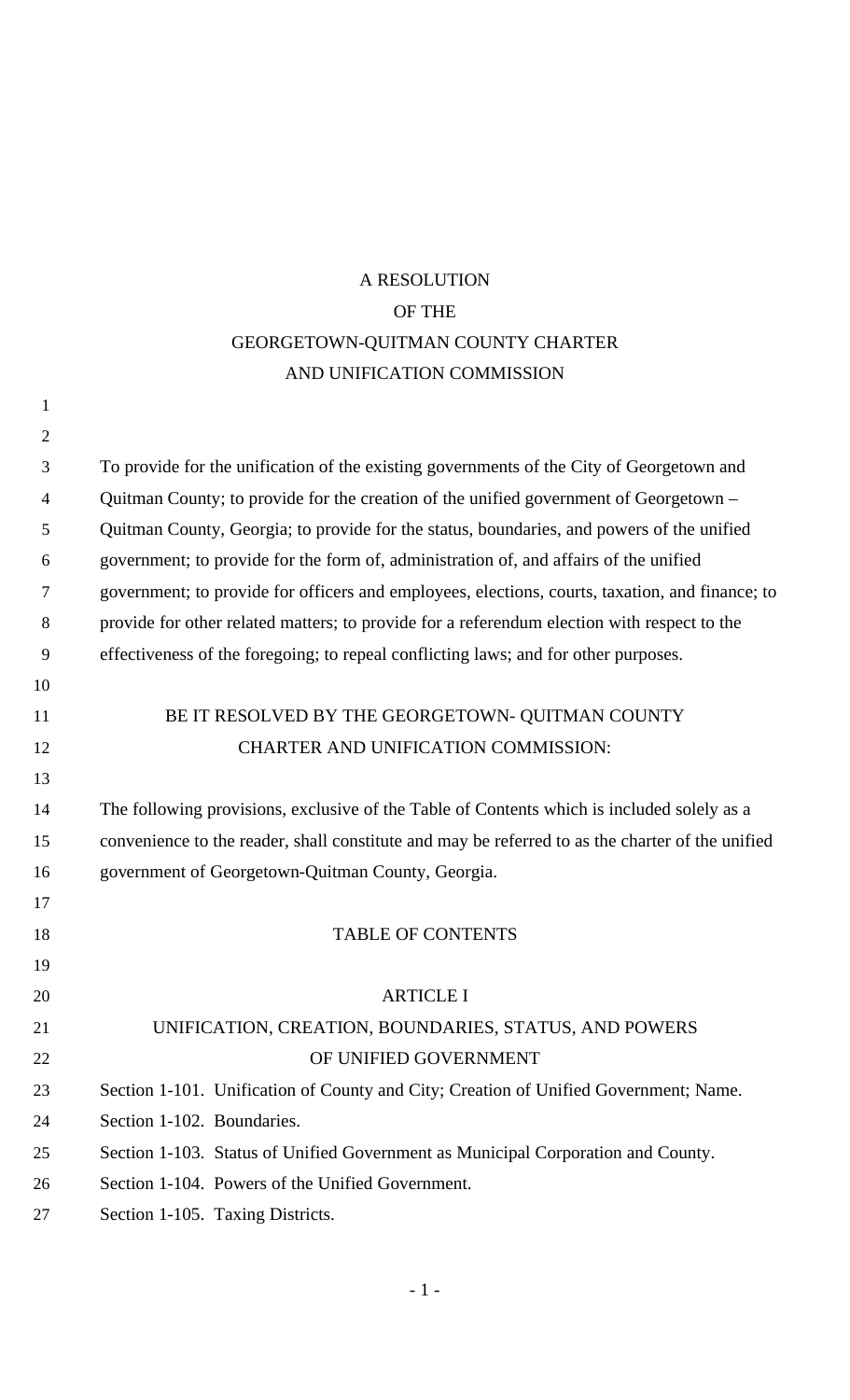| $\mathbf{1}$ | Section 1-106. Construction. |                                                                                        |
|--------------|------------------------------|----------------------------------------------------------------------------------------|
| 2            |                              | <b>ARTICLE II</b>                                                                      |
| 3            |                              | <b>LEGISLATIVE ARTICLE</b>                                                             |
| 4            |                              | <b>Chapter 1--The Commission</b>                                                       |
| 5            |                              | Section 2-101. Name and Composition.                                                   |
| 6            |                              | Section 2-102. Term of Office; Qualifications; Disqualifications.                      |
| 7            |                              | Section 2-103. Salary and Expenses of the Commission.                                  |
| 8            |                              | Section 2-104. Organization; Oath; Rules; Quorum; Meetings; Records.                   |
| 9            |                              | Section 2-105. Powers of the Commission.                                               |
| 10           |                              | Section 2-106. Filling of Vacancies.                                                   |
| 11           |                              |                                                                                        |
| 12           |                              | <b>Chapter 2--Legislative Procedure</b>                                                |
| 13           |                              | Section 2-201. Legislation by Ordinance.                                               |
| 14           |                              | Section 2-202. Introduction, Consideration, and Passage of Ordinances and Resolutions. |
| 15           |                              | Section 2-203. Emergency Ordinances.                                                   |
| 16           |                              | Section 2-204. Authentication; Recording; Effective Date.                              |
| 17           |                              | Section 2-205. Codes of Technical Regulations.                                         |
| 18           |                              | Section 2-206. Codification of Ordinances.                                             |
| 19           |                              | Section 2-207. Prima-Facie Evidence.                                                   |
| 20           |                              |                                                                                        |
| 21           |                              | <b>Chapter 3--Ethics and Prohibited Practices</b>                                      |
| 22           |                              | Section 2-301. Conflict of Interest.                                                   |
| 23           | Section 2-302. Disclosure.   |                                                                                        |
| 24           |                              | Section 2-303. Testimony of Public Officials Relating to Public Affairs.               |
| 25           |                              | Section 2-304. Contracts Voidable and Rescindable.                                     |
| 26           |                              | Section 2-305. Hearings and Determinations.                                            |
| 27           |                              | Section 2-306. Removal of the Chairman or Commissioner; Procedure for Removal.         |
| 28           |                              |                                                                                        |
| 29           |                              | <b>ARTICLE III</b>                                                                     |
| 30           |                              | <b>ADMINISTRATION</b>                                                                  |
| 31           |                              | Chapter 1--Officers                                                                    |
| 32           |                              | Section 3-101. Manager; Appointment; Qualifications; Compensation.                     |
| 33           |                              | Section 3-102. Manager; Powers and Duties.                                             |
| 34           |                              | Section 3-103. Attorney; Appointment; Term; Qualifications; Duties; Compensation.      |
| 35           | Section 3-104. Sheriff.      |                                                                                        |
| 36           |                              | Section 3-105. Judge of the Probate Court.                                             |
| 37           |                              | Section 3-106. Clerk of Superior Court.                                                |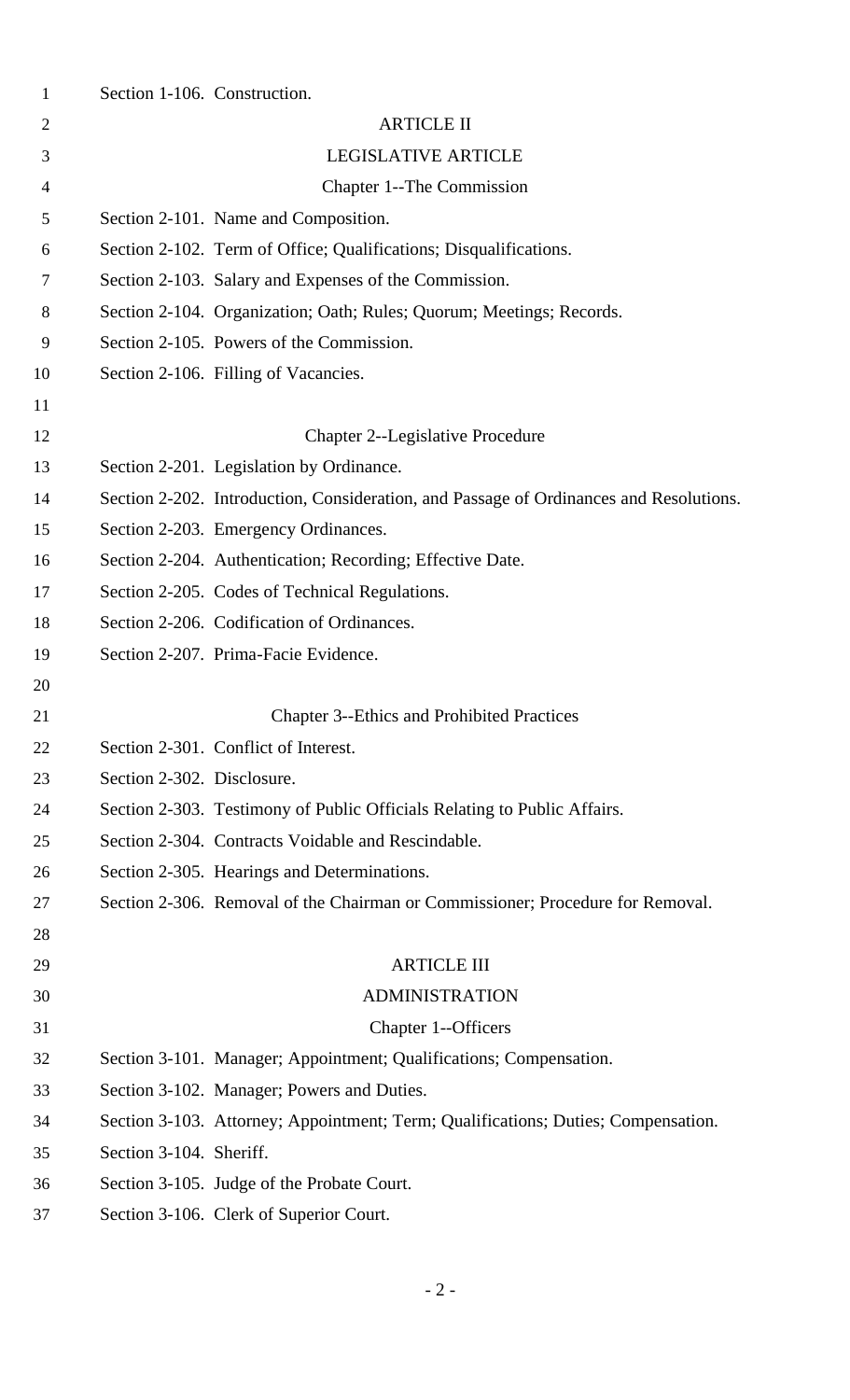| $\mathbf{1}$ | Section 3-107. Tax Commissioner.                                                        |
|--------------|-----------------------------------------------------------------------------------------|
| 2            | Section 3-108. Coroner.                                                                 |
| 3            |                                                                                         |
| 4            | <b>Chapter 2--Administrative and Service Departments</b>                                |
| 5            | Section 3-201. Creation and Functions; Generally.                                       |
| 6            | Section 3-202. Administrative Reorganization.                                           |
| 7            | Section 3-203. Appointment of Directors of Departments.                                 |
| 8            | Section 3-204. Departments under State Law.                                             |
| 9            |                                                                                         |
| 10           | Chapter 3--Merit System of Personnel Administration                                     |
| 11           | Section 3-301. Establishment of Merit System.                                           |
| 12           |                                                                                         |
| 13           | Chapter 4--Boards, Commissions, and Authorities                                         |
| 14           | Section 3-401. Certain Boards, Commissions, and Authorities Continued.                  |
| 15           |                                                                                         |
| 16           | <b>ARTICLE IV</b>                                                                       |
| 17           | <b>JUDICIARY</b>                                                                        |
| 18           | Section 4-101. Superior Court and District Attorney; Unaffected by Charter;             |
| 19           | Redesignation.                                                                          |
| 20           | Section 4-102. Juvenile Court; Unaffected by Charter; Redesignation.                    |
| 21           | Section 4-103. Probate Court; Unaffected by Charter; Redesignation.                     |
| 22           | Section 4-104. Magistrate Court; Unaffected by Charter; Redesignation.                  |
| 23           | Section 4-105. Municipal Court of the City of Georgetown; Continuation of Operations in |
| 24           | the Magistrate Court and Probate Court of the Unified Government.                       |
| 25           |                                                                                         |
| 26           | <b>ARTICLE V</b>                                                                        |
| 27           | <b>ELECTIONS</b>                                                                        |
| 28           | Chapter 1--Conduct of Elections                                                         |
| 29           | Section 5-101. Applicability of General Laws.                                           |
| 30           | Section 5-102. Regular Election; Time for Holding; Voting.                              |
| 31           | Section 5-103. Special Elections.                                                       |
| 32           |                                                                                         |
| 33           | <b>ARTICLE VI</b>                                                                       |
| 34           | REVENUE AND FINANCE                                                                     |
| 35           | <b>Chapter 1--Taxation and Other Revenues</b>                                           |
| 36           | Section 6-101. Levy and Collection of Taxes, Fees, Charges, and Assessments;            |
| 37           | Appropriations.                                                                         |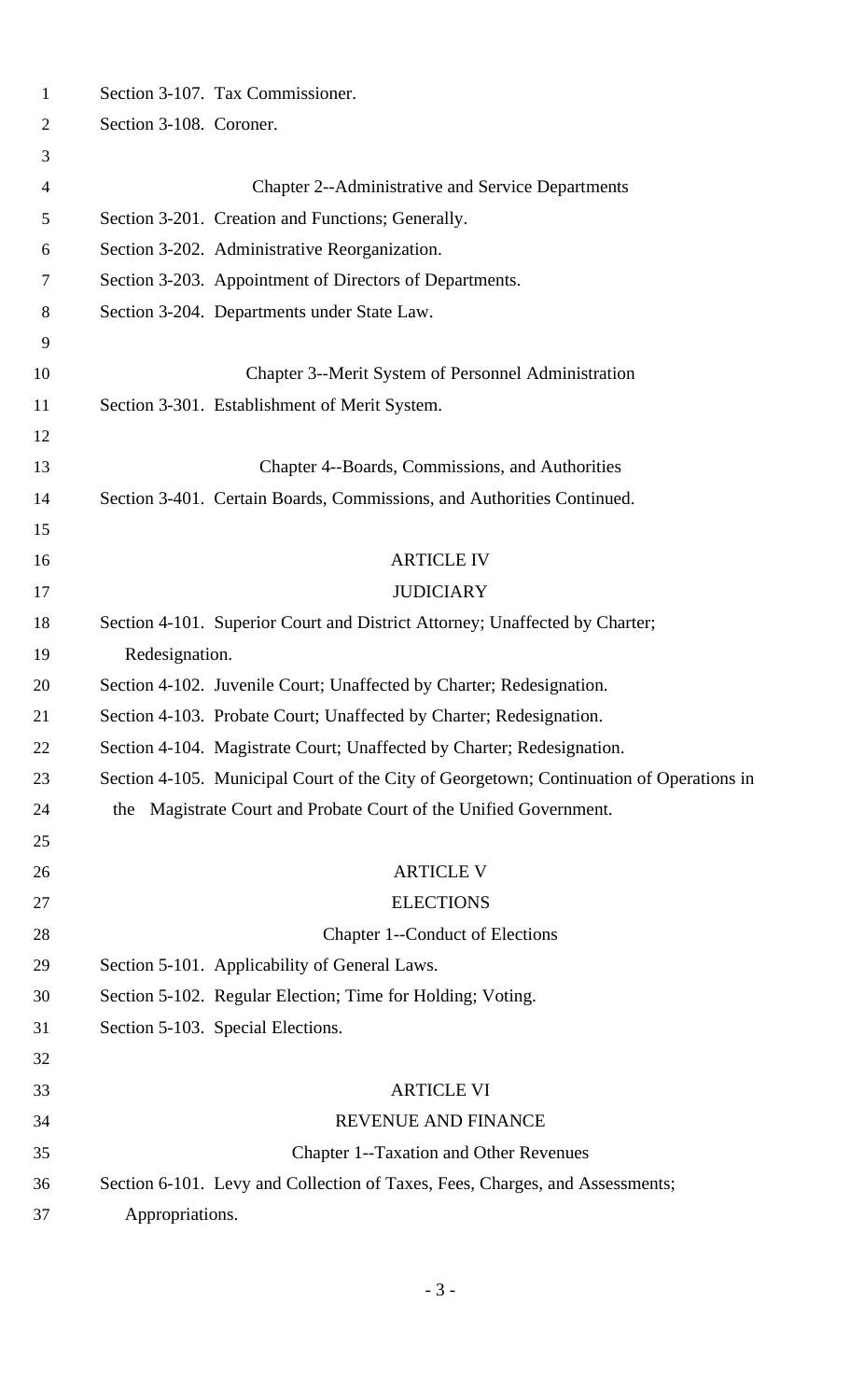| $\mathbf{1}$ |                             | Section 6-102. Collection of Delinquent Taxes and Fees.                           |
|--------------|-----------------------------|-----------------------------------------------------------------------------------|
| 2            |                             |                                                                                   |
| 3            |                             | Chapter 2--Borrowing and Indebtedness                                             |
| 4            |                             | Section 6-201. Issuance of General Obligation Bonds.                              |
| 5            |                             | Section 6-202. Debt Limitation; General Obligation Bonds.                         |
| 6            |                             | Section 6-203. Revenue Bonds.                                                     |
| 7            |                             | Section 6-204. Use of Bond Proceeds.                                              |
| 8            |                             |                                                                                   |
| 9            |                             | <b>Chapter 3--Financial Administration</b>                                        |
| 10           | Section 6-301. Fiscal Year. |                                                                                   |
| 11           |                             | Section 6-302. Preparation of Budgets.                                            |
| 12           |                             | Section 6-303. Scope of Budgets.                                                  |
| 13           |                             | Section 6-304. Submission of Budgets to the Commission.                           |
| 14           |                             | Section 6-305. Adoption of Budgets.                                               |
| 15           |                             | Section 6-306. Property Tax Levies.                                               |
| 16           |                             | Section 6-307. Limitation of Funds.                                               |
| 17           |                             | Section 6-308. Transfer of Funds.                                                 |
| 18           |                             | Section 6-309. Lapse of Appropriations.                                           |
| 19           |                             | Section 6-310. Annual Audit.                                                      |
| 20           |                             |                                                                                   |
| 21           |                             | Chapter 4--Procurement and Disposition of Property                                |
| 22           | Section 6-401. Contracting. |                                                                                   |
| 23           |                             | Section 6-402. Sale and Disposition of Property.                                  |
| 24           |                             |                                                                                   |
| 25           |                             | <b>ARTICLE VII</b>                                                                |
| 26           |                             | <b>GENERAL PROVISIONS</b>                                                         |
| 27           |                             | Section 7-101. Application of Laws; Laws in Force.                                |
| 28           |                             | Section 7-102. Limitation on Claims and Service.                                  |
| 29           |                             | Section 7-103. Tort and Nuisance Liability.                                       |
| 30           |                             | Section 7-104. Conflict of Laws.                                                  |
| 31           |                             | Section 7-105. Competitive Bidding.                                               |
| 32           |                             | Section 7-106. Execution of Assessments.                                          |
| 33           |                             | Section 7-107. Authority to Deal with Federal and State Agencies.                 |
| 34           |                             | Section 7-108. Federal and State Aid.                                             |
| 35           |                             | Section 7-109. Budgets of County Officers and Agencies.                           |
| 36           |                             | Section 7-110. Existing Pension Rights Protected.                                 |
| 37           |                             | Section 7-111. Establishment of New Pension Systems; Merging of Existing Systems. |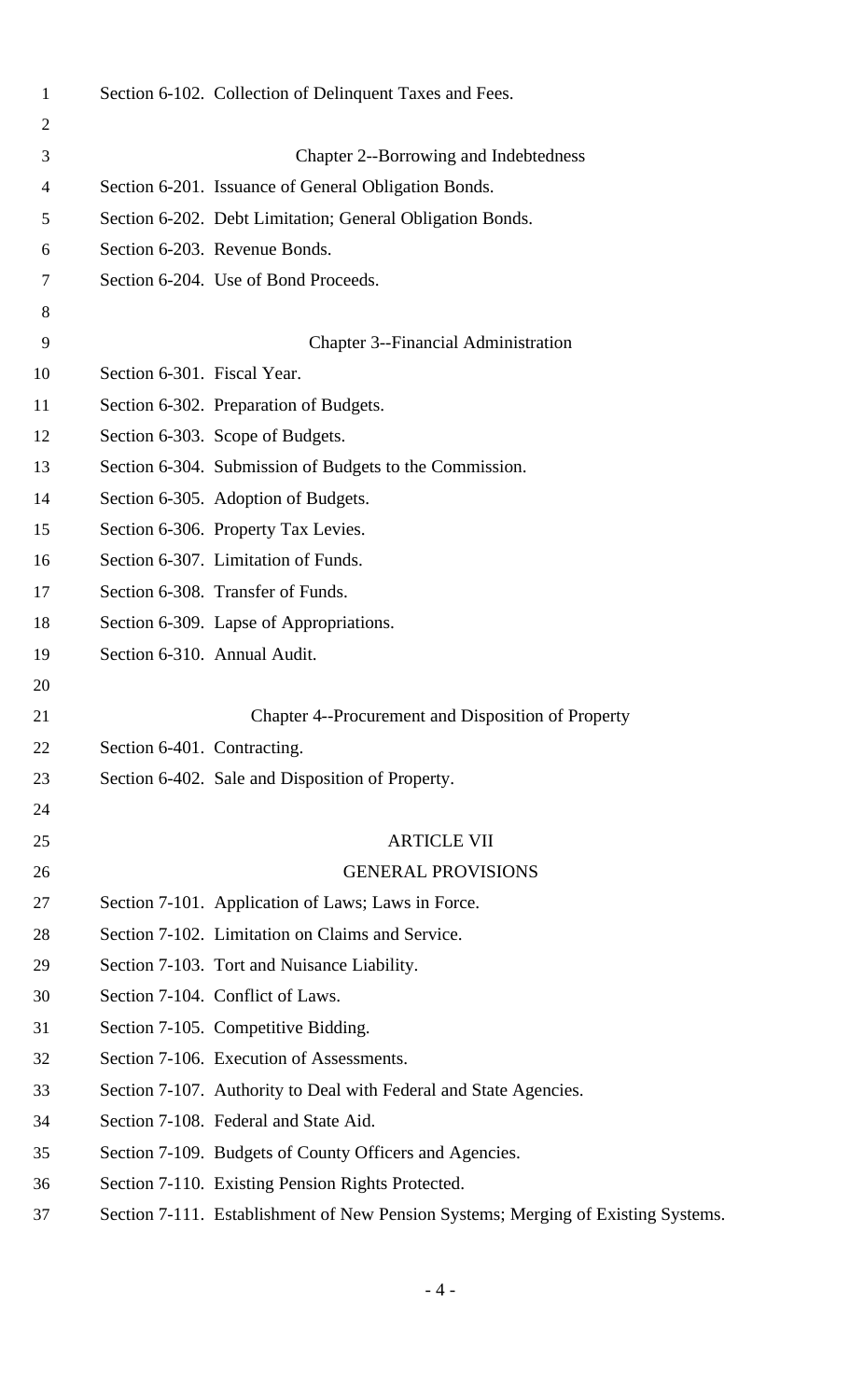| $\mathbf{1}$ | Section 7-112. Amending Charter.                                        |
|--------------|-------------------------------------------------------------------------|
| 2            | Section 7-113. Fidelity Bonds.                                          |
| 3            | Section 7-114. Examples of Powers.                                      |
| 4            | Section 7-115. Section Captions.                                        |
| 5            | Section 7-116. Effect of Repeals.                                       |
| 6            | Section 7-117. Severability Clause.                                     |
| 7            | Section 7-118. Repeal of Conflicting Laws.                              |
| 8            |                                                                         |
| 9            | <b>ARTICLE VIII</b>                                                     |
| 10           | <b>TRANSITION PROVISIONS</b>                                            |
| 11           | Section 8-101. Special Election of First Officials.                     |
| 12           | Section 8-102. Initial Terms of Office.                                 |
| 13           | Section 8-103. Effective Date of Charter.                               |
| 14           | Section 8-104. Cooperation of Former Governments.                       |
| 15           | Section 8-105. Existing Ordinances and Resolutions Continued in Effect. |
| 16           | Section 8-106. Contracts and Obligations.                               |
| 17           | Section 8-107. Dissolution of Existing Governments.                     |
| 18           | Section 8-108. Transfer of Records and Equipment.                       |
| 19           | Section 8-109. Officers Serve Until Successors Qualify.                 |
| 20           | Section 8-110. Referendum on the Charter.                               |
| 21           |                                                                         |
| 22           |                                                                         |
| 23           |                                                                         |
| 24           |                                                                         |
| 25           |                                                                         |
| 26           |                                                                         |
| 27           |                                                                         |
| 28           |                                                                         |
| 29           |                                                                         |
| 30           |                                                                         |
| 31           |                                                                         |
| 32           |                                                                         |
| 33           |                                                                         |
| 34           |                                                                         |
| 35           |                                                                         |
| 36           |                                                                         |
| 37           |                                                                         |
|              |                                                                         |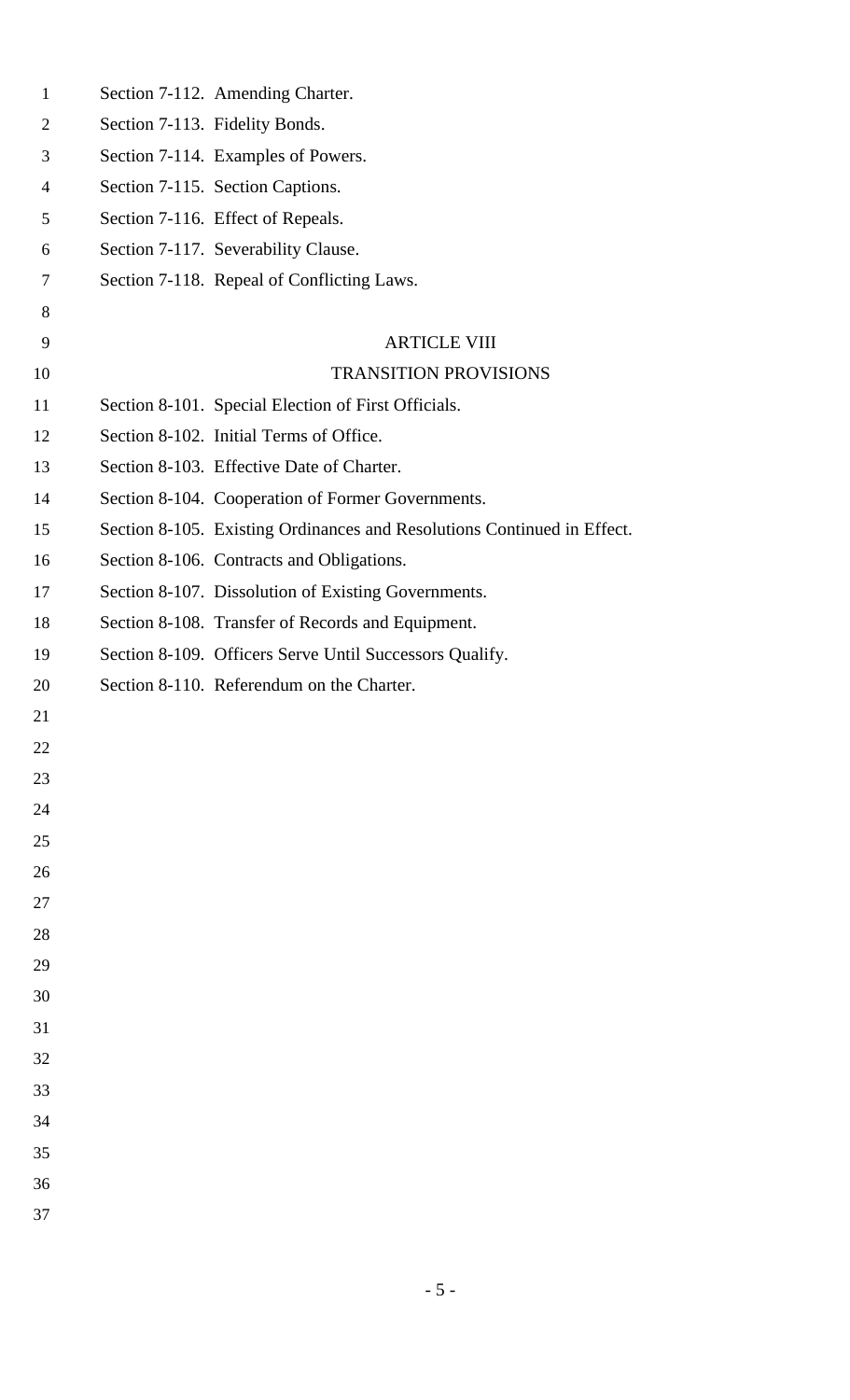|                | <b>ARTICLE I</b>                                                |
|----------------|-----------------------------------------------------------------|
| 2              | UNIFICATION, CREATION, BOUNDARIES, STATUS, AND                  |
| 3              | POWERS OF UNIFIED GOVERNMENT                                    |
| $\overline{4}$ |                                                                 |
| 5              | <b>SECTION 1-101.</b>                                           |
| 6              | Unification of County and City; Creation of Unified Government; |
| 7              | Georgetown-Quitman County.                                      |
|                |                                                                 |

 (a) The governmental and corporate powers, duties, and functions now vested in the 10 governing authority of the City of Georgetown, a municipal corporation chartered by an Act 11 of the General Assembly of Georgia, approved May 6, 2005 (H.B No.757, Act 216), are hereby unified with the governmental and corporate powers, duties, and functions of Quitman County. This unification shall result in the creation and establishment of a single county- wide government with powers and jurisdiction throughout the territorial limits of Quitman County, which single government shall supersede and replace the governments of the City of Georgetown and Quitman County. Said county-wide government shall be a new political entity, a body politic and corporate, and a political subdivision of the state, to be known as the "Unified Government of Georgetown-Quitman County, Georgia," (herein at times called the "Unified Government,") having all the governmental and corporate powers, duties, and functions heretofore held by and vested in the City of Georgetown and Quitman County, and also the powers, duties, and functions provided in this charter. The unified government shall be a public corporation; shall have perpetual existence; shall adopt a common seal; shall, without the necessity or formality of a deed, bill of sale, or other instrument of transfer, own, possess, and hold all the properties of whatsoever kind or nature, assets, contracts, franchises, things, rights, privileges, immunities, and real and personal property theretofore owned, possessed, enjoyed, or held by the City of Georgetown or Quitman County; and by the name of Georgetown-Quitman County, Georgia, shall be capable of suing and being sued when authorized by this charter and by the Constitution and laws of the State of Georgia. From and after the effective date of this charter, the political subdivision known as Quitman County, Georgia, and the municipal corporation known as the City of Georgetown, Georgia, shall be unified into the said new political entity herein created.

 (b) The unification of the governments of the City of Georgetown and Quitman County is authorized pursuant to the provisions of Article IX, Section III, Paragraph II(a) of the Constitution of Georgia of 1983, as amended, and an Act establishing the Georgetown-35 Quitman County Charter and Unification Commission, approved April 7, 2005 (Ga. L. H.B. No. 757, Act 216).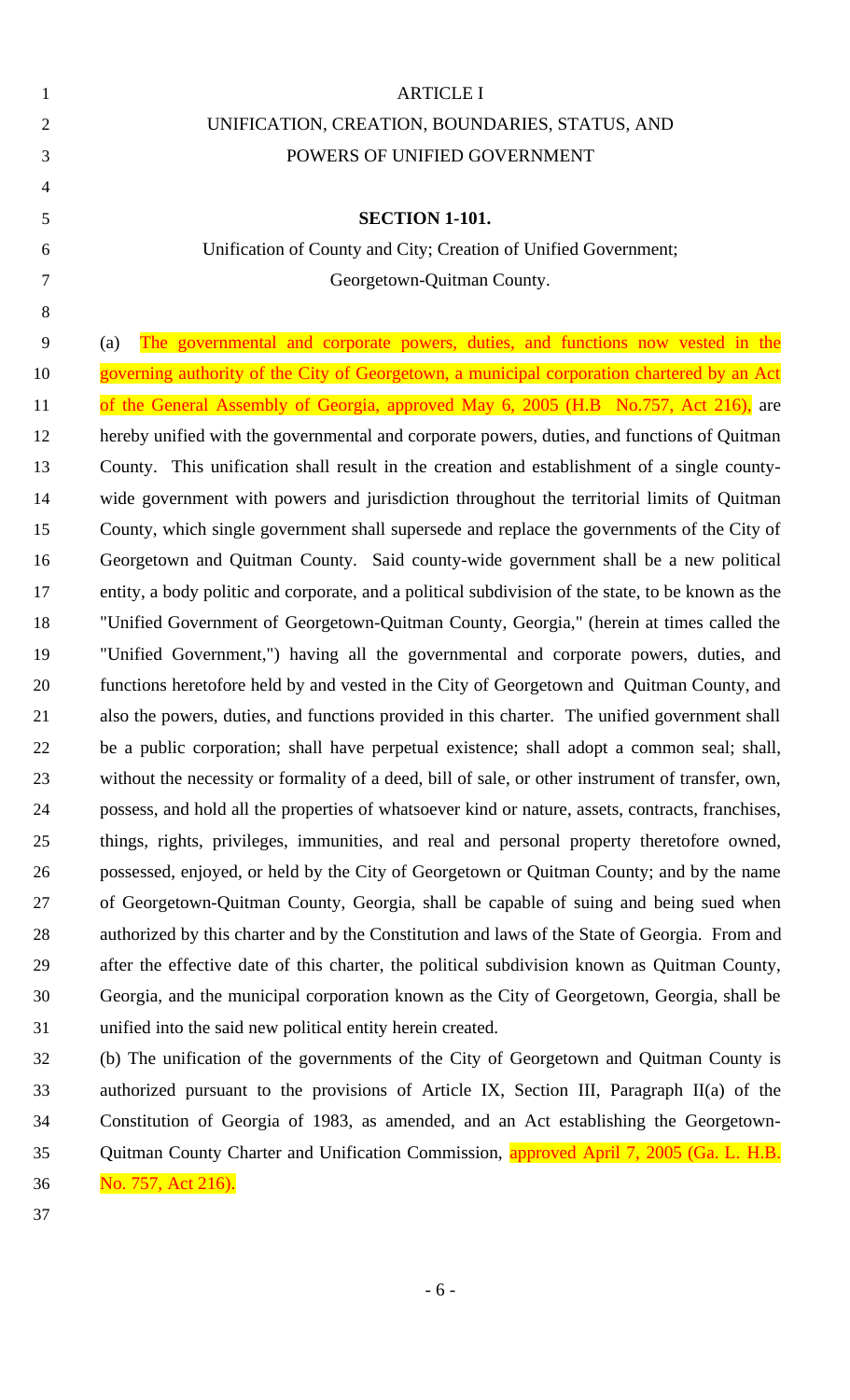| $\mathbf{1}$   | <b>SECTION 1-102.</b>                                                                             |
|----------------|---------------------------------------------------------------------------------------------------|
| $\overline{2}$ | Boundaries.                                                                                       |
| 3              |                                                                                                   |
| $\overline{4}$ | The unified government shall embrace the total area included within the existing territorial      |
| 5              | limits of Quitman County as such limits are fixed and established on the effective date of this   |
| 6              | charter. However, such limits may be altered and changed from time to time as provided by         |
| 7              | the Constitution and laws of the State of Georgia pertaining to counties.                         |
| 8              |                                                                                                   |
| 9              | <b>SECTION 1-103.</b>                                                                             |
| 10             | Status of Unified Government as Municipal Corporation and County.                                 |
| 11             |                                                                                                   |
| 12             | The unified government shall be deemed to be both a municipal corporation and a county            |
| 13             | throughout the total territory of said government. It is the express intention of this section to |
| 14             | declare as a city and as a part of the unified government all of the area of Quitman County       |
| 15             | except as otherwise provided in this charter.                                                     |
| 16             |                                                                                                   |
| 17             | <b>SECTION 1-104.</b>                                                                             |
| 18             | Powers of the Unified Government.                                                                 |
| 19             |                                                                                                   |
| 20             | (a) The Unified Government of Georgetown-Quitman County, Georgia, shall have all powers           |
| 21             | of self-government authorized by the Constitution and not otherwise prohibited by the laws of     |
| 22             | Georgia.                                                                                          |
| 23             | (b) In addition to the foregoing, the unified government shall have all rights, powers, duties,   |
| 24             | privileges, and authority that the City of Georgetown or Quitman County, or both, have under      |
| 25             | the Constitution and general and local laws of the State of Georgia at the time of adoption of    |
| 26             | this charter, except as herein expressly modified. This authority shall include but shall not be  |
| 27             | limited to the authority to adopt home rule ordinances and resolutions as provided in Article     |
| 28             | IX, Section II of the Constitution of the State of Georgia.                                       |
| 29             | (c) In addition to the foregoing, the unified government shall have all rights, powers, duties,   |
| 30             | privileges, and authority herein conferred or herein enlarged, and such other rights, powers,     |
| 31             | duties, privileges, and authority as may be necessary and proper for carrying the same into       |
| 32             | execution, and also all rights, powers, duties, privileges, and authority, whether express or     |
| 33             | implied, that may be now vested in or hereafter granted to counties or municipal corporations,    |
| 34             | or both, by the Constitution and laws of the State of Georgia, including the powers vested in     |
| 35             | the unified government by this charter.                                                           |
| 36             | (d) The unified government, in addition to the rights, duties, powers, privileges, and authority  |
| 37             | expressly conferred upon it by this charter, shall have the right, duty, power, privilege, and    |
|                |                                                                                                   |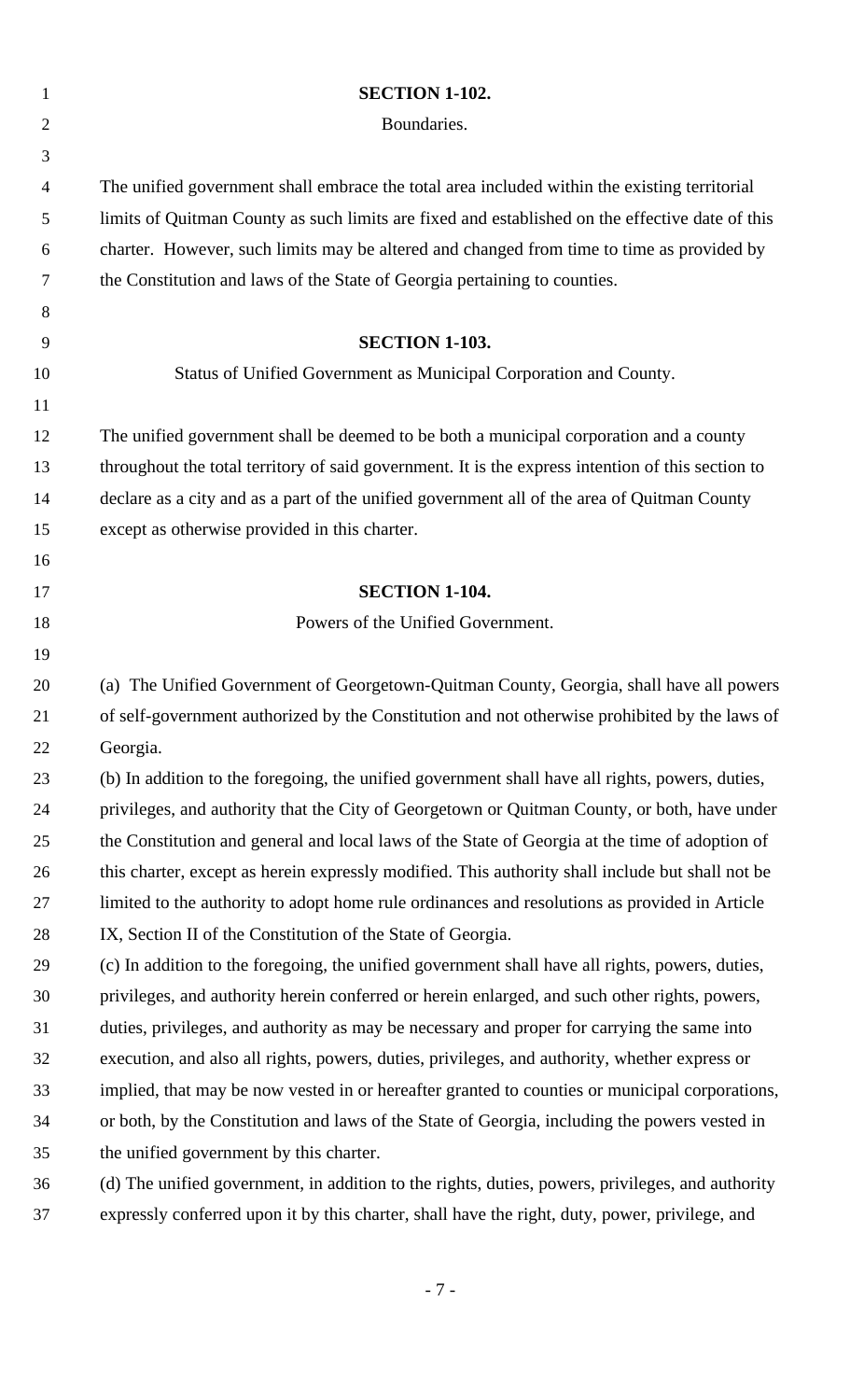authority to exercise and enjoy all other powers, duties, functions, rights, privileges, and immunities necessary and proper to promote or protect the safety, health, peace, security, and general welfare of said government and its constituents and to exercise all implied powers necessary to carry into execution all powers granted in this charter as fully and completely as if such powers were fully enumerated herein and to do and perform all of the acts pertaining to its property, affairs, and local government which are necessary or proper in the legitimate exercise of its corporate powers and governmental duties and functions. (e) No enumeration of any right, power, privilege, or authority hereinafter made shall be construed as limiting or abolishing any right, power, privilege or authority hereinabove set forth. (f) In addition to and supplementary to all other powers which it may possess, and by way of illustration and not of limitation, the unified government shall have the powers specifically enumerated in Section 7-114 of this charter. **SECTION 1-105.** 16 Taxing Districts. (a) The unified government may divide the county into two or more taxing districts. Such taxing districts may include one district conterminous with the former boundaries of the City of Georgetown, and within such district such taxes may be levied as may be necessary to retire any bonded indebtedness of the City of Georgetown, which is outstanding on the effective date of the abolishment of the City of Georgetown. Additionally, in the taxing district of the former City of Georgetown, the unified government shall levy such taxes as are necessary to retire any other indebtedness of the City of Georgetown which is outstanding on the effective date of the abolishment of the City of Georgetown. Such taxing districts may also include one or more service districts. (b) Taxes shall be assessed, levied, and collected in accordance with the kind, character, type, degree, and level of services provided by the government within said service districts, and the rate and manner of taxation may vary in any one district from that in another or other districts. (c) The unified government may also establish special services districts, which shall embrace such territory or territories for which provision is made by the Commission for additional or higher levels of services provided by the unified government.

 (d) In the establishment or modification of service districts and special services districts, the unified government shall hold one or more public hearings thereon at which all interested persons affected thereby shall have an opportunity to be heard. Notice of the time, place, and date of such hearings shall be published in the official legal organ of Quitman County at least once a week during the two weeks immediately preceding the date of hearing.

- 8 -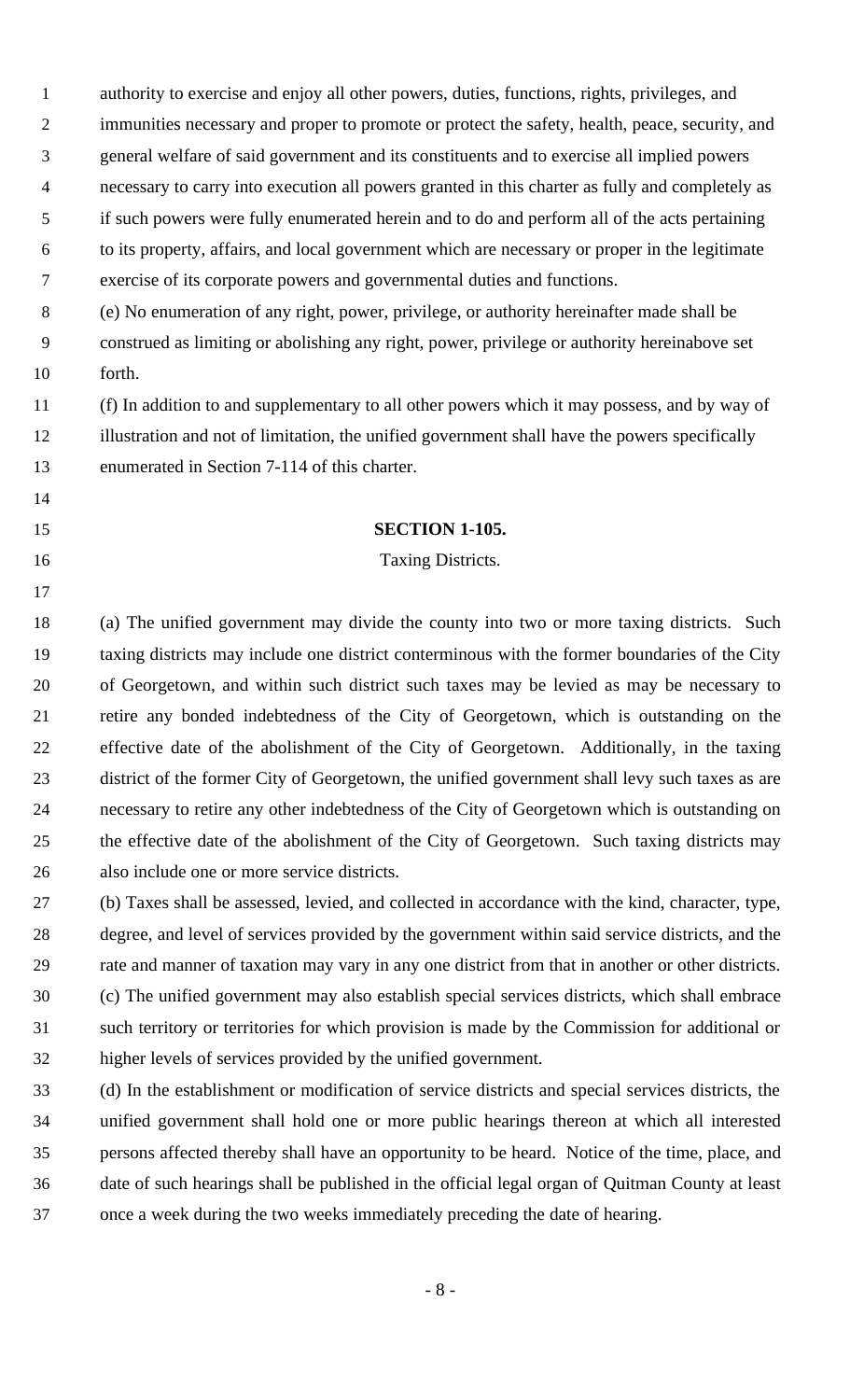| 1              |                                                                                                    |
|----------------|----------------------------------------------------------------------------------------------------|
| $\overline{2}$ | <b>SECTION 1-106.</b>                                                                              |
| 3              | Construction.                                                                                      |
| $\overline{4}$ |                                                                                                    |
| 5              | The powers of the unified government shall be construed liberally in favor of the unified          |
| 6              | government. The specific mention or failure to mention particular powers in this charter shall     |
| 7              | not be construed as limiting in any way the general powers of the unified government as            |
| 8              | provided in this article. It is the intention hereof to grant to the unified government full power |
| 9              | and right to exercise all governmental authority authorized by the Constitution and laws of        |
| 10             | Georgia which is necessary for the effective operation and conduct of the unified government       |
| 11             | within its territory and for the conduct of all of its affairs.                                    |
| 12             |                                                                                                    |
| 13             | <b>ARTICLE II</b>                                                                                  |
| 14             | <b>LEGISLATIVE ARTICLE</b>                                                                         |
| 15             | <b>CHAPTER 1 - The Commission</b>                                                                  |
| 16             |                                                                                                    |
| 17             | <b>SECTION 2-101.</b>                                                                              |
| 18             | Name and Composition.                                                                              |
| 19             |                                                                                                    |
| 20             | There is hereby created the "Commission of Georgetown-Quitman County, Georgia."                    |
| 21             | Membership on the Commission is a part-time position. The Commission shall consist of              |
| 22             | five members elected at-large for specified posts.                                                 |
| 23             |                                                                                                    |
| 24             | <b>SECTION 2-102.</b>                                                                              |
| 25             | Term of Office; Qualifications; Disqualifications.                                                 |
| 26             |                                                                                                    |
| 27             | (a) The term of office of all members of the Commission, except for the initial terms of the       |
| 28             | initial members, shall be four years with members serving until their successors are elected       |
| 29             | and qualified. A Commissioner appointed or elected to fill a vacancy shall serve only for the      |
| 30             | balance of the unexpired term as provided in Section 2-106 of this charter. All terms of office    |
| 31             | following the initial terms shall commence at the first regular meeting in January next            |
| 32             | following the election.                                                                            |
| 33             | (b) No person shall be eligible for election or appointment to the Commission unless such          |
| 34             | person, on or before the date of election or appointment, shall have attained the age of 21        |
| 35             | years, shall be a qualified voter of the unified government, and shall have resided within the     |
| 36             | county for one year on the date of qualifying for election. A candidate for any of the             |
| 37             | commission seats must have all local taxes paid in full at the time of qualifying with the         |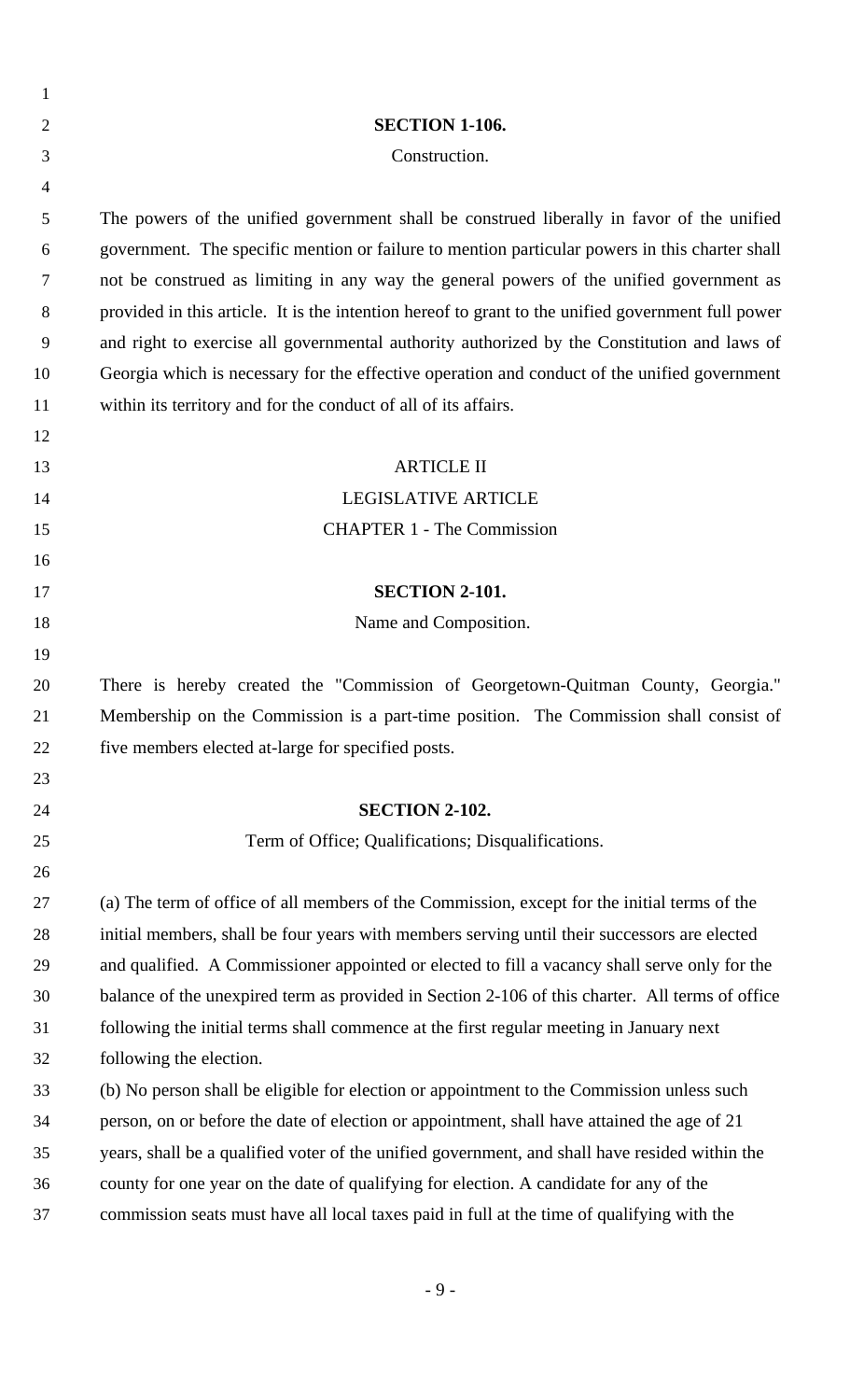| $\mathbf{1}$     | exception of any taxes which are in arbitration. A member of the Commission shall continue        |
|------------------|---------------------------------------------------------------------------------------------------|
| $\overline{2}$   | to reside within the county during such member's term of office.                                  |
| 3                | (c) No member of the Commission, during that member's term of office, shall hold any other        |
| 4                | federal, state, or local government elected office.                                               |
| 5                |                                                                                                   |
| 6                | <b>SECTION 2-103.</b>                                                                             |
| 7                | Salary and Expenses of the Commission.                                                            |
| 8                |                                                                                                   |
| $\boldsymbol{9}$ | (a) The salary of each Commissioner shall be \$3,600.00 per year, payable in equal monthly        |
| 10               | installments. The Chairman shall receive an additional \$600.00 per year, payable in equal        |
| 11               | monthly installments.                                                                             |
| 12               | (b) In addition to the salary, Commissioners shall be reimbursed for all direct expenses          |
| 13               | incurred in carrying out the duties and responsibilities of the unified government.               |
| 14               | (c) The salary of members of the Commission may be changed by ordinance or resolution, in         |
| 15               | the manner specified for county governing authorities in Code Section 36-5-24 of the              |
| 16               | O.C.G.A. or any similar future general law of the State of Georgia.                               |
| 17               |                                                                                                   |
| 18               | <b>SECTION 2-104.</b>                                                                             |
| 19               | Organization; Oath; Rules; Quorum; Meetings; Records.                                             |
| 20               |                                                                                                   |
| 21               | (a) The Commission shall meet for organization and swearing-in purposes on the first              |
| 22               | Monday in January next following its election or as soon thereafter as practicable. At this       |
| 23               | meeting, the newly elected or reelected Commissioners shall each take the following oath of       |
| 24               | office, to be administered by the judge of the probate court or any other person duly             |
| 25               | authorized to administer oaths:                                                                   |
| 26               | "I do solemnly swear (or affirm) that I will well and truly perform the duties of                 |
| 27               | Commissioner of the Unified Government of Georgetown-Quitman County, Georgia, and                 |
| 28               | that I will support and defend the charter thereof, as well as the Constitution and laws of the   |
| 29               | State of Georgia and of the United States of America, so help me God."                            |
| 30               | (b) The Commission, by majority vote, shall adopt rules of procedure governing the                |
| 31               | transaction of its business consistent with the provisions of this charter, shall adopt by        |
| 32               | ordinance or resolution the time, date, and place for regular meetings, which will be held at     |
| 33               | least once each month, and shall provide for keeping minutes of its proceedings by the            |
| 34               | Manager as provided in Section 3-102 of this charter.                                             |
| 35               | (c) At its first organization meeting, the Commission shall select the date when it will hold its |
| 36               | regular monthly meetings.                                                                         |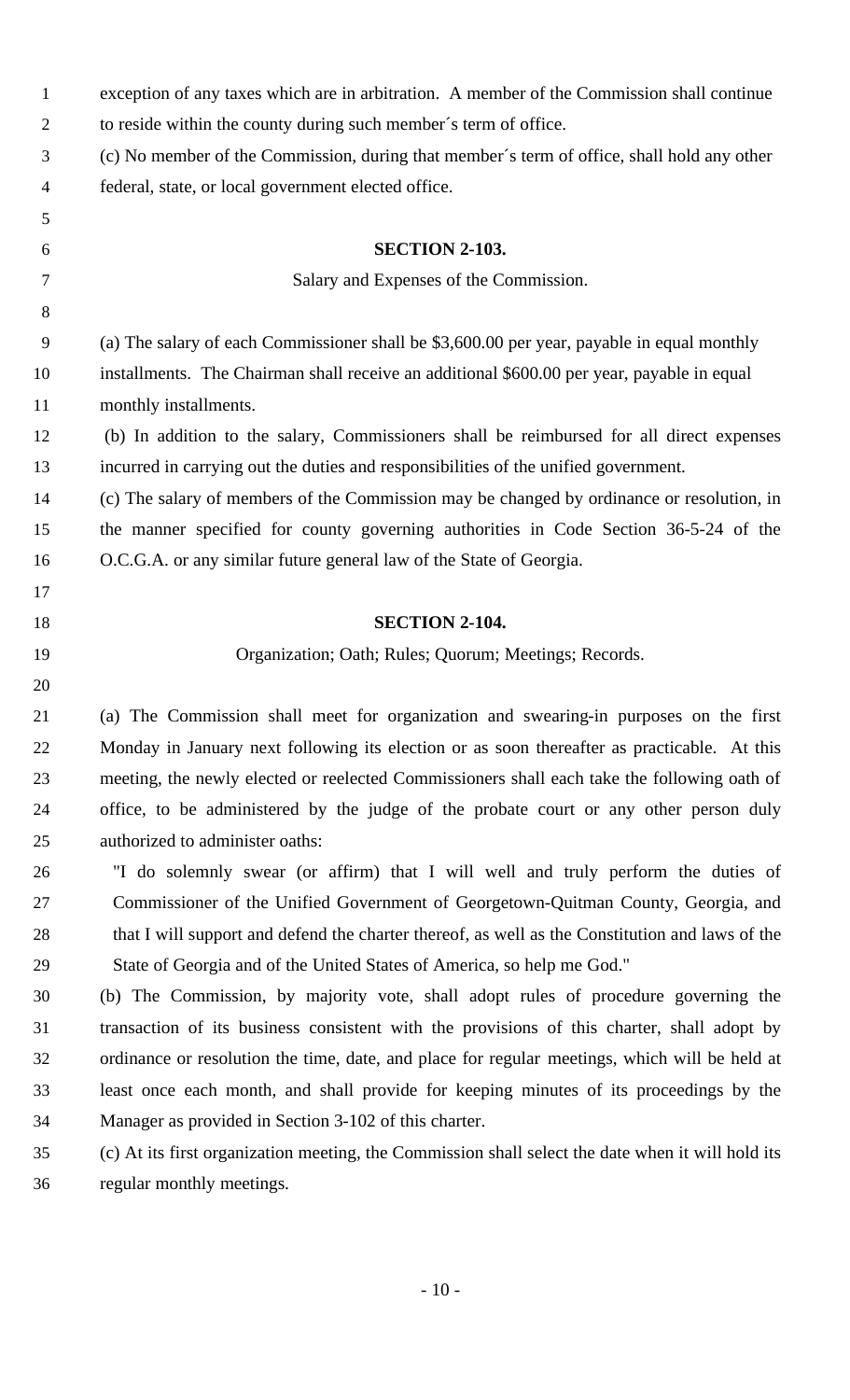(d) Three of the five members of the Commission shall constitute a quorum for the transaction of business; however, a smaller number may adjourn from time to time.

 (e) Special meetings of the Commission may be called by the chairperson or by any three Commissioners upon no less than 24 hours´ written notice to each member served personally or left at the usual place of business or residence of such member. Such notice of a special meeting may be waived in writing either before or after the meeting. Subject to subsection (d) of Code Section 50-14-1 of the O.C.G.A., special meetings may be held at any time without notice to all Commissioners, upon attendance at such meeting by all members of the Commission, or by waiver of notice of those not in attendance.

 (f) All meetings of the Commission, except for those exceptions provided for in general law, shall be public and any citizen shall have access to the minutes and records thereof at reasonable times.

 (g) At its first meeting in January of each year, a chairperson and vice-chairperson shall be elected by and from the membership of the Commission to serve for terms of one year. Such an election shall take place at the first regular meeting of the Commission each year and whenever necessary to fill a vacancy in either office.

#### **SECTION 2-105.**

#### Powers of the Commission.

 (a) All legislative powers of the unified government of Georgetown-Quitman County, Georgia, including any such powers, which may hereafter be conferred by law upon said government, shall be vested exclusively in and exercised by the Commission in accordance with the provisions of this charter.

- (b) In addition to its legislative powers, the Commission shall specifically have the power to:
- (1) Adopt and from time to time amend the budget; and

- (2) Approve or reject recommendations concerning the appointments of the Manager, Attorney, and Auditor; and
- (3) Remove from office the Manager, Attorney, and Auditor by majority vote of the entire Commission.

 (c) In the exercise of its powers, the Commission shall adopt and provide for the execution of such ordinances, resolutions, rules, and regulations, not inconsistent with this charter, as may be necessary or proper for the purpose of carrying into effect the powers conferred by this charter and for the promotion and protection of the safety, health, peace, security, and general welfare of the inhabitants of the Georgetown-Quitman County, Georgia, and may enforce such ordinances, resolutions, rules, and regulations by imposing penalties for violations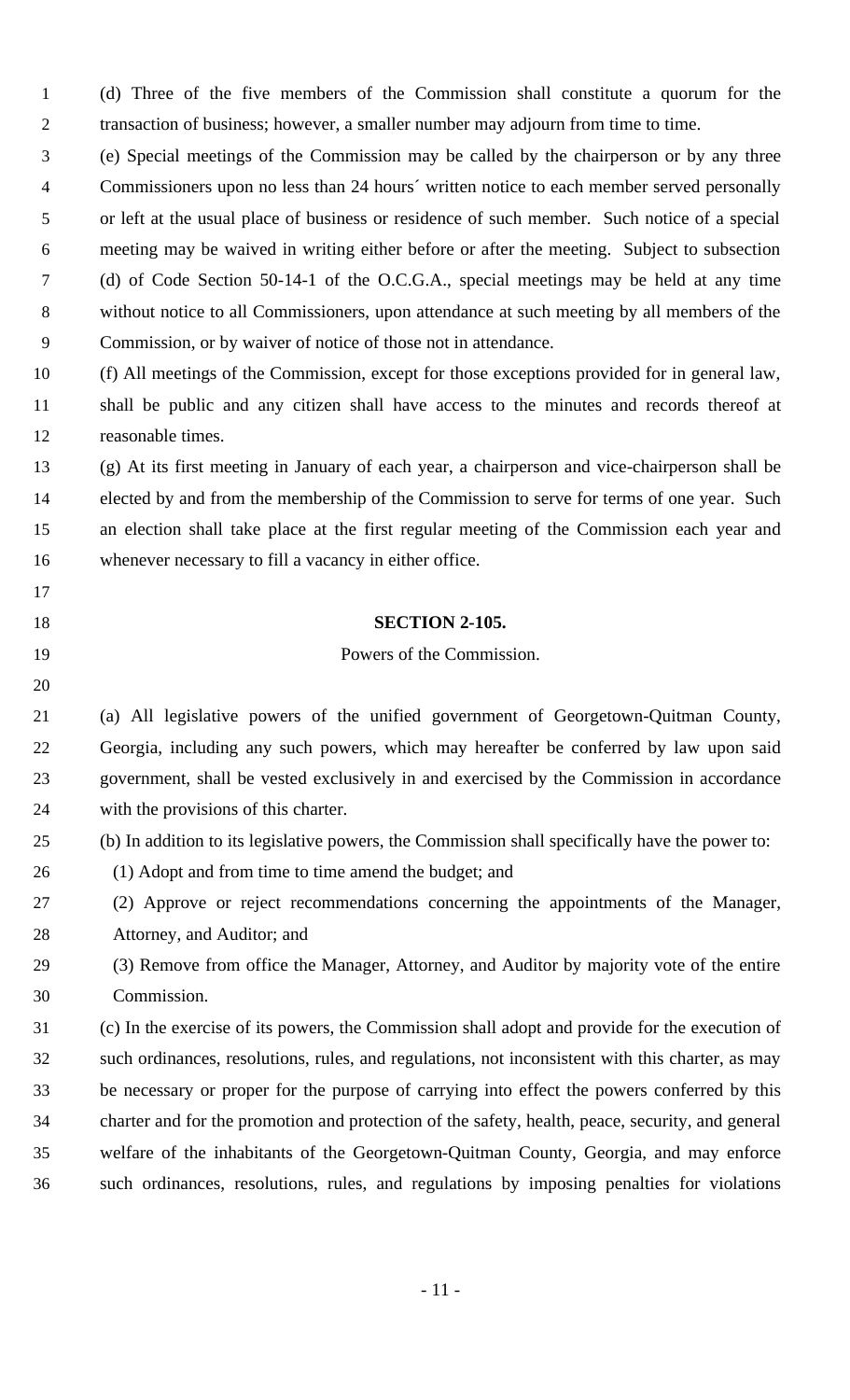thereof, as prescribed by ordinance, by a fine not exceeding \$1,000.00 or by imprisonment for a period not exceeding 60 days, or both.

 (d) Except as otherwise provided by the Constitution, general or local law, or this charter, the Commission may by ordinance or resolution create, change, alter, combine, abolish, consolidate, and redefine the manner of appointment, membership, powers, and duties of bureaus, boards, commissions, departments, divisions, authorities, offices, and agencies of the unified government, including positions of public employment, and may transfer and delete functions and assign additional functions to any bureaus, offices, agencies, departments, divisions, boards, authorities, commissions, and positions of public employment existing under this charter. The Commission may by ordinance or resolution transfer all the assets, liabilities, and obligations thereof to a department, a division, or other unit of a department of the unified government, which shall have the power, and its duty shall be, to perform and exercise all the functions and powers theretofore performed and exercised by such board, commission, authority, division, agency, bureau, office, department, or position of public employment.

 This subsection, however, does not apply to any authorities or boards, which were created by either a local constitutional amendment or by a local Act of the General Assembly.

 (e) The Commission shall have the power to conduct or cause to be conducted inquiries and investigations of the operations of any office, department, or agency or the conduct of any officer or employee thereof administering the affairs of the unified government. In conducting inquiries and investigations, the Commission shall have the right to administer oaths; subpoena witnesses, documents, records, or other evidence; take testimony; and require the production of evidence. The conduct of proceedings at Commission inquiries and investigations shall be subject to such rules and regulations as the Commission may prescribe by general ordinance or resolution.

 (f) The Commission shall provide for the form of oaths and the amount and condition of surety bonds as may be required of any officer or employee of the unified government.

 (g) The Commission shall have and exercise such other powers as conferred upon it by this charter and the laws of Georgia.

# **SECTION 2-106.**

 Filling of Vacancies.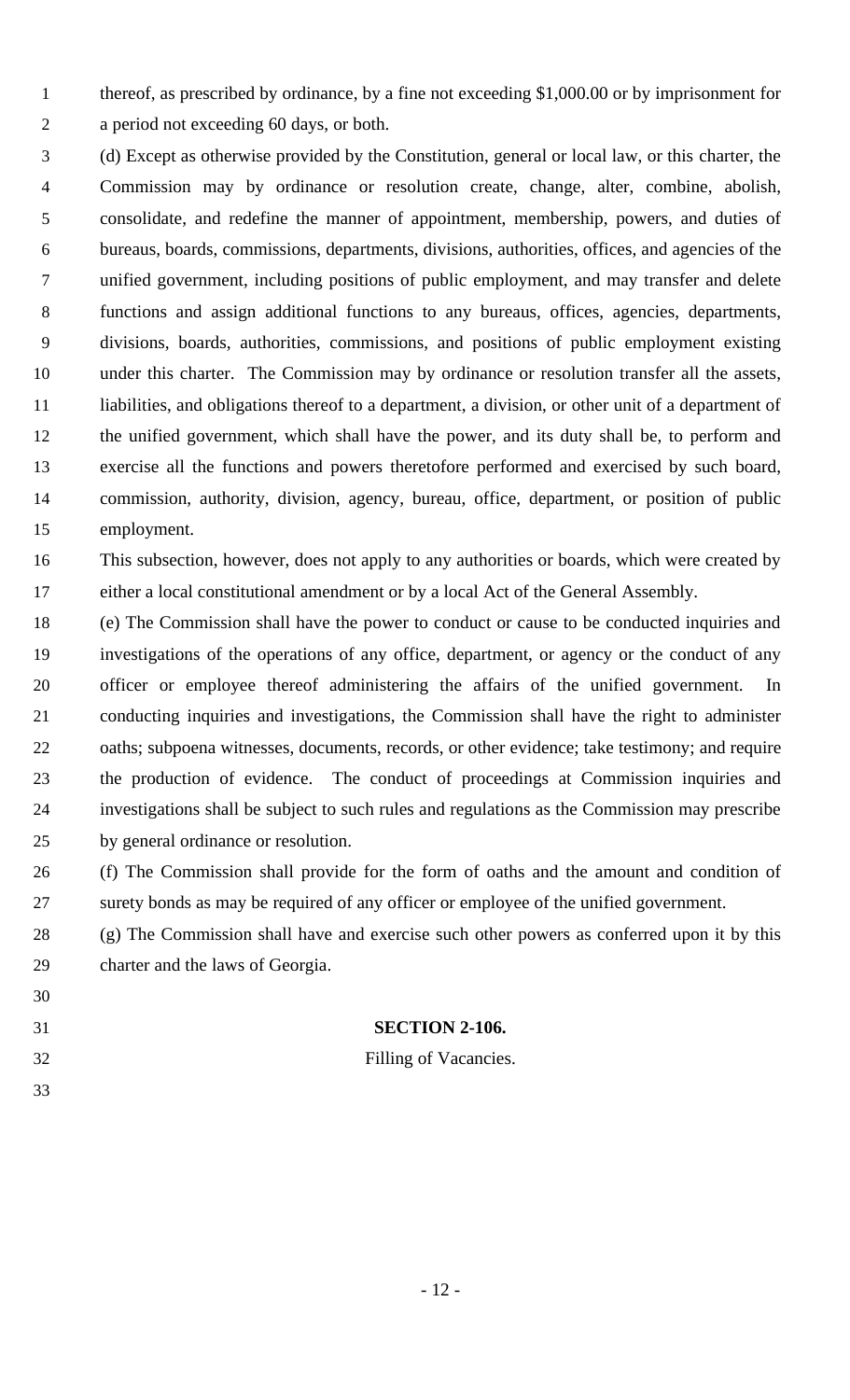(a) In the event that the office of a member of the Commission shall become vacant by reason of death, resignation, or any other cause, and the term shall expire in less than 180 days, the vacant position shall be filled by appointment by the remaining members of the Commission. Any individual so appointed must have the same qualifications required for election to the office. (b) If the term of the vacant Commission position will continue for more than 180 days, a special election shall be held as provided in this charter and in general state law to elect a new member of the Commission to serve for the remainder of the term. CHAPTER 2 - Legislative Procedure **SECTION 2-201.** 12 Legislation by Ordinance. Every official act of the Commission which, is to have the force and effect of law, shall be by ordinance and shall begin with the words: "The Commission of Georgetown-Quitman County, Georgia, hereby ordains". All other acts of the Commission shall be by resolution or shall take such other form as prescribed by its rules. **SECTION 2-202.** Introduction, Consideration, and Passage of Ordinances and Resolutions. (a) Every proposed ordinance and every amendment shall contain not more than one subject which shall be clearly expressed in its title. (b) Every proposed ordinance and every amendment shall be introduced in writing. (c) Prior to the introduction of any ordinance, copies of it shall be prepared by the Manager 26 and distributed to each member of the Commission and to the Attorney. It shall be the duty of the Attorney to review the draftsmanship and impact of each ordinance. Within seven days after a proposed ordinance has been introduced, the Manager shall cause to be published in a newspaper of general circulation designated as the legal organ of the unified government a brief description of the subject and purpose of the ordinance and notice of the availability of the proposed ordinance for public inspection in the office of the Manager. (d) A summary of every proposed ordinance shall be read upon first introduction and by title at the next regular meeting not less than fourteen days following the meeting of its introduction. In no event however, except for emergency ordinances, may any ordinance be voted on in less than fourteen days after it is introduced. (e) The adoption of any ordinance shall be by the affirmative vote of at least three of the five Commissioners.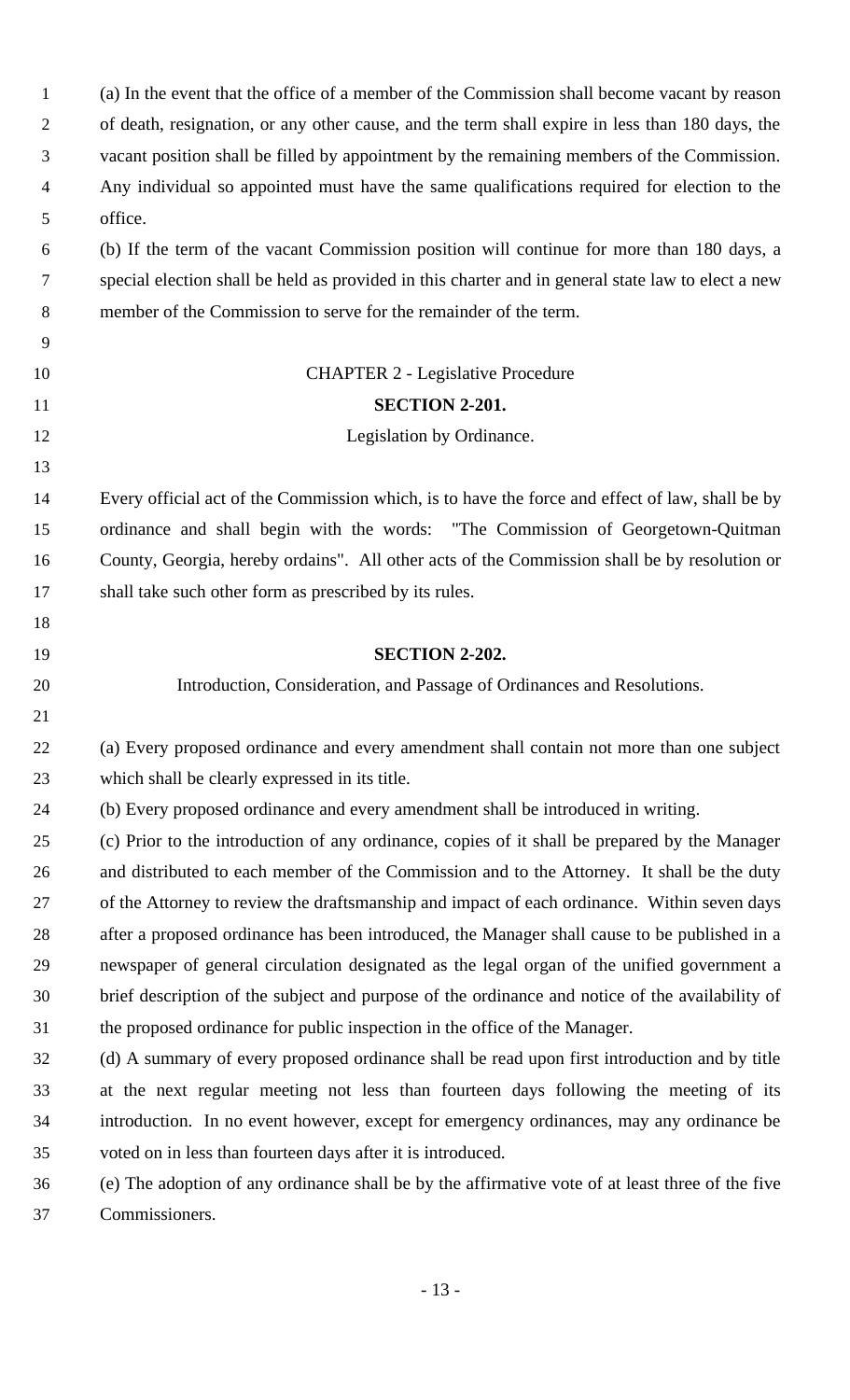|                | (f) The passage of all ordinances shall be contingent upon the recording of the "ayes" and |
|----------------|--------------------------------------------------------------------------------------------|
|                | "nays" of each Commissioner, and the names of the Commissioners voting for and against     |
|                | each proposed ordinance or amendment, those abstaining, and those absent shall be entered  |
| $\overline{4}$ | upon the minutes of the proceedings of the Commission.                                     |

 (g) Resolutions may be adopted at any regular or special called meeting provided same shall be by the affirmative vote of at least three of the five commissioners.

#### **SECTION 2-203.**

#### Emergency Ordinances.

 To meet a public emergency threatening life, health, property, or public safety, the Commission may adopt emergency ordinances; provided, however, that such ordinances may not be enacted to levy taxes; to grant, renew, or extend a franchise; to regulate the rate charged for any public utility or service; or to authorize the borrowing of money unless it shall be repaid in 30 days or less. An emergency ordinance shall be in the form prescribed for ordinances generally, except that it shall be plainly designated as an emergency ordinance and shall contain a declaration stating what emergency exists. An emergency ordinance may be adopted with or without amendment or it may be rejected at the meeting at which it is introduced, but the affirmative vote of at least four of the five members of the Commission shall be required for adoption. An emergency ordinance shall become effective upon adoption or at such later time as it may specify. Every emergency ordinance shall automatically stand repealed on the thirtieth day following the date on which it was adopted; but if the emergency still exists, this shall not prevent reenactment of the ordinance in the manner specified in this section. An emergency ordinance may also be repealed by adoption of a regular repealing ordinance or an emergency repealing ordinance.

- **SECTION 2-204.**
- 

# 28 Authentication; Recording; Effective Date.

 All ordinances which have become law shall immediately be deposited in the official archives of the Manager. The Manager shall note on the face of the ordinance the date and time it has become law and the ordinance shall become effective at noon on the day following it becoming law or at such later time as it may specify. The Manager shall authenticate by his or her signature each ordinance which has become law.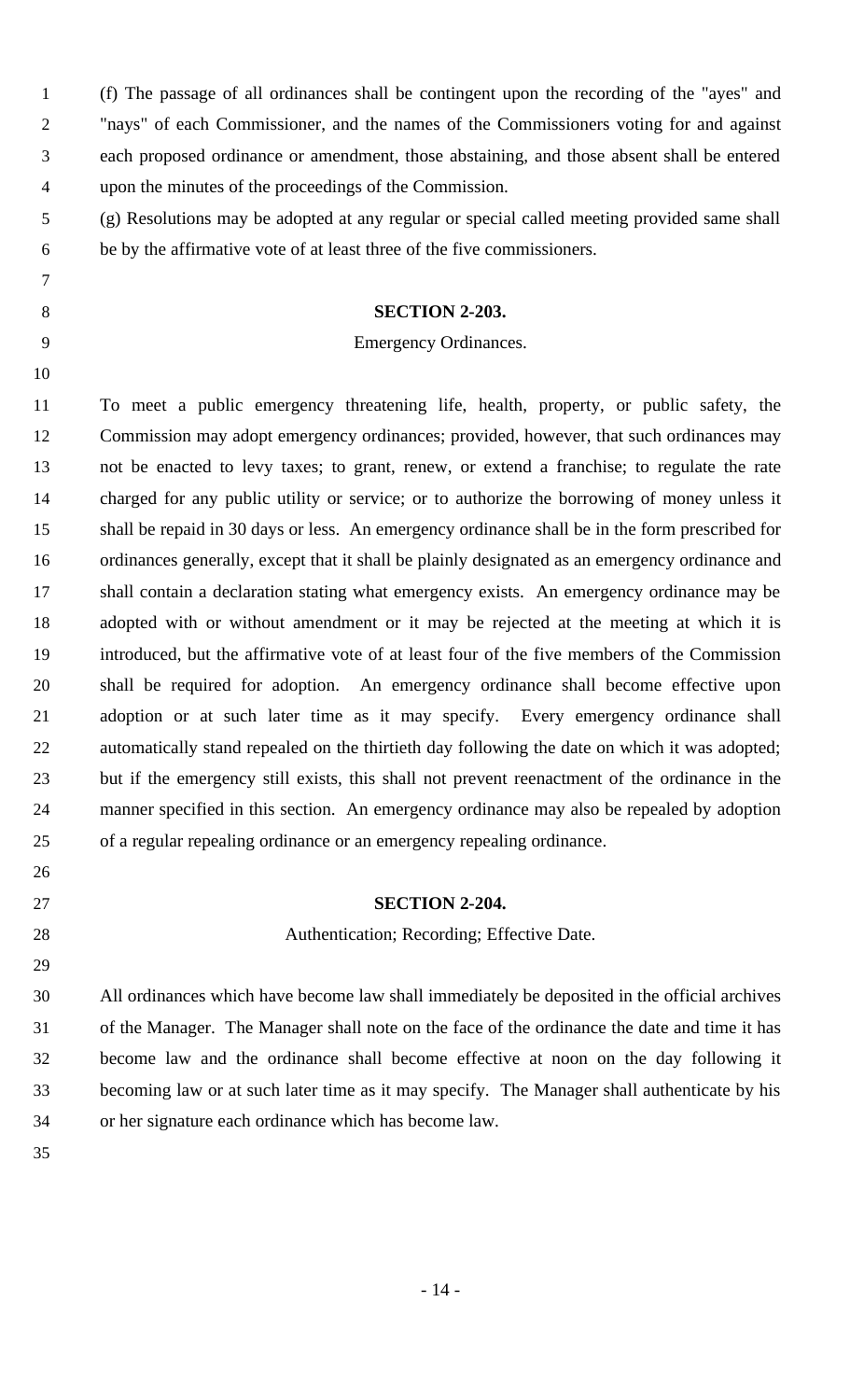| $\mathbf{1}$   | <b>SECTION 2-205.</b>                                                                         |
|----------------|-----------------------------------------------------------------------------------------------|
| $\overline{2}$ | Codes of Technical Regulations.                                                               |
| 3              |                                                                                               |
| $\overline{4}$ | (a) The Commission may adopt any standard code of technical regulations by reference          |
| 5              | thereto in an adopting ordinance. The procedure and requirements governing such adopting      |
| 6              | ordinance shall be as prescribed for ordinances generally.                                    |
| 7              | (b) Copies of any adopted code of technical regulations shall be made available by the        |
| 8              | Manager for public inspection and for purchase at a reasonable price as fixed by the          |
| 9              | Commission.                                                                                   |
| 10             |                                                                                               |
| 11             | <b>SECTION 2-206.</b>                                                                         |
| 12             | Codification of Ordinances.                                                                   |
| 13             |                                                                                               |
| 14             | The Commission shall provide for the preparation of a general codification of all ordinances  |
| 15             | of a general or permanent nature as provided in Code Section 36-80-19 of the O.C.G.A.         |
| 16             |                                                                                               |
| 17             | <b>SECTION 2-207.</b>                                                                         |
| 18             | Prima-Facie Evidence.                                                                         |
| 19             |                                                                                               |
| 20             | A record or entry made by the Manager or a copy of such record or entry, duly certified by    |
| 21             | the Manager, shall be prima-facie evidence of the terms of every ordinance and its due        |
| 22             | publication.                                                                                  |
| 23             |                                                                                               |
| 24             | <b>CHAPTER 3 - Ethics and Prohibited Practices</b>                                            |
| 25             | <b>SECTION 2-301.</b>                                                                         |
| 26             | Conflict of Interest.                                                                         |
| 27             |                                                                                               |
| 28             | No elected official, appointed officer, or employee of Georgetown-Quitman County, Georgia,    |
| 29             | or any agency or political entity to which this charter applies shall knowingly:              |
| 30             | (1) Engage in any business or transaction in which the person has a financial interest, which |
| 31             | is incompatible with the proper discharge of official duties;                                 |
| 32             | (2) Disclose confidential information concerning the property, government, or affairs of the  |
| 33             | governmental body by which such person is engaged or is a member of without proper legal      |
| 34             | authorization or use that information to advance the financial or other private interest of   |
| 35             | such person or others;                                                                        |
| 36             | (3) Accept any gift that has a value of \$100.00 or more from any person, firm, or            |
| 37             | corporation which to his or her knowledge is interested, directly or indirectly, in business  |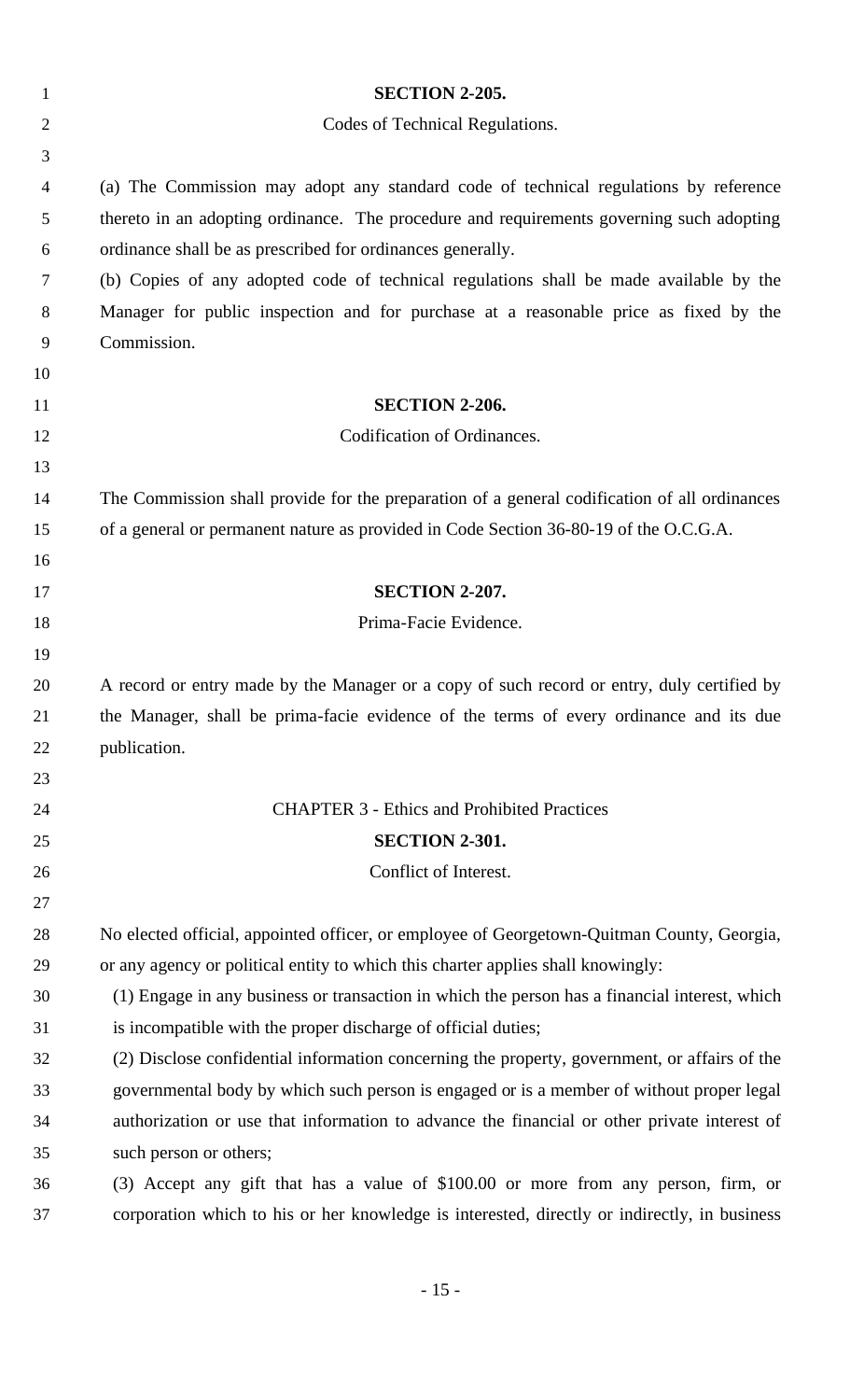dealings with the governmental body he or she is a member of or by which such person is engaged; provided, however, that an elected official who is a candidate for public office may accept campaign contributions and services in connection with any campaign;

 (4) Represent private interests other than his or her own in any action or proceeding against Georgetown-Quitman County, Georgia, or any portion of its government; or

 (5) Vote or otherwise actively participate in the negotiation or the making of any contract between Georgetown-Quitman County, Georgia, and any business or entity in which he or she has a financial interest.

#### **SECTION 2-302.**

#### 11 Disclosure.

 Any elected official, appointed officer, or employee of the unified government or of any board, commission, authority, or agency thereof who shall have any private financial interest, direct or indirect, in any contract or matter pending before or within any department of the unified government shall disclose such private interest to the Commission. Any Commissioner who has a private interest in any matter pending before the Commission shall disclose such private interest and such disclosure shall be entered on the records of the Commission, and he or she shall disqualify himself or herself from participating in any decision or vote relating thereto. Any elected official, appointed officer, or employee of any board, commission, authority, or agency of the unified government who shall have any private financial interest, direct or indirect, in any contract or matter pending before or within such entity, shall disclose such private interest to the Commission.

#### **SECTION 2-303.**

## Testimony of Public Officials Relating to Public Affairs.

 Any officer or employee of the unified government or of any board, commission, authority, or agency thereof who is duly and properly called as a witness before any unified government, state, or federal judicial or administrative tribunal and who shall before such tribunal fail to answer any proper question concerning the performance of his or her official duties shall be guilty of a violation of this charter.

### **SECTION 2-304.**

Contracts Voidable and Rescindable.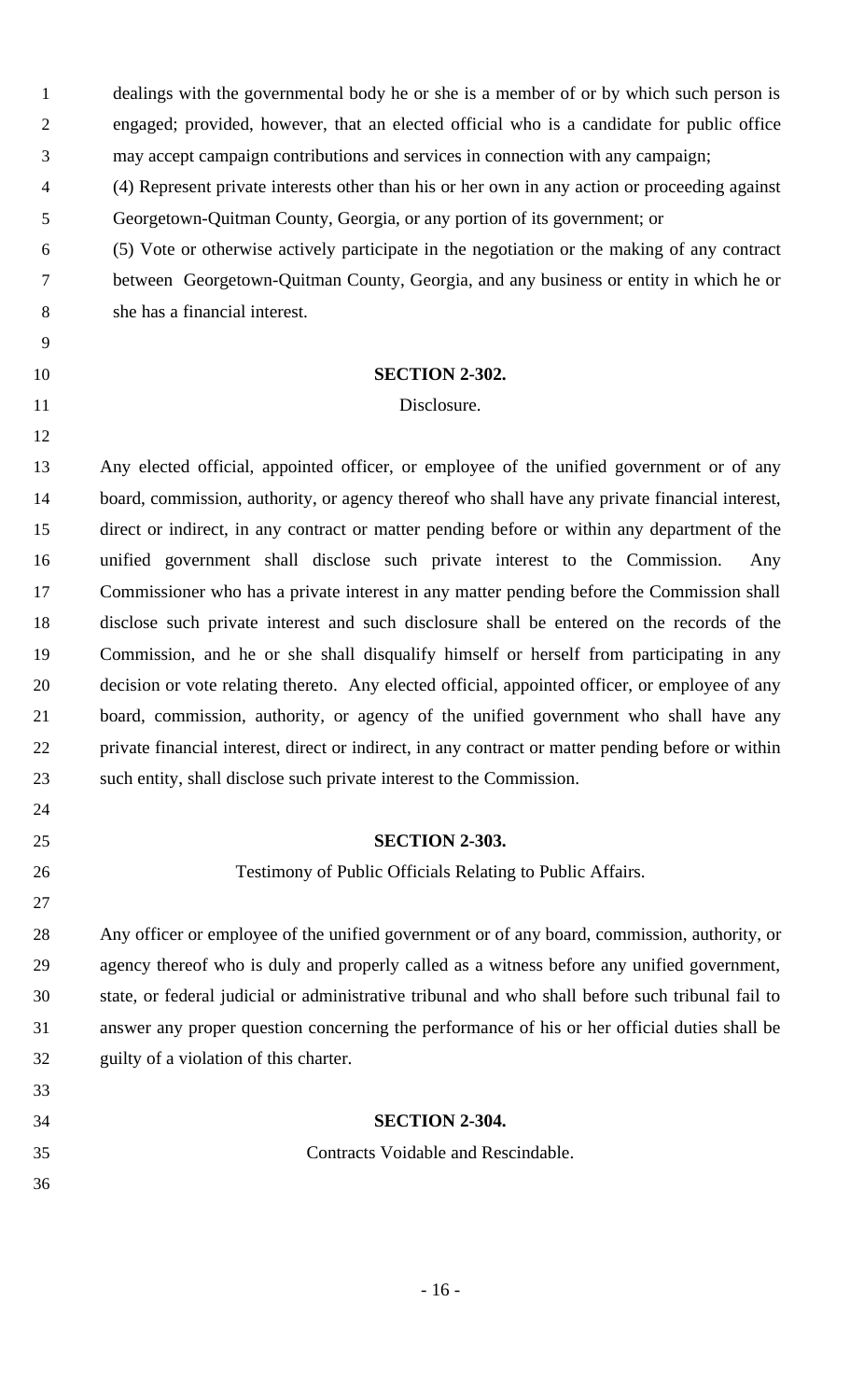| $\mathbf{1}$   | Any contract by the unified government or any board, commission, authority, agency, or         |
|----------------|------------------------------------------------------------------------------------------------|
| $\overline{2}$ | entity thereof made in violation of the provisions of this charter shall be voidable or        |
| 3              | rescindable at the option of the Commission at any time if any elected official, appointed     |
| $\overline{4}$ | officer, or employee of such unified government or board, commission, authority, agency, or    |
| 5              | entity thereof has any interest in such contract and does not disclose such interest in        |
| 6              | accordance with Section 2-302 of this charter.                                                 |
| 7              |                                                                                                |
| 8              | <b>SECTION 2-305.</b>                                                                          |
| 9              | Hearings and Determinations.                                                                   |
| 10             |                                                                                                |
| 11             | Upon the sworn complaint of any person alleging facts which if true would constitute a         |
| 12             | violation of this charter by any officer or employee of the unified government or of any       |
| 13             | board, commission, authority or agency thereof, the Commission may conduct a public            |
| 14             | hearing at which the accused shall be given an opportunity to be heard, either personally or   |
| 15             | through counsel. At the conclusion of such hearing, the Commission, with the exception of      |
| 16             | any commissioner who stands accused shall, in written findings of fact and conclusions based   |
| 17             | thereon, make a determination by a majority of the Commission concerning the propriety of      |
| 18             | the conduct of the official or employee in question.                                           |
| 19             |                                                                                                |
|                |                                                                                                |
| 20             | <b>SECTION 2-306</b>                                                                           |
| 21             | Removal of the Chairman or Commissioner; Procedure for Removal.                                |
| 22             |                                                                                                |
| 23             | (a) The chairman or any commissioner shall be subject to removal from any office for any       |
| 24             | one (1) or more of the following causes:                                                       |
| 25             | (1) Incompetence, misfeasance or malfeasance in office;                                        |
| 26             | (2) Conviction of a crime involving moral turpitude or a crime punishable as a felony;         |
| 27             | (3) Failure at any time to possess any of the qualifications of office as provided by this     |
| 28             | Charter or by law;                                                                             |
| 29             | (4) Violation of Ethics and Prohibited Practices as set forth in Article II, Chapter 3 of      |
| 30             | this Charter;                                                                                  |
| 31             | (5) Abandonment of office or neglect to perform the duties thereof; or                         |
| 32             | (6) Failure for any other cause to perform the duties of office as required by this Charter or |
| 33             | by law.                                                                                        |
| 34             | (b) Removal of an elected officer provided for in this Section from office may be              |
| 35             | accomplished by one (1) of the following methods:                                              |
| 36             | (1) By affirmative vote of four (4) members of the Commission. In the event an elected         |
| 37             | officer is sought to be removed by the action of the Commission, such officer shall be         |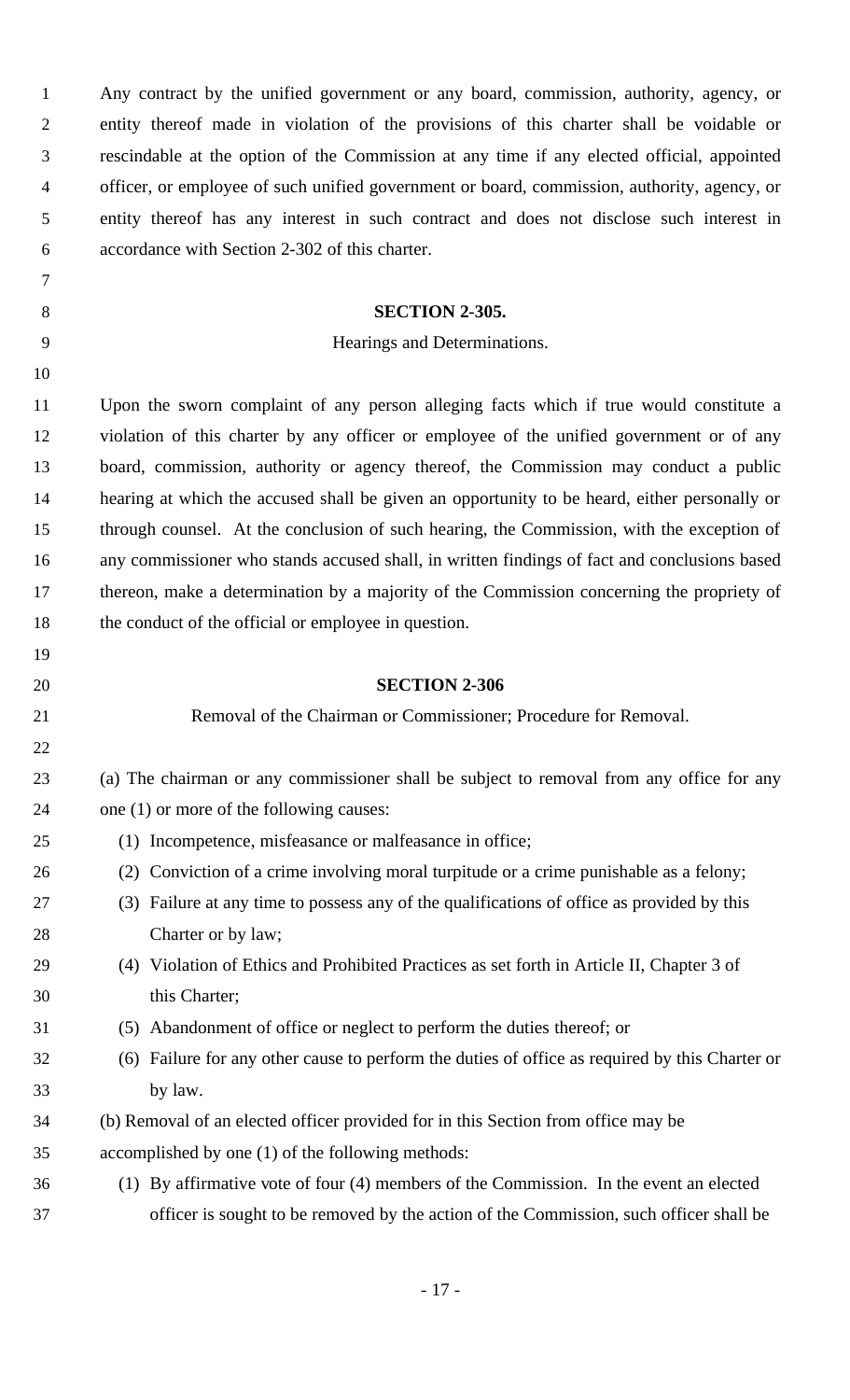| $\mathbf{1}$   | first entitled to a written notice specifying the grounds for removal and to a public            |
|----------------|--------------------------------------------------------------------------------------------------|
| $\overline{2}$ | hearing which shall be held not less than 30 days after the service of such written              |
| 3              | notice. Any elected officer sought to be removed from office as herein provided shall            |
| 4              | have the right of appeal from the decision of the Commission to the superior court for           |
| 5              | a jury trial de novo. Such appeal shall be governed by the same rules as govern                  |
| 6              | appeals to the superior court from the probate court; or                                         |
| 7              | (2) By information filed in the superior court as authorized by Code Section 9-6-64 of the       |
| 8              | O.C.G.A., as amended.                                                                            |
| 9              |                                                                                                  |
| 10             |                                                                                                  |
| 11             | <b>ARTICLE III</b>                                                                               |
| 12             | <b>ADMINISTRATION</b>                                                                            |
| 13             | <b>CHAPTER 1 - Officers</b>                                                                      |
| 14             |                                                                                                  |
| 15             | <b>SECTION 3-101.</b>                                                                            |
| 16             | Manager; Appointment; Qualifications; Compensation.                                              |
| 17             |                                                                                                  |
| 18             | The Manager shall be appointed as the full-time administrative officer of the unified            |
| 19             | government. No person holding an elective office in Georgetown-Quitman County shall be           |
| 20             | eligible for appointment until one year after leaving elective office. Such appointment shall be |
| 21             | by a majority vote of the total membership of the Commission. The Manager shall be               |
| 22             | prohibited from engaging in any political activity, and the Manager shall not be eligible to     |
| 23             | qualify as a candidate for an elective office in Georgetown-Quitman County for one year after    |
| 24             | leaving office. The Manager shall be appointed for a term of three years; may succeed            |
| 25             | himself or herself; and at any time may be removed from office for cause after written notice    |
| 26             | and hearing by a majority vote of the entire Commission. The Manager need not be a resident      |
| 27             | of Georgetown-Quitman County at the time of his or her appointment but shall establish           |
| 28             | residence therein within six months of such appointment and continue to reside therein           |
| 29             | throughout such appointment. The manager must have municipal management experience of            |
| 30             | two years and /or a degree in municipal management or business administration from an            |
| 31             | accredited college. Additional qualifications and compensation of the Manager shall be fixed     |
| 32             | by ordinance or resolution.                                                                      |
| 33             |                                                                                                  |
| 34             | <b>SECTION 3-102.</b>                                                                            |
| 35             | Manager; Powers and Duties.                                                                      |
| 36             |                                                                                                  |
| 37             | (a) The Manager shall be responsible for:                                                        |
|                |                                                                                                  |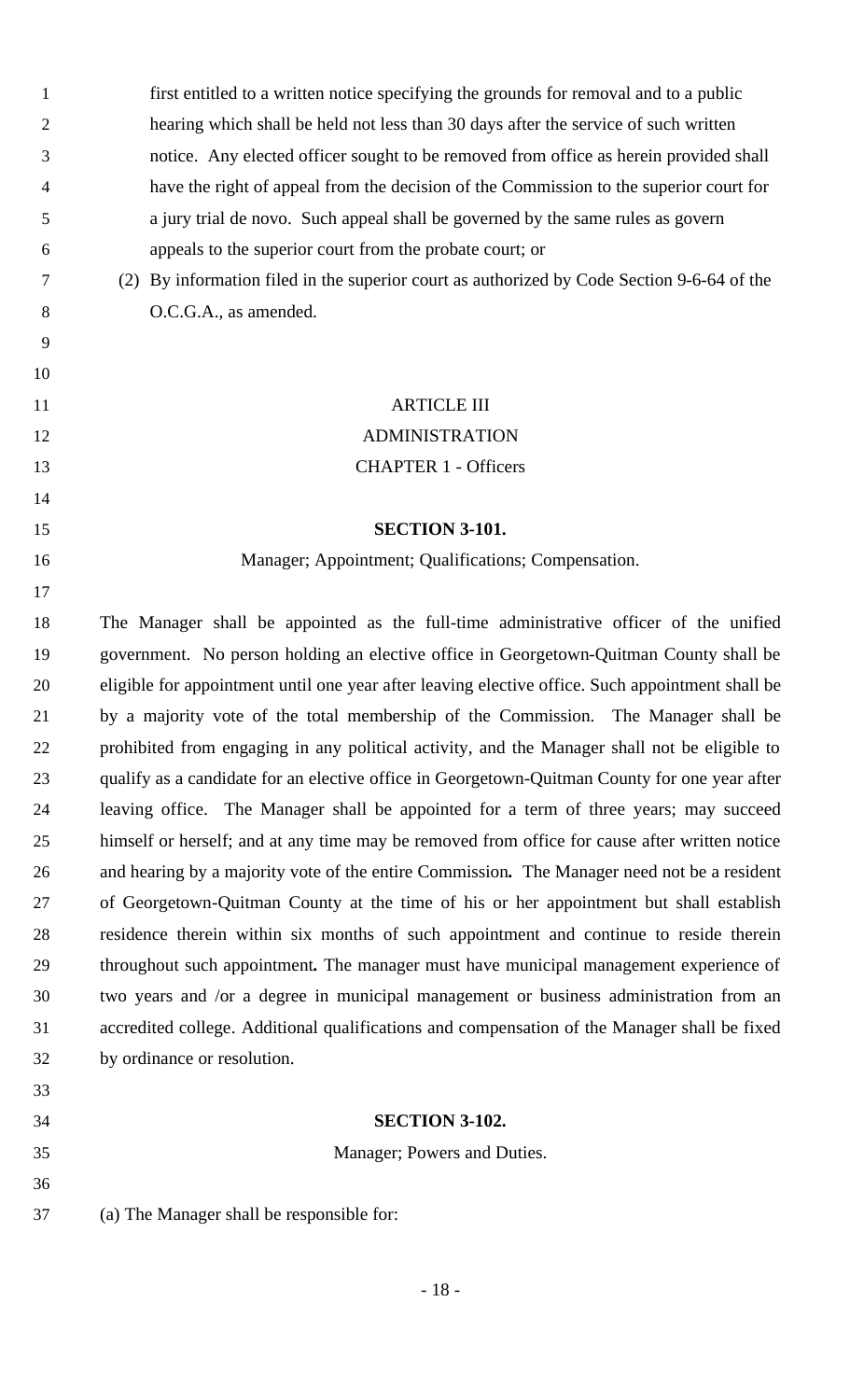- (1) The management and coordination of the operations and activities of the various departments and agencies of the unified government;
- (2) The appointment and removal of all directors of departments who are subject to his or her control and direction as provided for by this Charter but only after having first obtained the advice and consent of the commission;
- (3) The preparation of the proposed annual budget;
- (4) Keeping the Commission at all times fully advised as to the financial condition and needs of the unified government; including a monthly financial report to the commission;
- (5) Conducting studies and investigations and making reports thereon to the Commission concerning the operations of the departments, offices, and agencies of the unified government;
- (6) Requiring any department, board, commission, or agency under the Manager´s jurisdiction to submit written reports and to provide other information as deemed necessary;
- (7) Prescribing, requiring, publishing, and implementing standards of administration, management, and operating practices and procedures to be followed and adhered to by all offices, departments, boards, commissions, authorities, and other agencies of the unified government which are subject to the Manager´s supervision and jurisdiction;
- (8) Acting as the purchasing agent of Georgetown-Quitman County; and
- (9) Maintaining all required records of the operations and activities of Georgetown- Quitman County, including the minutes of all meetings of the Commission of Georgetown-Quitman County.
- (10) Perform such other duties as may be required by law, this Charter, Ordinance or resolution of the Commission.
- (11) Directing and supervising the administration of the construction, maintenance, and operation of public streets, sidewalks, roads, bridges drains and buildings and other public works.
- (b) Except for the purpose of inquiry, investigation, or safety violations the Commission shall deal with employees of the unified government who are subject to appointment and removal by the Manager solely through the Manager and shall not give orders or directions to any such employee, either publicly or privately, directly or indirectly.
- 

#### **SECTION 3-103.**

# Attorney; Appointment; Term; Qualifications; Duties; Compensation.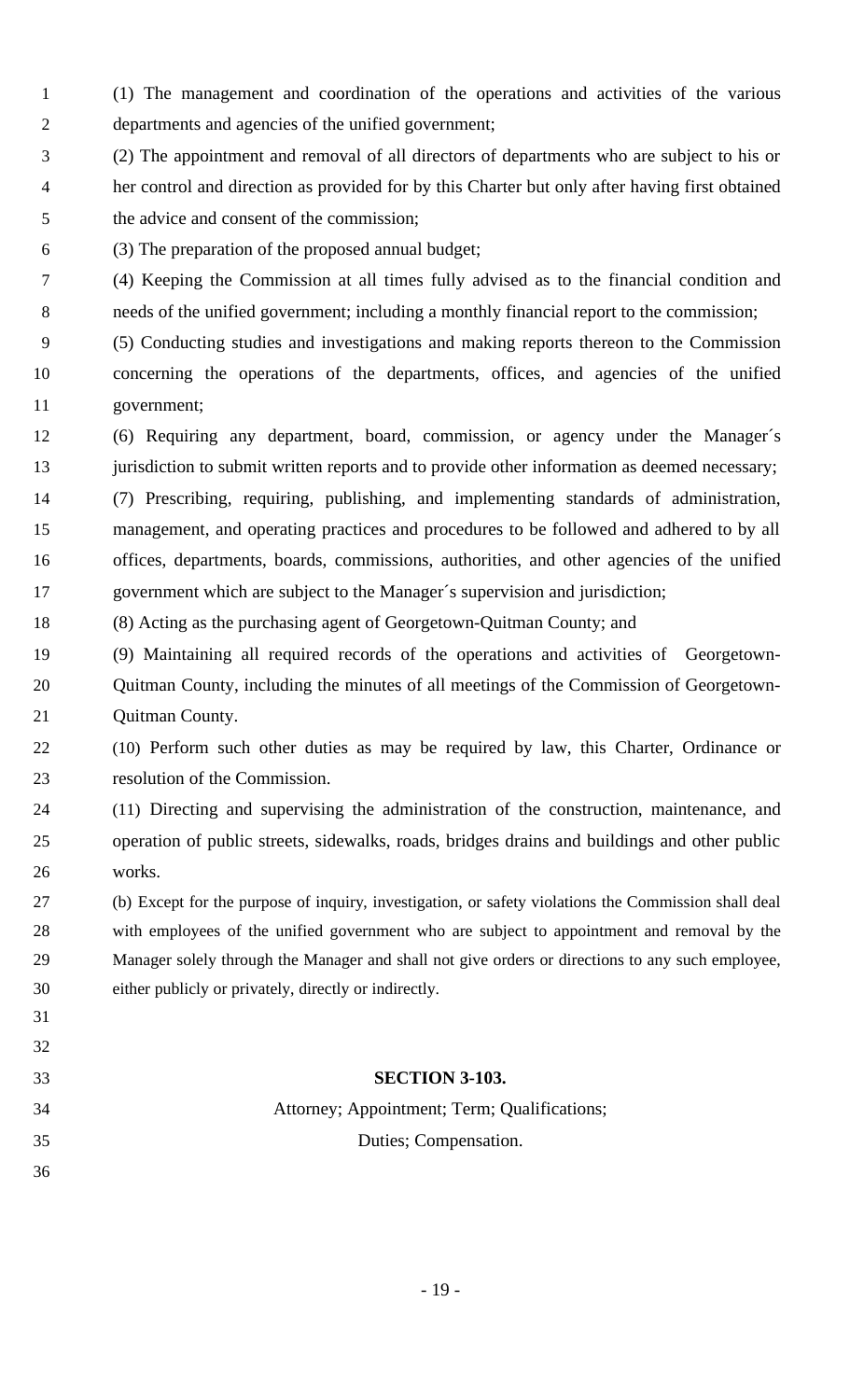(a) The Attorney shall be appointed for one year at the first meeting in January by a majority vote of the entire Commission and at any time may be removed for cause after written notice and hearing by a majority vote of the entire Commission.

- (b) The Attorney shall be an active member of the State Bar of Georgia in good standing and shall satisfy any other qualifications established by ordinance and shall have had at least five (5) years experience in active practice of the law.
- (c) The Attorney shall be the legal counsel to the unified government and shall perform such other duties as may be required by this charter or by ordinance.

 (d) The compensation of the Attorney shall be as prescribed by a duly adopted ordinance or resolution.

# 

**SECTION 3-104.** 

### Sheriff.

 The Sheriff of Quitman County in office on the effective date of this charter shall be the Sheriff of Georgetown-Quitman County, Georgia. The Sheriff shall serve for the same term as provided by law, and the compensation shall be fixed as provided by law. Subsequent elections for Sheriff shall be on the same basis as provided by law for the election of sheriffs generally. The Sheriff shall be responsible for the operation of the jail, the transport of prisoners, the service of process, and such other duties being provided on the effective date of this charter. The Sheriff shall have such other or different powers and duties as provided by the Constitution and laws of Georgia.

## **SECTION 3-105.**

26 Judge of the Probate Court.

 The Judge of the Probate Court of Quitman County in office on the effective date of this charter shall be the Judge of the Probate Court of Georgetown-Quitman County, Georgia. The Judge of Probate Court shall serve for the same term as provided by law, and the compensation shall be fixed as provided by law. Subsequent elections for the Judge of the Probate Court shall be on the same basis as provided by law for the election of probate judges generally. The Judge of the Probate Court shall perform the same duties and exercise the same powers as conferred on probate judges generally by the Constitution and laws of Georgia.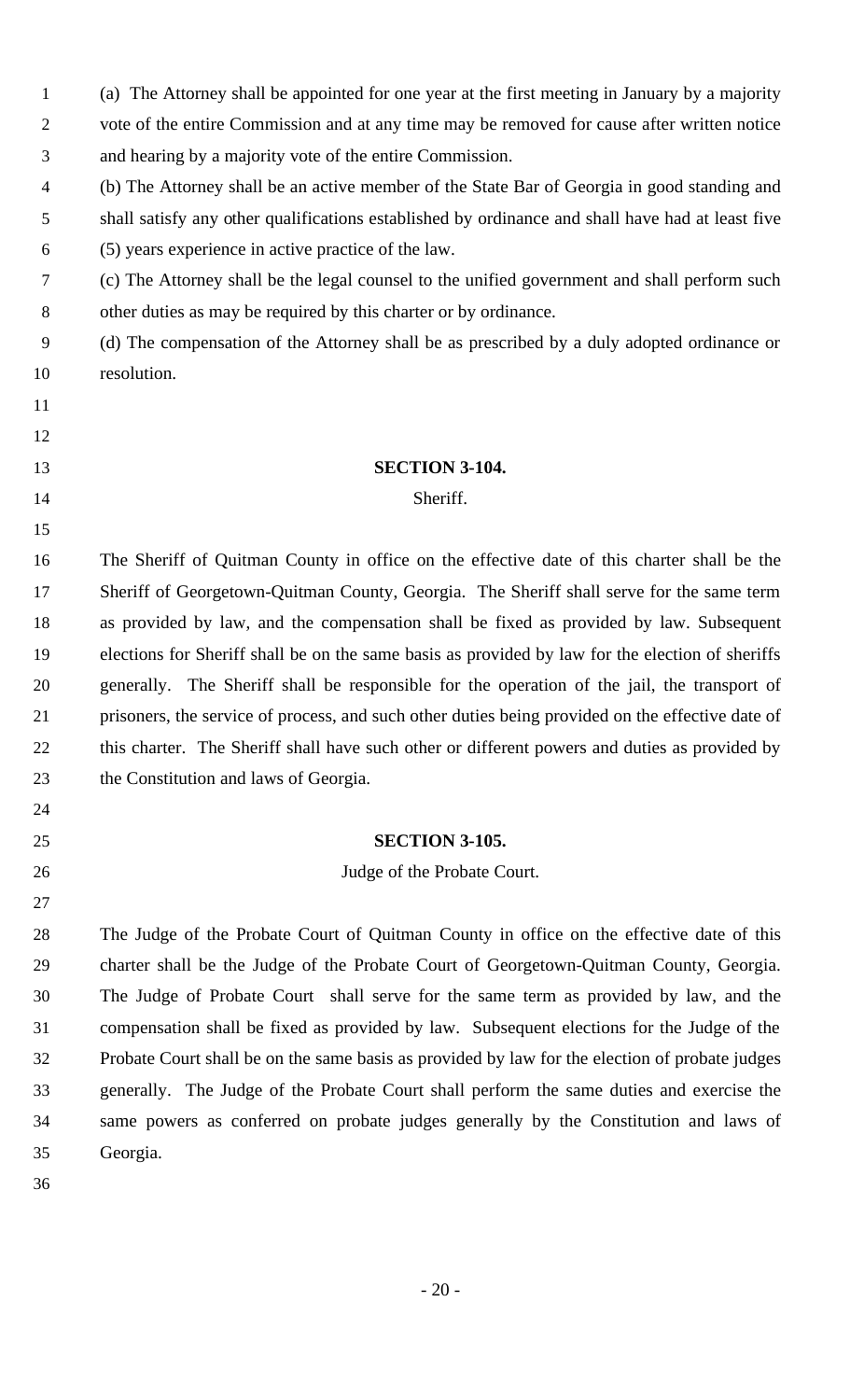| $\mathbf{1}$   | <b>SECTION 3-106.</b>                                                                         |
|----------------|-----------------------------------------------------------------------------------------------|
| $\overline{2}$ | Clerk of Superior Court.                                                                      |
| 3              |                                                                                               |
| $\overline{4}$ | The Clerk of Superior Court of Quitman County in office on the effective date of this charter |
| 5              | shall be the Clerk of Superior Court of Georgetown-Quitman County, Georgia. The Clerk of      |
| 6              | Superior Court shall serve for the same term as provided by law, and the compensation shall   |
| $\tau$         | be fixed as provided by law. Subsequent elections for the Clerk of Superior Court shall be on |
| 8              | the same basis as provided by law for the election of clerks of superior court generally. The |
| 9              | Clerk of Superior Court shall perform the same duties and exercise the same powers as         |
| 10             | conferred on clerks of superior court generally by the Constitution and laws of Georgia.      |
| 11             |                                                                                               |
| 12             | <b>SECTION 3-107.</b>                                                                         |
| 13             | Tax Commissioner.                                                                             |
| 14             |                                                                                               |
| 15             | The Tax Commissioner of Quitman County in office on the effective date of this charter shall  |
| 16             | be the Tax Commissioner of Georgetown-Quitman County, Georgia. The Tax Commissioner           |
| 17             | shall serve for the same term as provided by law, and the compensation shall be fixed as      |
| 18             | provided by law. Subsequent elections for Tax Commissioner shall be on the same basis as      |
| 19             | provided by law for the election of tax commissioners generally. The Tax Commissioner         |
| 20             | shall perform the same duties and exercise the same powers as conferred on tax                |
| 21             | commissioners generally by the Constitution and laws of Georgia.                              |
| 22             | <b>SECTION 3-108.</b>                                                                         |
| 23             | Coroner.                                                                                      |
| 24             |                                                                                               |
| 25             | The Coroner of Quitman County in office on the effective date of this charter shall be the    |
| 26             | Coroner of Georgetown-Quitman County, Georgia. The Coroner shall serve for the same           |
| 27             | term as provided by law, and compensation shall be fixed as provided by law. Subsequent       |
| 28             | elections for Coroner shall be on the same basis as provided by law for the election of       |
| 29             | coroners generally. The Coroner shall perform the same duties and exercise the same powers    |
| 30             | as conferred on coroners generally by the Constitution and laws of Georgia.                   |
| 31             |                                                                                               |
| 32             | <b>CHAPTER 2 - Administrative and Service Departments</b>                                     |
| 33             | <b>SECTION 3-201.</b>                                                                         |
| 34             | Creation and Functions; Generally.                                                            |
| 35             |                                                                                               |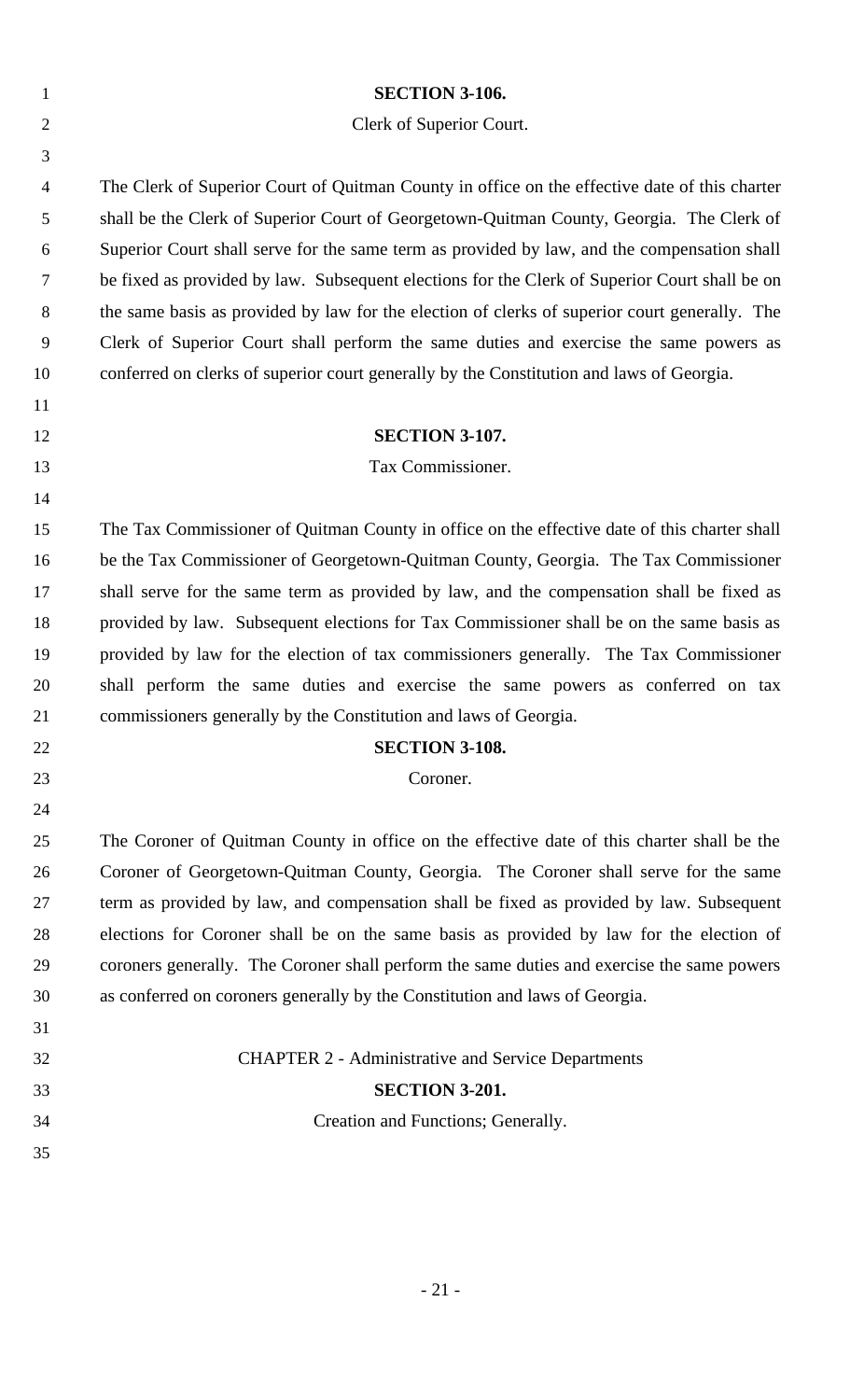Except as otherwise provided by this charter or by law, the administrative and service departments of the unified government shall be created and established by ordinance or resolution and shall perform such functions, duties, services, and responsibilities as enumerated therein and as prescribed by administrative regulations. **SECTION 3-202.**  Administrative Reorganization. The Commission may, by ordinance or resolution, reorganize, combine, consolidate, or discontinue any department or agency of the unified government subject to the jurisdiction of the Commission and may, by ordinance or resolution, prescribe the functions and duties thereof and may establish, abolish, or alter all non-elective offices and positions of employment as necessary for the proper administration of the unified government. **SECTION 3-203.**  Appointment of Directors of Departments. All directors of departments under the supervision and direction of the Manager shall be appointed by the Manager subject to the advice and consent of the Commission. The directors of all such departments shall serve at the pleasure of the Manager subject to the advice and consent of the Commission. **SECTION 3-204.**  Departments under State Law. All departments which are created pursuant to state or federal law and which administer various state and federal programs and services shall continue their operations without interruption resulting from the adoption of this charter. CHAPTER 3 - Merit System of Personnel Administration **SECTION 3-301.**  Establishment of Merit System. (a) The Commission may establish, by ordinance, a Merit System of Personnel Administration for Georgetown-Quitman County, Georgia. In such case, all positions in the service of Georgetown-Quitman County, Georgia, shall be in the Classified (Merit System) Service except the following which are declared to be in the Unclassified Service: (1) Officers elected by the people and persons appointed to fill vacancies in elective offices;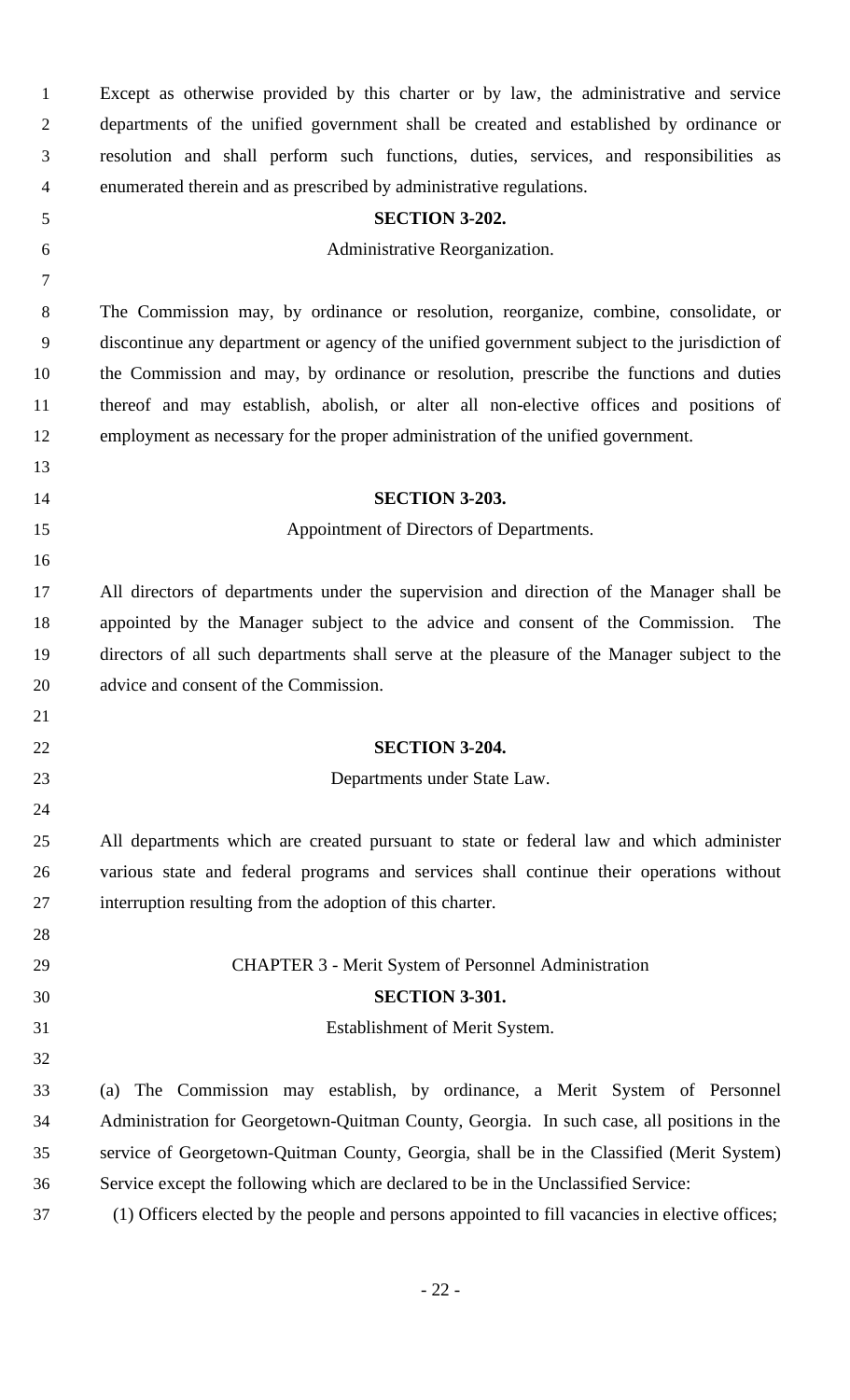| $\mathbf{1}$   | (2) Members of boards and commissions;                                                           |
|----------------|--------------------------------------------------------------------------------------------------|
| $\overline{2}$ | (3) Directors of departments;                                                                    |
| 3              | (4) Persons temporarily employed in a professional or scientific capacity or to conduct a        |
| $\overline{4}$ | special inquiry, investigation, examination, or installation;                                    |
| 5              | (5) Temporary and part-time employees; and                                                       |
| 6              | (6) Such other employees as may be excluded from coverage under the merit system as              |
| $\tau$         | provided by ordinance or resolution or other applicable law.                                     |
| 8              | (7) The manager and attorney.                                                                    |
| 9              | (b) The Merit System of Personnel Administration, if so established, shall provide for           |
| 10             | classification of positions, the manner and method of publicizing vacancies, employing and       |
| 11             | appointing personnel, the qualifications of employees, employee performance evaluations,         |
| 12             | salaries, hours of employment, vacations, sick leave, special workers' compensation, job         |
| 13             | security, promotion, demotion, disciplinary procedures, transfer, layoff, removal, welfare of    |
| 14             | employees, retirement policy, payment of premiums of employee insurance benefits,                |
| 15             | grievance procedures, service awards, training leave, and any other measures that promote the    |
| 16             | hiring and retaining of capable, diligent, and honest career employees, all of which shall be in |
| 17             | accordance with the concept of affirmative action as provided by federal law.                    |
| 18             |                                                                                                  |
| 19             | <b>CHAPTER 4 - Boards, Commissions, and Authorities</b>                                          |
| 20             | <b>SECTION 3-401.</b>                                                                            |
| 21             | Certain Boards, Commissions, and Authorities Continued.                                          |
| 22             |                                                                                                  |
| 23             | All existing boards, commissions, and authorities are continued without interruption on the      |
| 24             | effective date of this charter.                                                                  |
| 25             |                                                                                                  |
| 26             |                                                                                                  |
| 27             |                                                                                                  |
| 28             |                                                                                                  |
| 29             |                                                                                                  |
| 30             | <b>ARTICLE IV</b>                                                                                |
| 31             | <b>JUDICIARY</b>                                                                                 |
| 32             | <b>SECTION 4-101.</b>                                                                            |
| 33             | Superior Court and District Attorney; Unaffected by Charter; Redesignation.                      |
| 34             |                                                                                                  |
|                |                                                                                                  |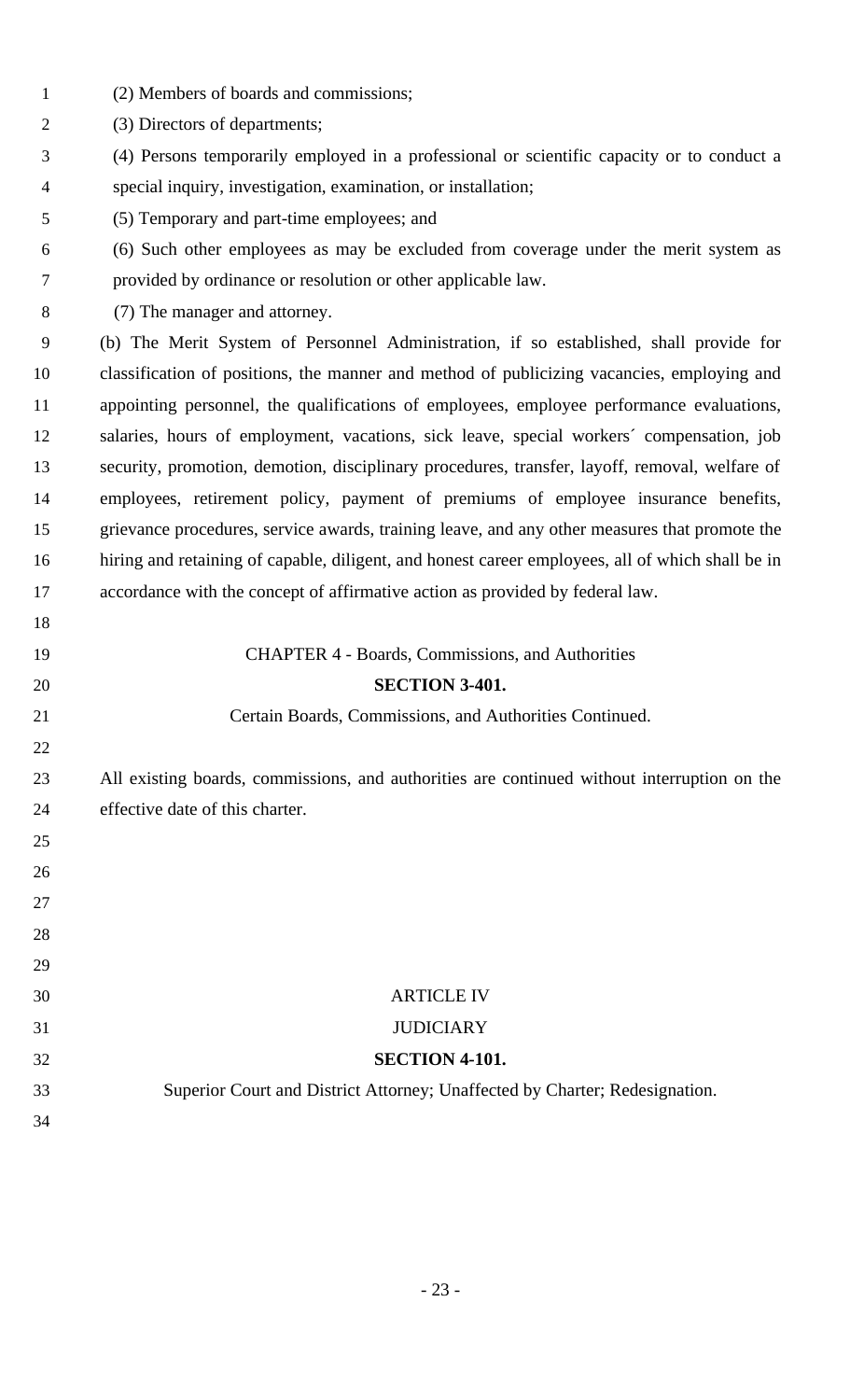| $\mathbf{1}$     | The Superior Court of Quitman County, including the office of the District Attorney, shall      |
|------------------|-------------------------------------------------------------------------------------------------|
| $\overline{2}$   | continue its operations without interruption resulting from the adoption of this charter, and   |
| 3                | nothing herein shall be construed as affecting the status of said court. The court shall be     |
| $\overline{4}$   | known as the Superior Court of Georgetown-Quitman County, Georgia.                              |
| 5                |                                                                                                 |
| 6                | <b>SECTION 4-102.</b>                                                                           |
| 7                | Juvenile Court; Unaffected by Charter; Redesignation.                                           |
| 8                |                                                                                                 |
| $\boldsymbol{9}$ | The Juvenile Court of Quitman County shall continue its operations without interruption         |
| 10               | resulting from the adoption of this charter, and nothing herein shall be construed as affecting |
| 11               | the status of said court. The court shall be known as the Juvenile Court of Georgetown-         |
| 12               | Quitman County, Georgia.                                                                        |
| 13               |                                                                                                 |
| 14               | <b>SECTION 4-103.</b>                                                                           |
| 15               | Probate Court; Unaffected by Charter; Redesignation.                                            |
| 16               |                                                                                                 |
| 17               | The Probate Court of Quitman County shall continue its operations without interruption          |
| 18               | resulting from the adoption of this charter, and nothing herein shall be construed as affecting |
| 19               | the status of said court. The court shall be known as the Probate Court of Georgetown-          |
| 20               | Quitman County, Georgia.                                                                        |
| 21               |                                                                                                 |
| 22               | <b>SECTION 4-104.</b>                                                                           |
| 23               | Magistrate Court; Unaffected by Charter; Redesignation.                                         |
| 24               |                                                                                                 |
| 25               | The Magistrate Court of Quitman County shall continue its operations without interruption       |
| 26               | resulting from the adoption of this charter, and nothing herein shall be construed as affecting |
| 27               | the status of said court. The court shall be known as the Magistrate Court of Georgetown-       |
| 28               | Quitman County, Georgia.                                                                        |
| 29               |                                                                                                 |
| 30               | <b>SECTION 4-105.</b>                                                                           |
| 31               | Municipal Court of the City of Georgetown; Continuation of                                      |
| 32               | Operations in the Magistrate Court and Probate Court of the Unified Government.                 |
| 33               |                                                                                                 |
| 34               | On the effective date of this charter, the Municipal Court of the City of Georgetown shall be   |
| 35               | abolished, and all jurisdiction and pending matters of the municipal court shall be transferred |
| 36               | to the Magistrate Court or Probate Court of Georgetown-Quitman County, Georgia.                 |
| 37               |                                                                                                 |
|                  |                                                                                                 |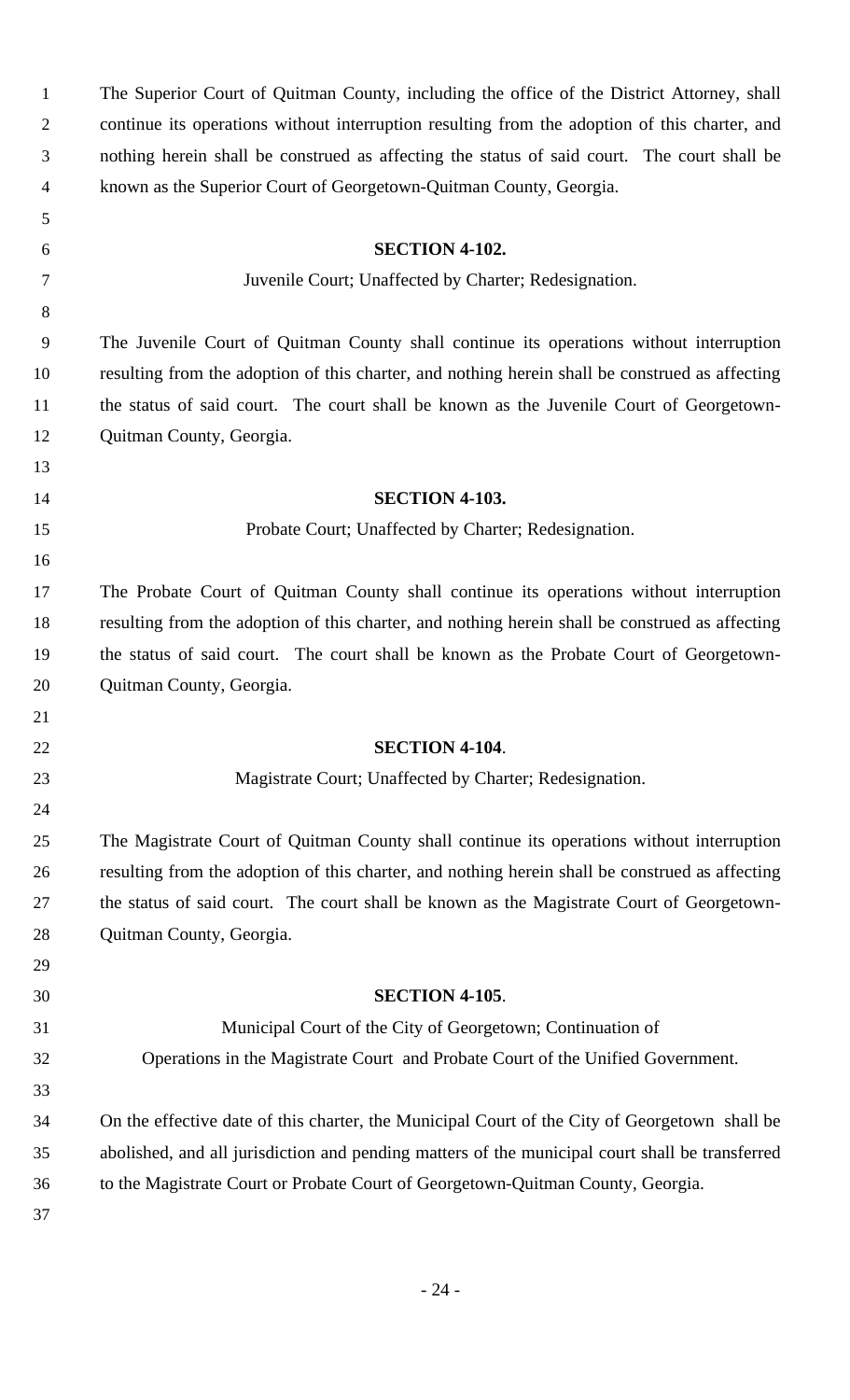| $\mathbf{1}$   | <b>ARTICLE V</b>                                                                                      |
|----------------|-------------------------------------------------------------------------------------------------------|
| $\overline{2}$ | <b>ELECTIONS</b>                                                                                      |
| 3              |                                                                                                       |
| $\overline{4}$ | <b>CHAPTER 1 - Conduct of Elections</b>                                                               |
| 5              | <b>SECTION 5-101.</b>                                                                                 |
| 6              | Applicability of General Laws.                                                                        |
| 7              |                                                                                                       |
| 8              | Except as otherwise provided by this charter, primaries and regular and special elections shall       |
| 9              | be conducted in accordance with the provisions of Chapter 2 of Title 21 of the O.C.G.A., the          |
| 10             | "Georgia Election Code." As used in said Code, the terms "election" or "general election"             |
| 11             | shall be construed to include the term "regular election" as provided in this charter; the term       |
| 12             | "governing authority" shall include the Commission of Georgetown-Quitman County,                      |
| 13             | Georgia; the terms "municipal," "municipality," or "county" shall include Georgetown-                 |
| 14             | Quitman County, Georgia; and the term "public office" shall include elective offices of               |
| 15             | Georgetown-Quitman County, Georgia. Pursuant to the authority granted in Article 9 Section            |
| 16             | 3 paragraph 2(a) of the Georgia Constitution and the authority granted in House Bill No. 757          |
| 17             | Act No. 216 (b) approved by the Governor on May 6, 2005 elections for members of the                  |
| 18             | Commission of the unified government shall be conducted in nonpartisan primaries and                  |
| 19             | elections.                                                                                            |
| 20             |                                                                                                       |
| 21             | <b>SECTION 5-102.</b>                                                                                 |
| 22             | Regular Election; Time for Holding; Voting.                                                           |
| 23             |                                                                                                       |
| 24             | Except for the initial elections which may or may not be held on the date of regular state            |
| 25             | elections, regular elections for the elective public offices of Georgetown-Quitman County,            |
| 26             | Georgia, shall be held on the same Tuesday in November when regular state elections are               |
| $27\,$         | held.                                                                                                 |
| 28             |                                                                                                       |
| 29             |                                                                                                       |
| 30             | <b>SECTION 5-103.</b>                                                                                 |
| 31             | Special Elections.                                                                                    |
| 32             |                                                                                                       |
| 33             | All special elections shall be held and conducted in accordance with applicable provisions of Chapter |
| 34             | 2 of Title 21 of the O.C.G.A., the "Georgia Election Code," that govern the conduct of county         |
| 35             | elections.                                                                                            |
| 36             |                                                                                                       |
| 37             |                                                                                                       |
|                |                                                                                                       |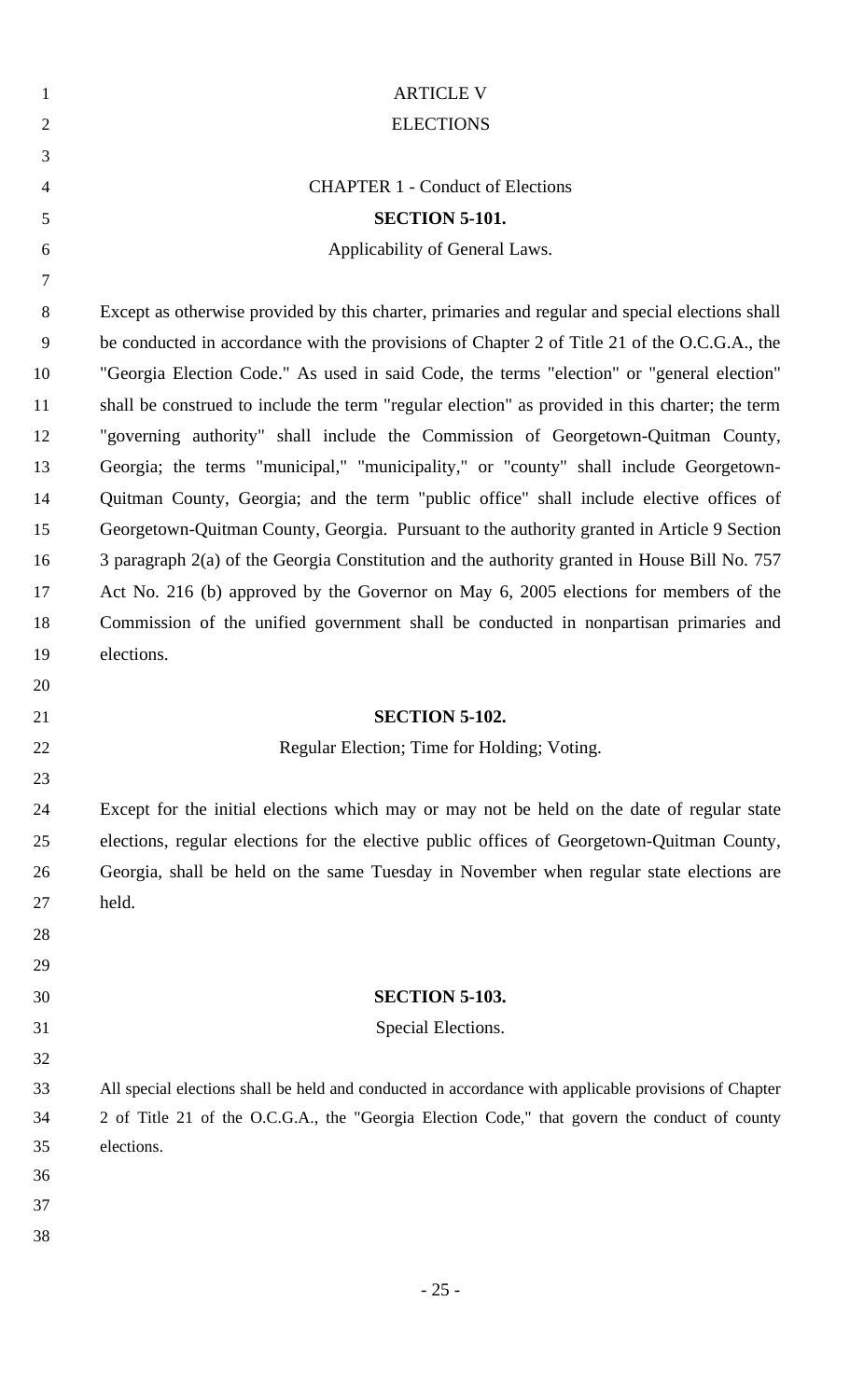| $\mathbf{1}$   | <b>ARTICLE VI</b>                                                                                 |
|----------------|---------------------------------------------------------------------------------------------------|
| $\overline{2}$ | REVENUE AND FINANCE                                                                               |
| 3              |                                                                                                   |
| 4              | <b>CHAPTER 1 - Taxation and Other Revenues</b>                                                    |
| 5              | <b>SECTION 6-101.</b>                                                                             |
| 6              | Levy and Collection of Taxes, Fees, Charges,                                                      |
| 7              | and Assessments; Appropriations.                                                                  |
| 8              |                                                                                                   |
| 9              | (a) For the purpose of raising revenue for the support and maintenance of the government of       |
| 10             | Georgetown-Quitman County, Georgia, the Commission shall have full power and authority            |
| 11             | to levy and collect taxes to the extent hereinafter provided and to appropriate funds and         |
| 12             | expend money:                                                                                     |
| 13             | (1) For the purposes authorized by this charter;                                                  |
| 14             | (2) For the discharge of the powers, duties, obligations, liabilities, and functions specified in |
| 15             | this charter;                                                                                     |
| 16             | (3) For any and all purposes and any and all subjects of taxation for which the City of           |
| 17             | Georgetown or Quitman County may have been authorized and in accordance with those                |
| 18             | authorizations to levy and collect taxes and to appropriate and expend funds under the            |
| 19             | Constitution or any general or special law of Georgia applicable to the City of Georgetown        |
| 20             | or Quitman County on the effective date of this charter; and                                      |
| 21             | (4) For any purpose authorized by the Constitution or any general or special law of Georgia       |
| 22             | applicable to municipal corporations and counties generally now in force or hereafter             |
| 23             | enacted.                                                                                          |
| 24             | (b) The Commission shall have full power and authority to levy and collect the following          |
| 25             | taxes, charges, and assessments:                                                                  |
| 26             | (1) Ad valorem taxes on all real and personal property situated within Georgetown-Quitman         |
| 27             | County, Georgia, which is subject to taxation for state, county, and municipal purposes, or       |
| 28             | for any other public purpose, to the full extent permitted by the Constitution and laws of        |
| 29             | Georgia;                                                                                          |
| 30             | (2) Occupation and business license taxes that are not prohibited by the Constitution and         |
| 31             | general laws of Georgia;                                                                          |
| 32             | (3) An excise tax on rooms, lodgings, or accommodations as now or hereafter provided by           |
| 33             | law for counties and municipalities;                                                              |
| 34             | (4) License fees and taxes on insurance companies as authorized by Code Sections 33-8-8           |
| 35             | through $33-8-8.6$ of the O.C.G.A.;                                                               |
| 36             | (5) A public utility franchise tax, fee, or both, on each electric light and power company,       |
| 37             | gas company, telephone and telegraph company, and other public utility making use of the          |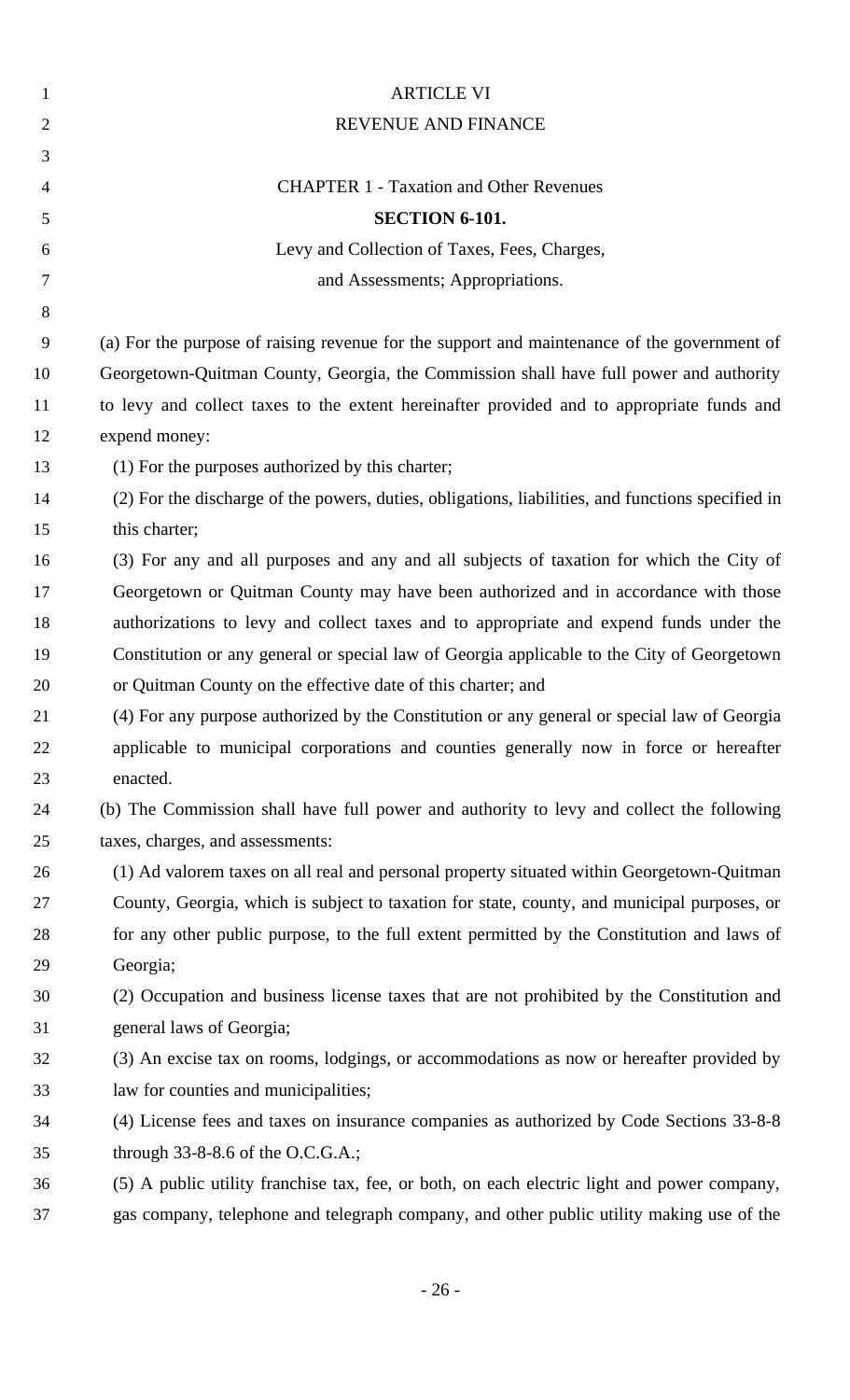- roads, streets, alleys, or other public ways of the unified government for the purpose of rendering services therein;
- (6) Franchise fees on cable television systems as now or hereafter provided by law for counties;
- (7) Fees, assessments, and charges for the cost of constructing, reconstructing, widening, or improving any public way, street, sidewalk, curbing, gutters, storm sewers, drainage structures, or other utility mains and appurtenances from the abutting property owners under any terms and conditions as provided by ordinance;
- (8) Fees, assessments, charges, and tolls for sanitary and health services or any other services rendered within and outside the limits of the unified government under such terms 11 and conditions as provided by ordinance;
- (9) All other such taxes, charges, or assessments as the City of Georgetown or Quitman County were authorized and empowered to make and collect upon the effective date of this charter, which powers may be exercised throughout the area of the unified government, or appropriate portions thereof, including any tax now or hereafter authorized by state law and 16 the specific mention of any right, power, or authority in this charter shall not be construed as limiting in any way the general powers of the Commission to govern its local affairs. When authorized by this charter or a statute or the Constitution of the State of Georgia, the Commission shall have full power and authority to assess, levy, charge, and collect taxes, rentals, interest, fees, penalties, fines, and costs; to receive income on investments; to accept funds, services, or property from other political subdivisions and public agencies, either local, state, or national, and from private persons, firms, or corporations; and to contract 23 with them for any public purpose;
- (10) An excise tax upon the sale of distilled spirits or alcoholic beverages for beverage purposes by the drink as now or hereafter provided by law for counties and municipalities;
- (11) An excise tax upon the sale, transfer, or dispensing of malt beverages and alcoholic beverages within Georgetown-Quitman County, Georgia, by wholesale or retail dealers as now or hereafter provided by law for counties and municipalities. In addition, the Commission shall have the authority to impose, assess, levy, and collect an excise tax upon the sale, transfer, or dispensing of wine by wholesale or retail dealers within Georgetown- Quitman County, Georgia, as now or hereafter provided by law for counties and municipalities; and
- (b) Such other taxes and charges as provided by law.
-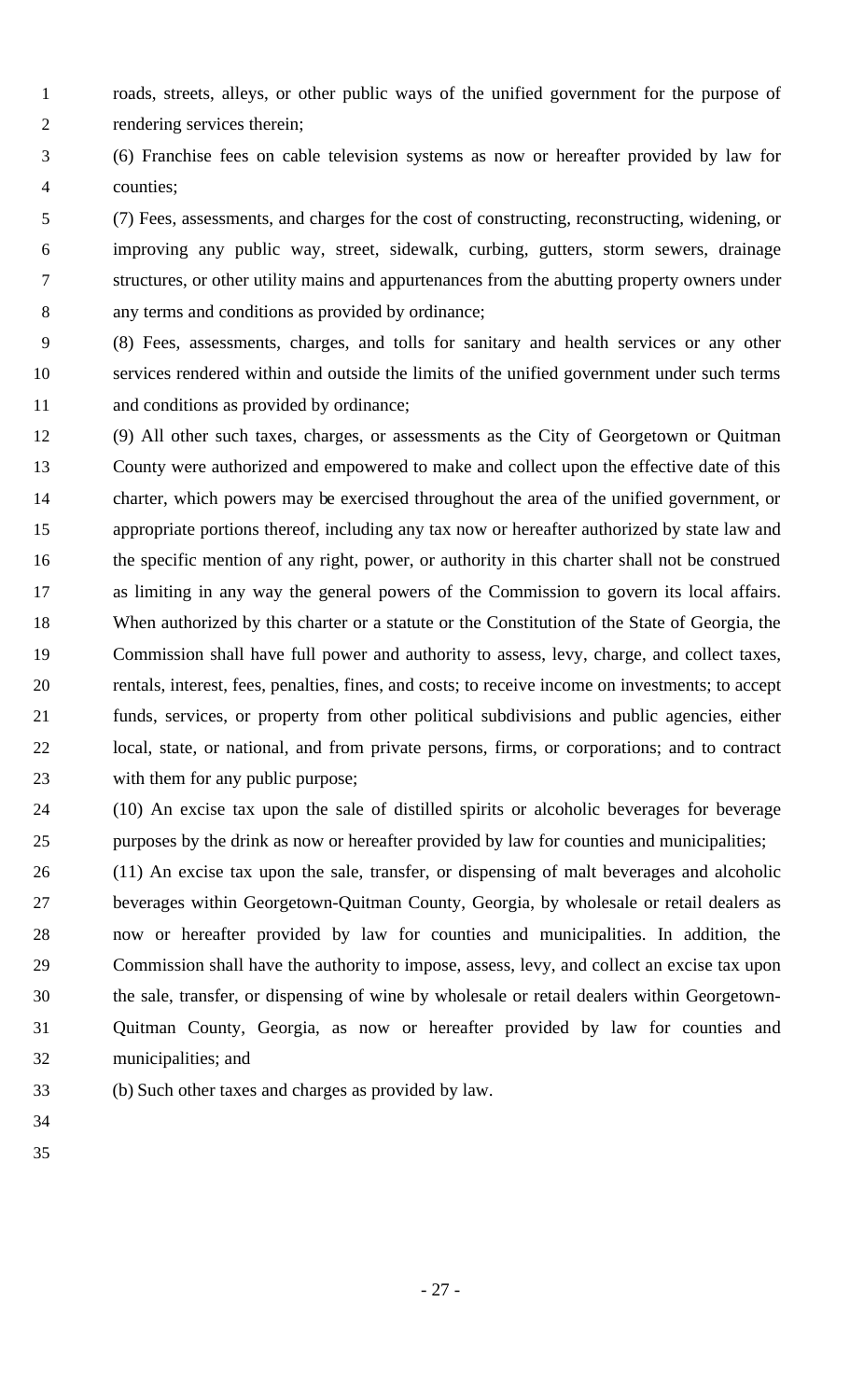| $\mathbf{1}$   | <b>SECTION 6-102.</b>                                                                              |
|----------------|----------------------------------------------------------------------------------------------------|
| $\overline{2}$ | Collection of Delinquent Taxes and Fees.                                                           |
| $\mathfrak{Z}$ |                                                                                                    |
| $\overline{4}$ | The collection of delinquent taxes and fees shall be as provided in state law for the collection   |
| 5              | of delinquent property taxes by counties.                                                          |
| 6              |                                                                                                    |
| $\tau$         |                                                                                                    |
| 8              | <b>CHAPTER 2 - Borrowing and Indebtedness</b>                                                      |
| 9              | <b>SECTION 6-201.</b>                                                                              |
| 10             | Issuance of General Obligation Bonds.                                                              |
| 11             |                                                                                                    |
| 12             | (a) The Commission shall be authorized to issue and sell general obligation bonds, after           |
| 13             | approval of the qualified voters, under the provisions of the Constitution and general laws of     |
| 14             | Georgia for any public purpose for the benefit of the unified government or any tax area or        |
| 15             | service district thereof; provided, however, that for the purpose of issuing and selling such      |
| 16             | general obligation bonds, the unified government shall be deemed a county and the provisions       |
| 17             | of the Constitution and laws of Georgia governing the limitations, terms, and procedures for       |
| 18             | the issuance and sale of bonds by counties shall apply to the unified government unless            |
| 19             | otherwise provided by this charter.                                                                |
| 20             | (b) All general obligation bonds shall be issued in the name of Georgetown-Quitman County,         |
| 21             | Georgia, and shall be an obligation thereof, and the full faith and credit of the unified          |
| 22             | government shall be pledged for all general obligation bonds issued thereunder which are           |
| 23             | payable from ad valorem taxes, and for such purpose, the Commission shall have the                 |
| 24             | authority to levy and collect ad valorem taxes without limit as to rate or amount on all taxable   |
| 25             | property within the territorial limits of the unified government.                                  |
| 26             |                                                                                                    |
| 27             | SECTION 6-202.                                                                                     |
| 28             | Debt Limitation; General Obligation Bonds.                                                         |
| 29             |                                                                                                    |
| 30             | The total general obligation bond indebtedness of the unified government payable from ad           |
| 31             | valorem taxes (including all outstanding general obligation bonds of the former City of            |
| 32             | Georgetown and Quitman County on the effective date of this charter) shall not exceed 10           |
| 33             | percent of the assessed value of all taxable property within the territorial limits of the unified |
| 34             | government.                                                                                        |
| 35             |                                                                                                    |
|                |                                                                                                    |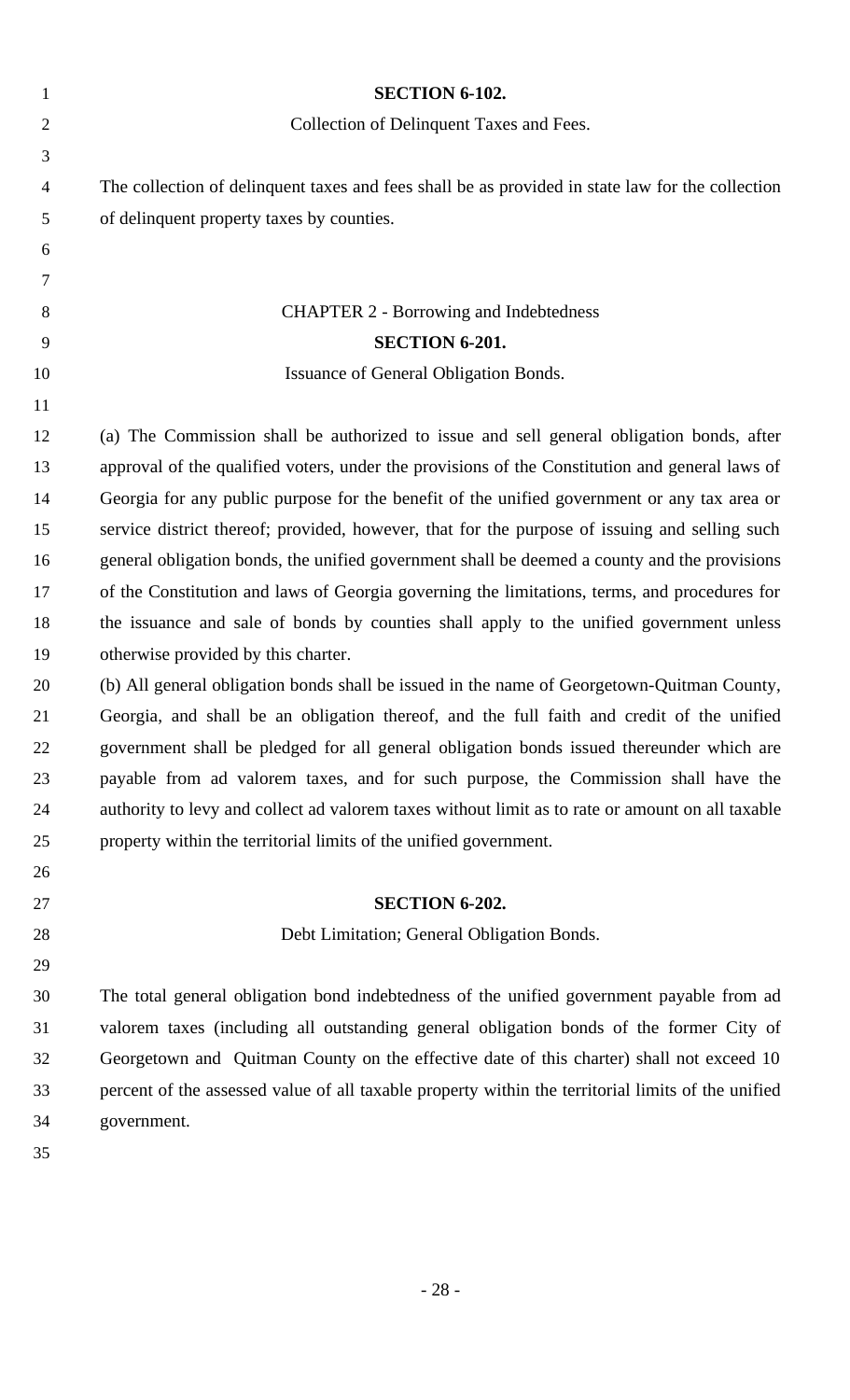| $\mathbf{1}$   | <b>SECTION 6-203.</b>                                                                            |
|----------------|--------------------------------------------------------------------------------------------------|
| $\overline{2}$ | Revenue Bonds.                                                                                   |
| 3              |                                                                                                  |
| 4              | The Commission shall be empowered and authorized to issue revenue bonds for the purposes         |
| 5              | and in the manner as now or hereafter provided by Article 3 of Chapter 82 of Title 36 of the     |
| 6              | O.C.G.A., the "Revenue Bond Law."                                                                |
| 7              |                                                                                                  |
| 8              | <b>SECTION 6-204.</b>                                                                            |
| 9              | Use of Bond Proceeds.                                                                            |
| 10             |                                                                                                  |
| 11             | All revenue derived by the unified government from the issuance and sale of bonds shall be       |
| 12             | used exclusively for the purposes for which such bonds were issued, and all ad valorem taxes     |
| 13             | collected for the purpose of servicing or retiring such bonds shall be used exclusively for the  |
| 14             | payment of principal and interest thereof.                                                       |
| 15             |                                                                                                  |
| 16             | <b>CHAPTER 3 - Financial Administration</b>                                                      |
| 17             | <b>SECTION 6-301.</b>                                                                            |
| 18             | Fiscal Year.                                                                                     |
| 19             |                                                                                                  |
| 20             | The fiscal year of Georgetown-Quitman County, Georgia, shall begin on the first day of           |
| 21             | January of each year and shall end on the thirty first day of December next following. The       |
| 22             | fiscal year shall constitute the budget year and the year for financial accounting and reporting |
| 23             | of each and every office, department, institution, agency, and activity of the unified           |
| 24             | government, unless otherwise provided by state or federal law.                                   |
| 25             |                                                                                                  |
| 26             | <b>SECTION 6-302.</b>                                                                            |
| 27             | Preparation of Budgets.                                                                          |
| 28             |                                                                                                  |
| 29             | The preparation of an annual budget and a capital improvements budget shall be as prescribed     |
| 30             | by ordinance and provisions of this charter.                                                     |
| 31             |                                                                                                  |
| 32             | <b>SECTION 6-303.</b>                                                                            |
| 33             | Scope of Budgets.                                                                                |
| 34             |                                                                                                  |
| 35             | (a) The annual budget should consist of two parts:                                               |
| 36             | (1) Part I of the annual budget shall apply only to the operating expenses of the unified        |
| 37             | government; and                                                                                  |
|                |                                                                                                  |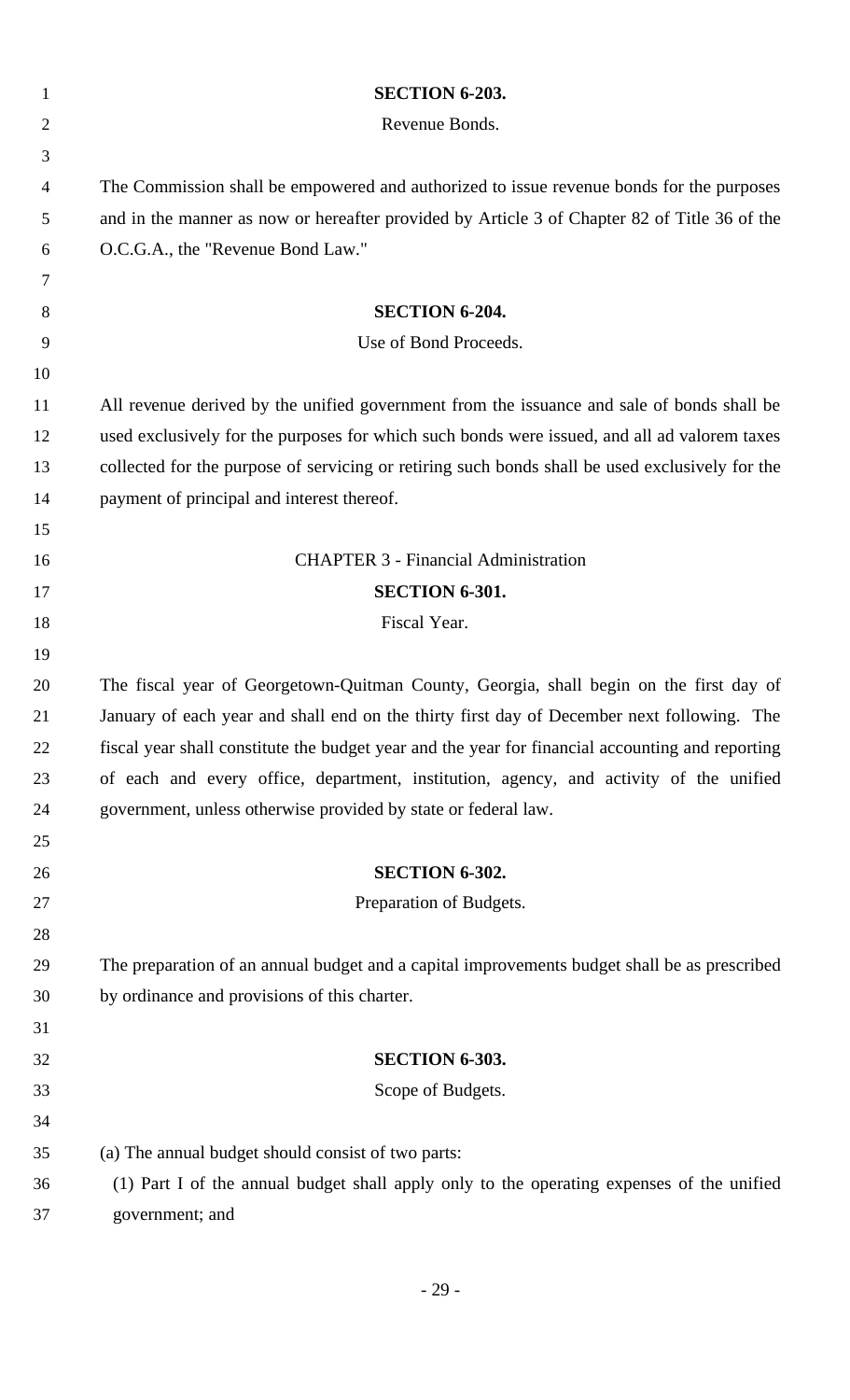| $\mathbf{1}$   | (2) Part II of the annual budget shall apply only to capital improvement expenses of the       |
|----------------|------------------------------------------------------------------------------------------------|
| $\overline{2}$ | unified government.                                                                            |
| 3              | (b) Each section of the annual operating and capital budget shall contain with respect to each |
| $\overline{4}$ | of the operating funds of the government of Georgetown-Quitman County, Georgia, to which       |
| 5              | they are applicable:                                                                           |
| 6              | (1) A reasonable estimate of cash revenues to be received during the ensuing year, classified  |
| 7              | according to source;                                                                           |
| 8              | (2) Proposed expenditures detailed by each department, board, commission, office, agency,      |
| 9              | and activity in accordance with an established classification of accounts, including those     |
| 10             | capital outlays which are to be financed from the revenues of the ensuing year and including   |
| 11             | all debt service requirements in full for such fiscal year; and                                |
| 12             | (3) Such other information as may be considered necessary or desirable by the Manager or       |
| 13             | the Commission.                                                                                |
| 14             | (c) In no event shall the total proposed expenditures from any fund exceed the total           |
| 15             | anticipated revenues plus the estimated unappropriated surplus or fund balance and applicable  |
| 16             | reserves less any estimated deficit at the end of the current fiscal year.                     |
| 17             | (d) The capital improvements budget shall describe capital projects anticipated, the proposed  |
| 18             | expenditures therefore, and the revenues or other sources of funds anticipated to finance such |
| 19             | capital projects.                                                                              |
| 20             |                                                                                                |
| 21             | <b>SECTION 6-304.</b>                                                                          |
| 22             | Submission of Budgets to the Commission.                                                       |
| 23             |                                                                                                |
| 24             | On or before a date fixed by the Commission but not later than 60 days prior to the            |
| 25             | beginning of each fiscal year, the Manager of the unified government shall submit to the       |
| 26             | Commission a proposed operating budget and a proposed capital improvements budget for the      |
| 27             | ensuing fiscal year. The operating budget and the capital improvements budget, the budget      |
| 28             | message, and all supporting schedules shall be filed in the Manager's office and shall be open |
| 29             | to public inspection.                                                                          |
| 30             |                                                                                                |
| 31             |                                                                                                |
| 32             |                                                                                                |
| 33             |                                                                                                |
| 34             |                                                                                                |
| 35             |                                                                                                |

- 30 -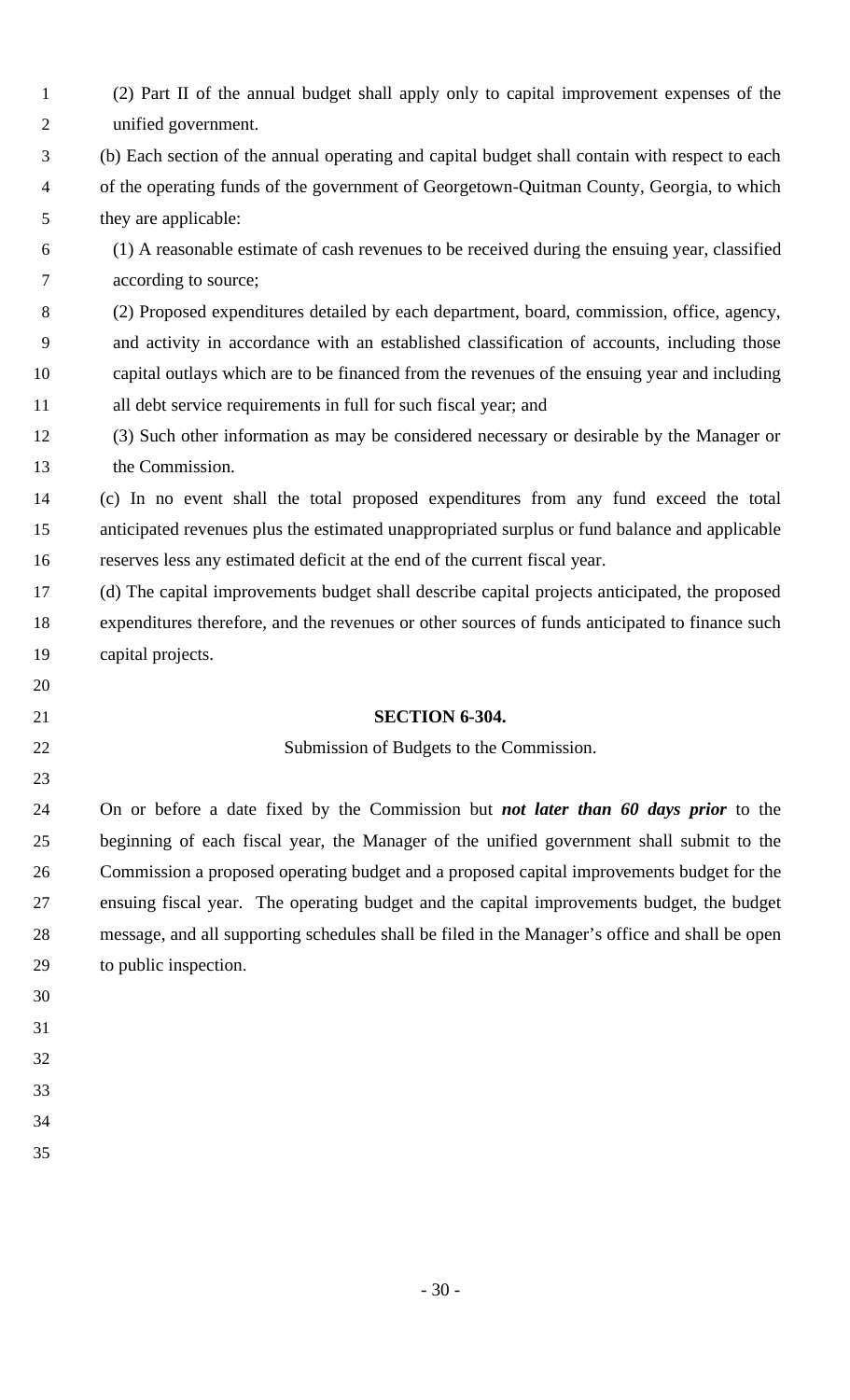|                | <b>SECTION 6-305.</b>                                                                       |
|----------------|---------------------------------------------------------------------------------------------|
| 2              | Adoption of Budgets.                                                                        |
|                |                                                                                             |
| $\overline{4}$ | (a) The Commission may approve, reject, or modify the proposed budget. The budget as        |
| 5              | finally adopted must provide for all expenditures required by law or by other provisions of |
| -6             | this charter and for all debt service requirements for the ensuing fiscal year. The total   |

appropriations from any fund shall not exceed the estimated fund balance, reserves, and

revenues constituting the resources available of such fund.

 (b) The Commission shall adopt the final annual operating budget for the ensuing fiscal year not later than the thirtieth day of June of each year and such budget shall be effective for the fiscal year beginning on the first day of January. In the event the Commission fails to adopt the budget by this date, the amounts appropriated for current operation for the current fiscal year shall be deemed adopted for the ensuing fiscal year, with appropriate items prorated accordingly until such time as the Commission shall adopt a budget for the ensuing fiscal year. Adoption of the annual operating budget shall take the form of an appropriation ordinance or resolution setting out estimated revenues in detail by source and making appropriations accordingly to fund organizational units, purposes, or activities as set forth in 18 the budget document.

- (c) The amount set out in the adopted operating budget for each organizational unit, purpose, or activity shall constitute the annual appropriation for such item, and no expenditure shall be made or encumbrance created in excess of the otherwise unencumbered balance of the appropriation, or allotment thereof, to which it is chargeable.
- (d) The Commission shall adopt by ordinance or resolution the capital improvements program and capital budget for the ensuing fiscal year not later than the thirtieth day of June of each year. The capital budget ordinance or resolution shall show in detail the capital expenditures intended to be made or incurred in the ensuing fiscal year that are to be financed from funds subject to control or appropriation by the Commission and shall be in full conformity with 28 that part of the capital program applicable to the year which it covers. Amounts specified as intended to be spent out of new appropriations shall, upon enactment of the capital budget ordinance or resolution, constitute appropriations of such amounts.
- 
- **SECTION 6-306.**

Property Tax Levies.

 Following the adoption of the operating and capital improvements budgets for each fiscal year the Commission shall levy by ordinance or resolution a general tax on all real and personal property within the county and one or more taxes on all real and personal property in

- 31 -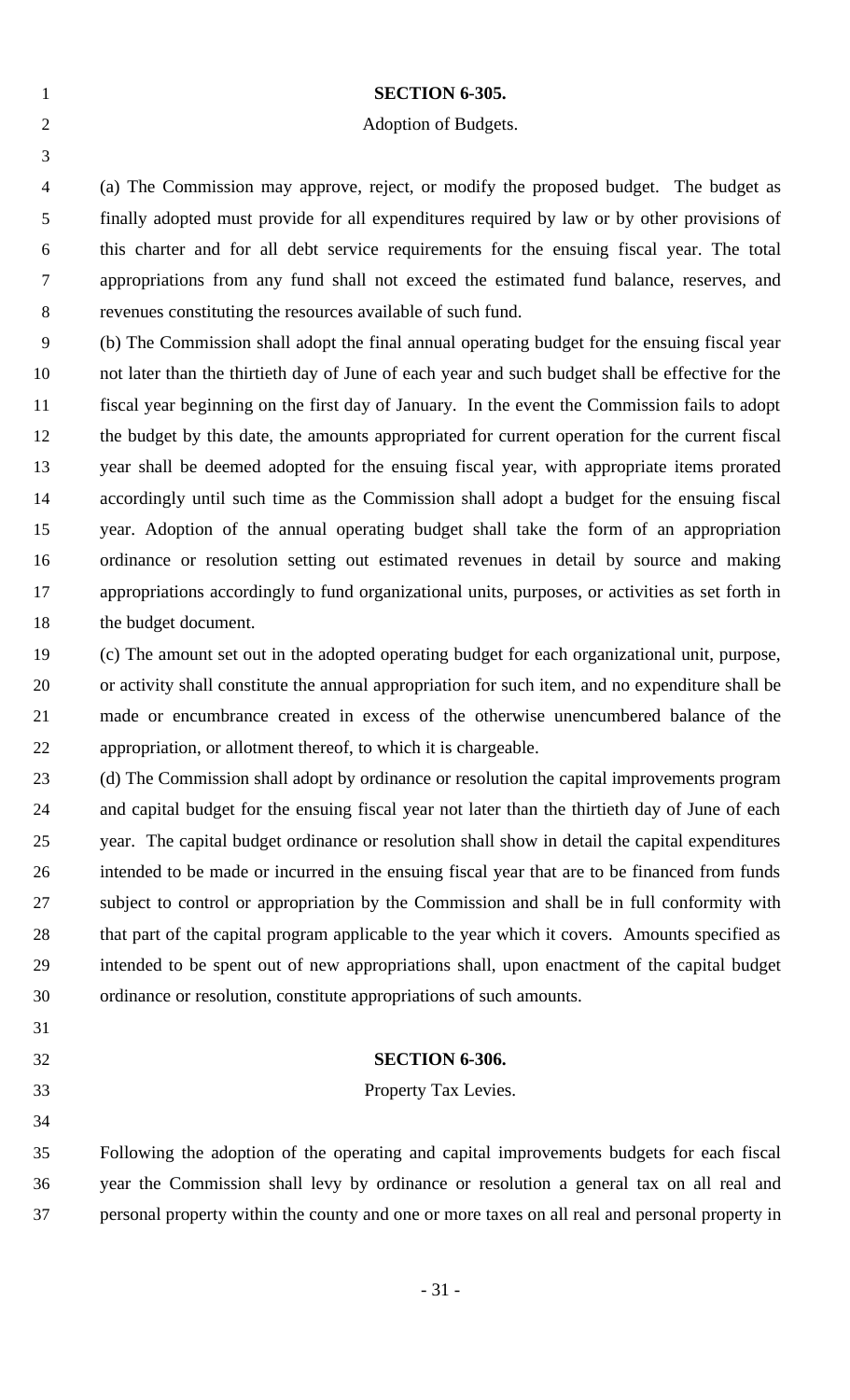| $\mathbf{1}$   | each service district and special services district. The tax rates set by such ordinance or     |
|----------------|-------------------------------------------------------------------------------------------------|
| $\overline{2}$ | resolution shall be such that a reasonable estimate of cash revenues from such levy shall be at |
| 3              | least sufficient, together with other anticipated revenues, fund balances, and applicable       |
| $\overline{4}$ | reserves, to equal the total amount appropriated in such budgets.                               |
| 5              |                                                                                                 |
| 6              |                                                                                                 |
| 7              | <b>SECTION 6-307.</b>                                                                           |
| 8              | Limitation of Funds.                                                                            |
| 9              |                                                                                                 |
| 10             | Upon certification by the Manager that the revenues or other resources actually realized with   |
| 11             | respect to any fund will be less than was anticipated and will be insufficient to meet the      |
| 12             | amounts appropriated from such fund, it shall be the duty of the Manager upon the instruction   |
| 13             | of the Commission to limit such appropriations as may be necessary to prevent deficit           |
| 14             | operation.                                                                                      |
| 15             |                                                                                                 |
| 16             | <b>SECTION 6-308.</b>                                                                           |
| 17             | Transfer of Funds.                                                                              |
| 18             |                                                                                                 |
| 19             | Upon recommendation of the Manager, the Commission may make interfund or                        |
| 20             | interdepartmental transfers in the current operating budget or capital improvements budget at   |
| 21             | any regular or special meeting called for such purpose, provided funds are also available.      |
| 22             |                                                                                                 |
| 23             | <b>SECTION 6-309.</b>                                                                           |
| 24             | Lapse of Appropriations.                                                                        |
| 25             |                                                                                                 |
| 26             | All unencumbered balances of appropriations in the current operating budget at the end of the   |
| 27             | fiscal year shall lapse into the unappropriated surplus or reserves of the fund or funds from   |
| 28             | which such appropriations were made.                                                            |
| 29             |                                                                                                 |
| 30             |                                                                                                 |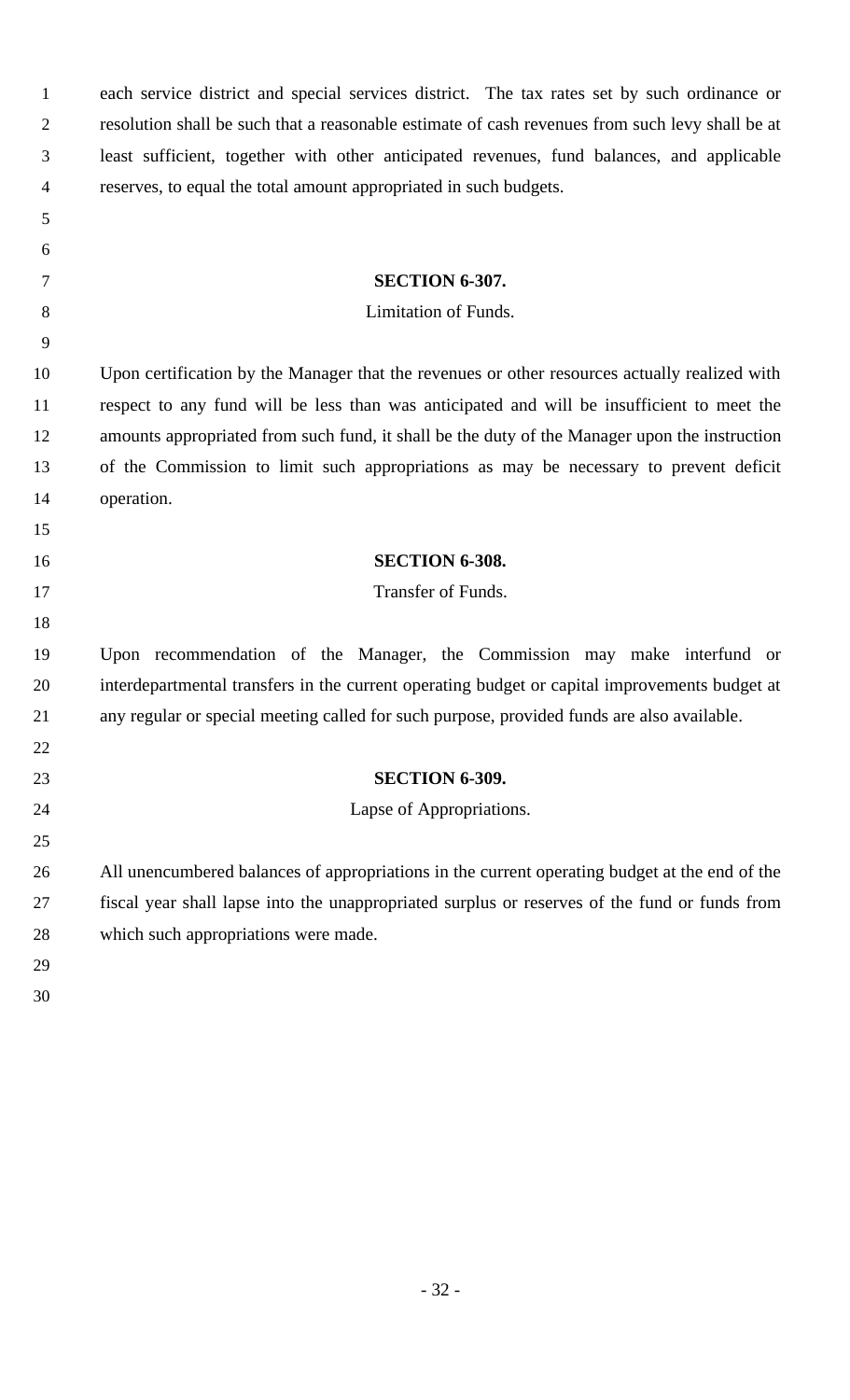| $\mathbf{1}$   | <b>SECTION 6-310.</b>                                                                              |
|----------------|----------------------------------------------------------------------------------------------------|
| $\overline{2}$ | Annual Audit.                                                                                      |
| 3              | (a) The Commission shall provide annually for an independent audit of the accounts and other       |
| 4              | evidences of financial transactions of the government of Georgetown-Quitman County,                |
| 5              | Georgia, and of every office, department, board, commission, authority, or other agency. The       |
| 6              | audit shall be made by a certified public accountant who shall have no personal interest, direct   |
| 7              | or indirect, in the fiscal affairs of Georgetown-Quitman County, Georgia, or of any of its         |
| 8              | departments, offices, boards, commissions, authorities, or agencies. The Commission shall          |
| 9              | by competitive bids, taking into consideration the lowest or best bid, designate such              |
| 10             | accountant or firm annually or for a period not exceeding three years.                             |
| 11             | (b) The audit may be conducted on a quarterly or continuing basis and the final report of the      |
| 12             | annual audit shall be completed as soon as practicable after the close of the fiscal year and in   |
| 13             | no event later than six months after the close of the fiscal year. The audit report shall be filed |
| 14             | with the Manager and made available to the public.                                                 |
| 15             | (c) The Commission may at any time order an examination or special audit of any office,            |
| 16             | department, board, commission, or other agency of Georgetown-Quitman County, Georgia.              |
| 17             |                                                                                                    |
| 18             | <b>CHAPTER 4 - Procurement and Disposition of Property</b>                                         |
| 19             | <b>SECTION 6-401.</b>                                                                              |
| 20             | Contracting.                                                                                       |
| 21             |                                                                                                    |
| 22             | (a.) The Commission shall prescribe by ordinance or resolutions rules and                          |
| 23             | regulations, which must be followed in the making of contracts in order to bind the                |
| 24             | government of Georgetown-Quitman County, Georgia. Except where otherwise                           |
| 25             | provided by law or by ordinance or resolution, all contracts of the government of                  |
| 26             | Georgetown-Quitman County, Georgia, shall be signed by the Chairperson and                         |
| 27             | authenticated by the Manager.                                                                      |
| 28             | (b)All contracts and all ordinances or resolutions which make or authorize contracts               |
| 29             | shall be reviewed for form and legal sufficiency by the unified government attorney.               |
| 30             | (c) All contracts entered into by the Commission with other persons on behalf of the unified       |
| 31             | government shall be in writing and entered on its minutes.                                         |
| 32             | <b>SECTION 6-402.</b>                                                                              |
| 33             | Sale and Disposition of Property.                                                                  |
| 34             |                                                                                                    |
|                |                                                                                                    |

- 33 -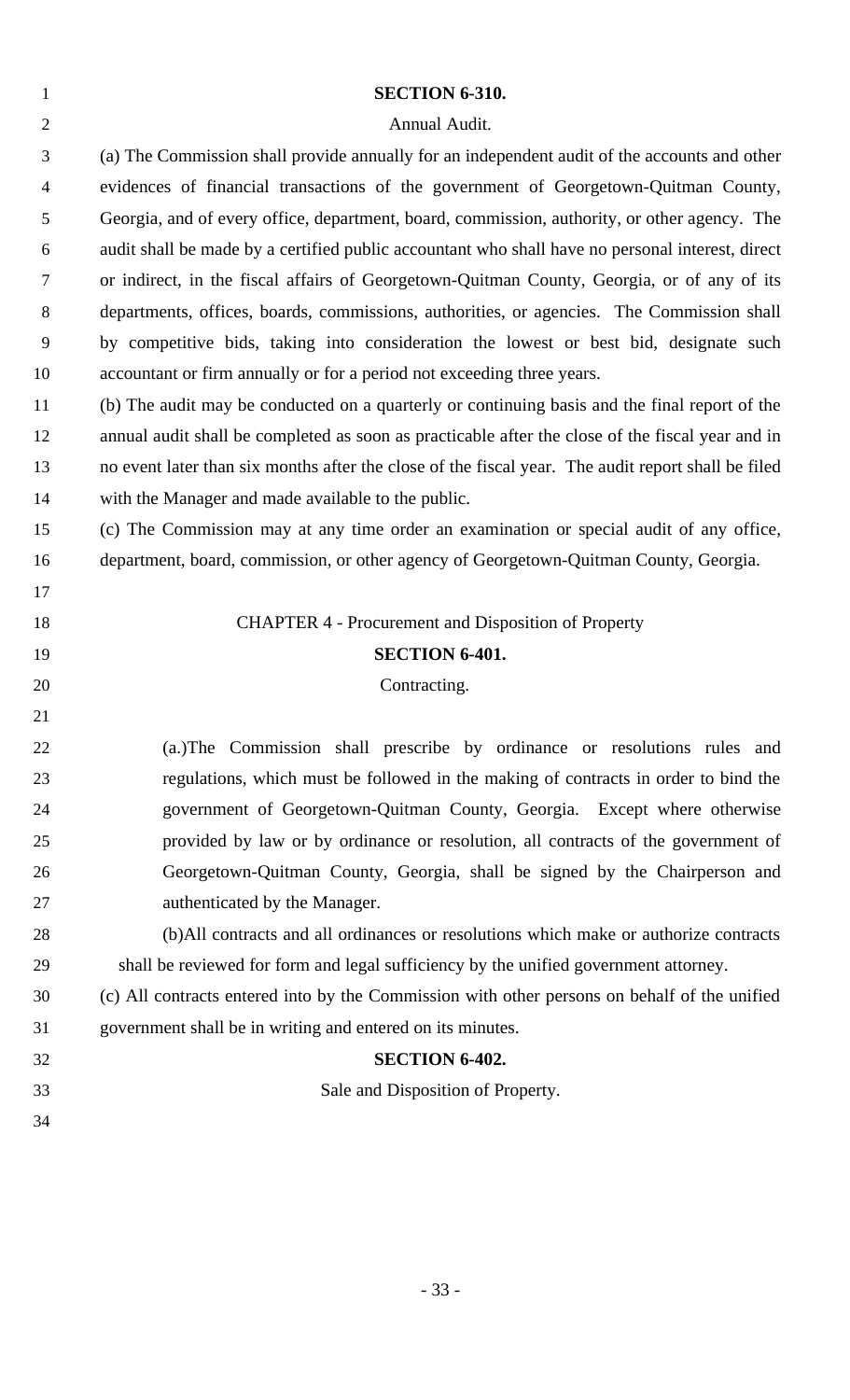- (a) The Commission is authorized to sell any real or personal property owned or held by Georgetown-Quitman County, Georgia, and not needed for governmental or other public purposes in such manner as is required in state law for counties, as provided for in Code Sections 36-9-2 and 36-9-3 of the O.C.G.A.
- (b) The Commission is empowered to authorize the following transactions:
- (1) A transfer of any real or personal property owned by Georgetown-Quitman County, Georgia, to another governmental entity upon finding that such transfer is in the public interest;
- (2) A sale of any such property to another governmental entity; and
- (3) An exchange of such property for property that is owned privately or by some other

governmental entity.

 In each instance, whether the property is transferred, sold, or exchanged, the requirements of a public sale shall not be required; but a statement thereof shall be published in the newspaper designated as the legal organ of the unified government once a week for the two weeks preceding the day in which such transaction is to be concluded. Such statement shall contain a description of the property or properties involved and the prices and estimated values as to each item of property.

- (c) Georgetown-Quitman County, Georgia, may quitclaim any rights it may have in property not needed for public purposes upon a report by the Manager of the unified government and the adoption by the Commission of a resolution, both finding that the property is not needed for public purposes and that the interest of the government of Georgetown-Quitman County, Georgia, therein has no readily ascertainable monetary value.
- (d) Whenever in opening, extending, or widening any street, avenue, alley, or public place of Georgetown-Quitman County, Georgia, a small parcel or tract of land is cut off or separated by such work from a larger tract of land owned by Georgetown-Quitman County, Georgia, the Commission may authorize the execution and deliverance in the name of the government of Georgetown-Quitman County, Georgia, of a deed conveying said cut-off or separated parcel or tract of land to an abutting or adjoining property owner or owners in exchange for rights of way in said street, avenue, alley, or public place, or in settlement of any alleged damages sustained by said abutting or adjoining property owner. All deeds and conveyances so executed and delivered shall convey all title and interest the government of Georgetown-Quitman County, Georgia, has in such property.
- 
- ARTICLE VII
- GENERAL PROVISIONS
- 
- 
- **SECTION 7-101.**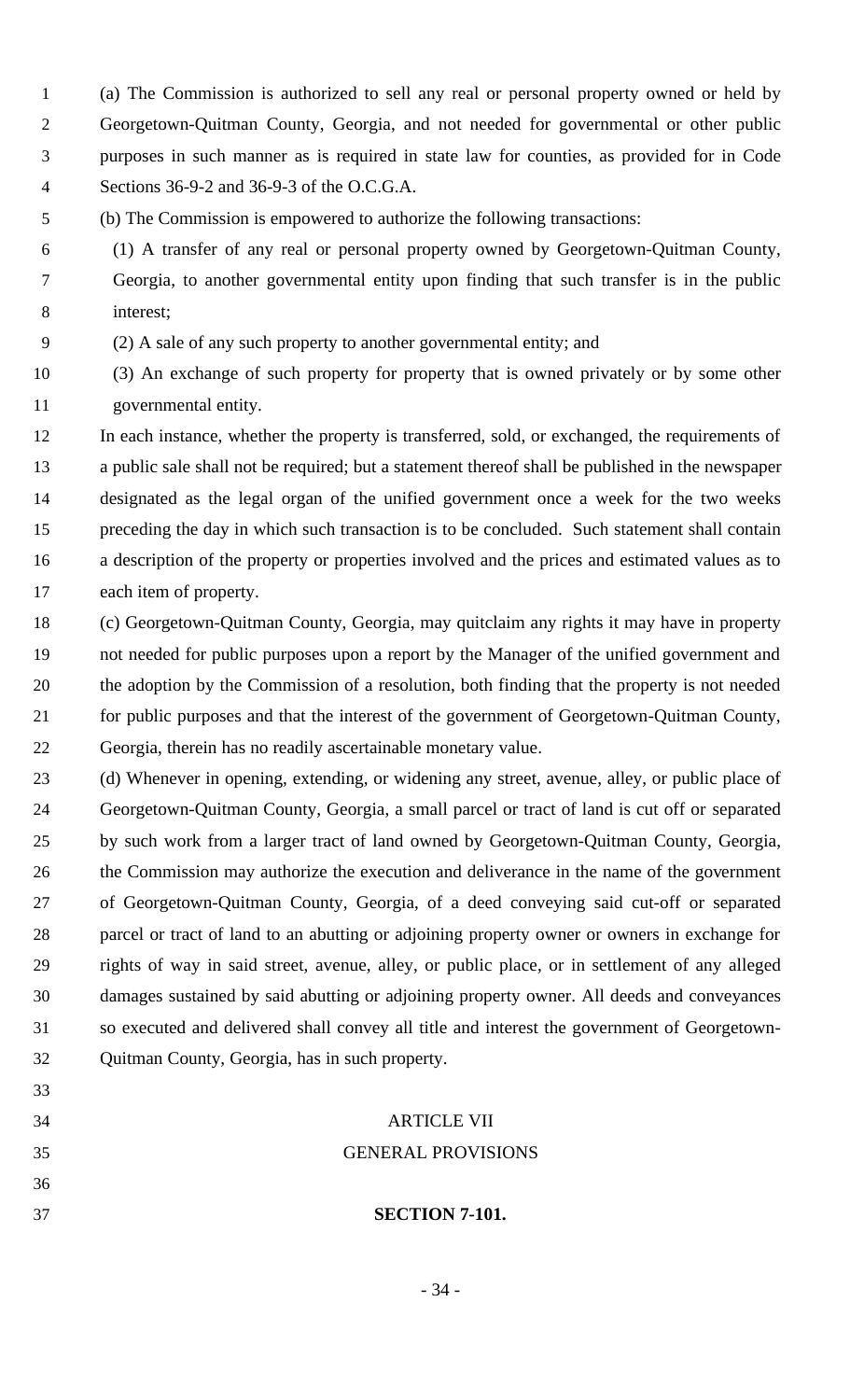Application of Laws; Laws in Force. (a) The general laws of the State of Georgia of a criminal nature shall be applicable to and within the limits of the unified government. (b) In construing the applicability of provisions of the Constitution and the general laws of Georgia which apply in general terms to either counties or municipalities, or both, and local Acts of the General Assembly that apply specifically to Quitman County or the City of Georgetown, or both, the following terms as used in such laws shall be construed to include the unified government as follows: (1) "County" shall be construed to include Georgetown-Quitman County, Georgia; (2) "City," "town," "municipal corporation," or "municipality" shall be construed to include Georgetown-Quitman County, Georgia; (3) "Commissioners of Roads and Revenues" and "Board of County Commissioners" shall be construed to include the Commission of Georgetown-Quitman County, Georgia; (4) "Council," "Mayor and Council," "Aldermen," and "Board of Aldermen" shall be construed to include the Commission of Georgetown-Quitman County, Georgia; (5) "Chairman of the Commissioners of Roads and Revenues" and "Chairman of the Board of County Commissioners" shall be construed to include the Chairperson of the Commission of Georgetown-Quitman County, Georgia; (6) "Mayor" shall be construed to include the Chairperson of the Commission of Georgetown-Quitman County, Georgia; and (7) Any other terms and provisions as used in such Acts to refer specifically to Quitman County or the City of Georgetown, or both, and the officers, employees, departments, and agencies thereof shall be construed to mean Georgetown-Quitman County, Georgia, and its officers, employees, departments, and agencies. (c) In construing the applicability of laws in force to the unified government, the following order shall prevail: (1) The Constitution of the State of Georgia; (2) The general laws of uniform application now in force or hereafter enacted by the General Assembly (as distinguished from general laws of local application through classification by population) applicable to municipal corporations or counties, or both; (3) This charter and all ordinances and resolutions passed pursuant thereto; (4) Special laws applicable to Quitman County, not in conflict with this charter; (5) Special laws applicable to the City of Georgetown, not in conflict with this charter; and (6) Existing ordinances and resolutions of the former City of Georgetown and existing ordinances and resolutions of the former County of Quitman not in conflict with this charter.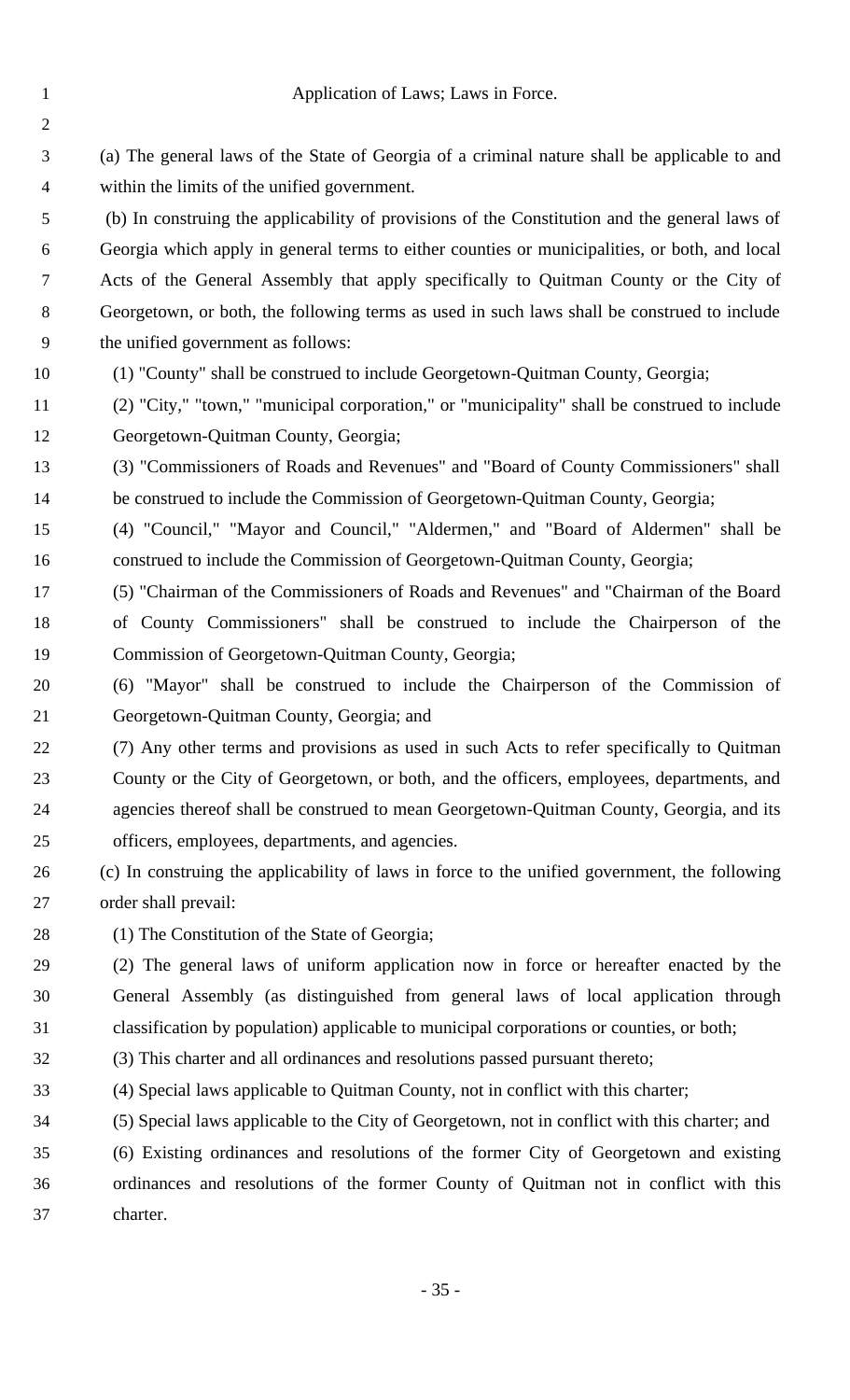| 1              |                                                                                                  |
|----------------|--------------------------------------------------------------------------------------------------|
| $\overline{2}$ |                                                                                                  |
| 3              |                                                                                                  |
| 4              |                                                                                                  |
| 5              | <b>SECTION 7-102.</b>                                                                            |
| 6              | Limitation on Claims and Service.                                                                |
| 7              |                                                                                                  |
| 8              | (a) All contractual claims against the unified government shall be presented within 12 months    |
| 9              | after they accrue or become payable or the same as claimed, unless held by minors or other       |
| 10             | persons laboring under disabilities, who are allowed 12 months after the removal of such         |
| 11             | disability.                                                                                      |
| 12             | (b) Service on the unified government of any suit, process, or order of court shall be served    |
| 13             | upon the Manager.                                                                                |
| 14             |                                                                                                  |
| 15             | <b>SECTION 7-103.</b>                                                                            |
| 16             | Tort and Nuisance Liability.                                                                     |
| 17             |                                                                                                  |
| 18             | The tort and nuisance liability of the unified government shall follow the law and rules of tort |
| 19             | liability applicable to counties in Georgia.                                                     |
| 20             |                                                                                                  |
| 21             | <b>SECTION 7-104.</b>                                                                            |
| 22             | Conflict of Laws.                                                                                |
| 23             |                                                                                                  |
| 24             | For purposes of all applicable laws, the unified government shall constitute a municipality      |
| 25             | and a county, or both. Except as otherwise provided by this charter, if a law applicable to      |
| 26             | municipalities and the same or another law applicable to counties are in conflict, the law       |
| 27             | applicable to municipalities shall prevail.                                                      |
| 28             |                                                                                                  |
| 29             | <b>SECTION 7-105.</b>                                                                            |
| 30             | Competitive Bidding.                                                                             |
| 31             |                                                                                                  |
| 32             | The unified government must utilize competitive bidding procedures as required and in            |
| 33             | compliance with the General Law of the State of Georgia.                                         |
| 34             |                                                                                                  |
| 35             |                                                                                                  |
| 36             |                                                                                                  |
| 37             |                                                                                                  |
|                |                                                                                                  |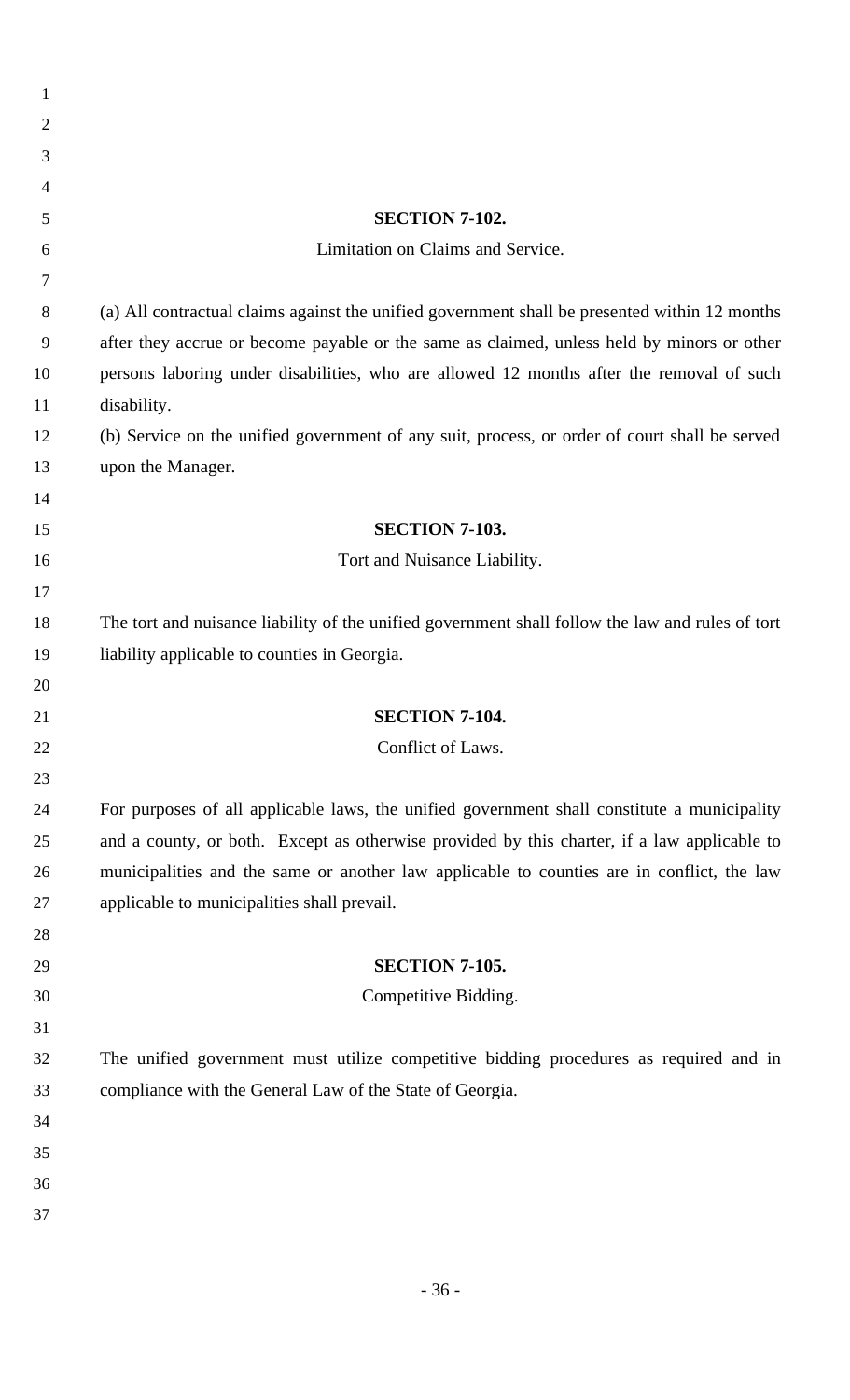- 
- 
- 
- 

#### **SECTION 7-106.**

#### Execution of Assessments.

 Whenever any tax or special assessment is authorized or empowered to be levied or imposed by this charter which is required to be collected by the unified government and such is not paid within the time period specified by the Commission and no specific provision is elsewhere provided in this charter for its collection, then the Manager shall issue execution in the name of the unified government against such person, firm, or entity liable therefore or property subject thereto for such sums as may be due with interest at the legal rate from due date and penalties and costs. The unified government shall have the right to enforce payment of such execution by levy and sale as in the case of county taxes, and the purchaser at such sale shall acquire the same title and rights as a purchaser at a sale for county taxes. Executions issued by the Manager of Georgetown-Quitman County, Georgia, and the levy and sale thereunder shall be governed by general law.

#### **SECTION 7-107.**

#### Authority to Deal with Federal and State Agencies.

 The unified government shall have the power and authority to participate in, cooperate in, and take all necessary action with respect to any and all projects, programs, and undertakings of any nature authorized by any statute, rule, or regulation of the United States, the State of Georgia, or any federal or state agency or instrumentality, including but not limited to community development, highways, aviation, aviation terminals, airports, airport facilities,

 marina, port, rail depot, municipal, area, or regional development, sewer and sewage disposal, public housing, housing for the aged, and transportation or mass transit or any phase thereof; to borrow money and issue promissory notes, general obligation bonds, or revenue bonds or a combination thereof for any such purposes in accordance with provisions of this charter; and to execute mortgages or deeds of trust in favor of any federal agency, secured by property of which the unified government is the legal or beneficial or equitable owner, or in favor of any private agency where the loan is guaranteed by a federal agency.

- 
- 
- 
- 
-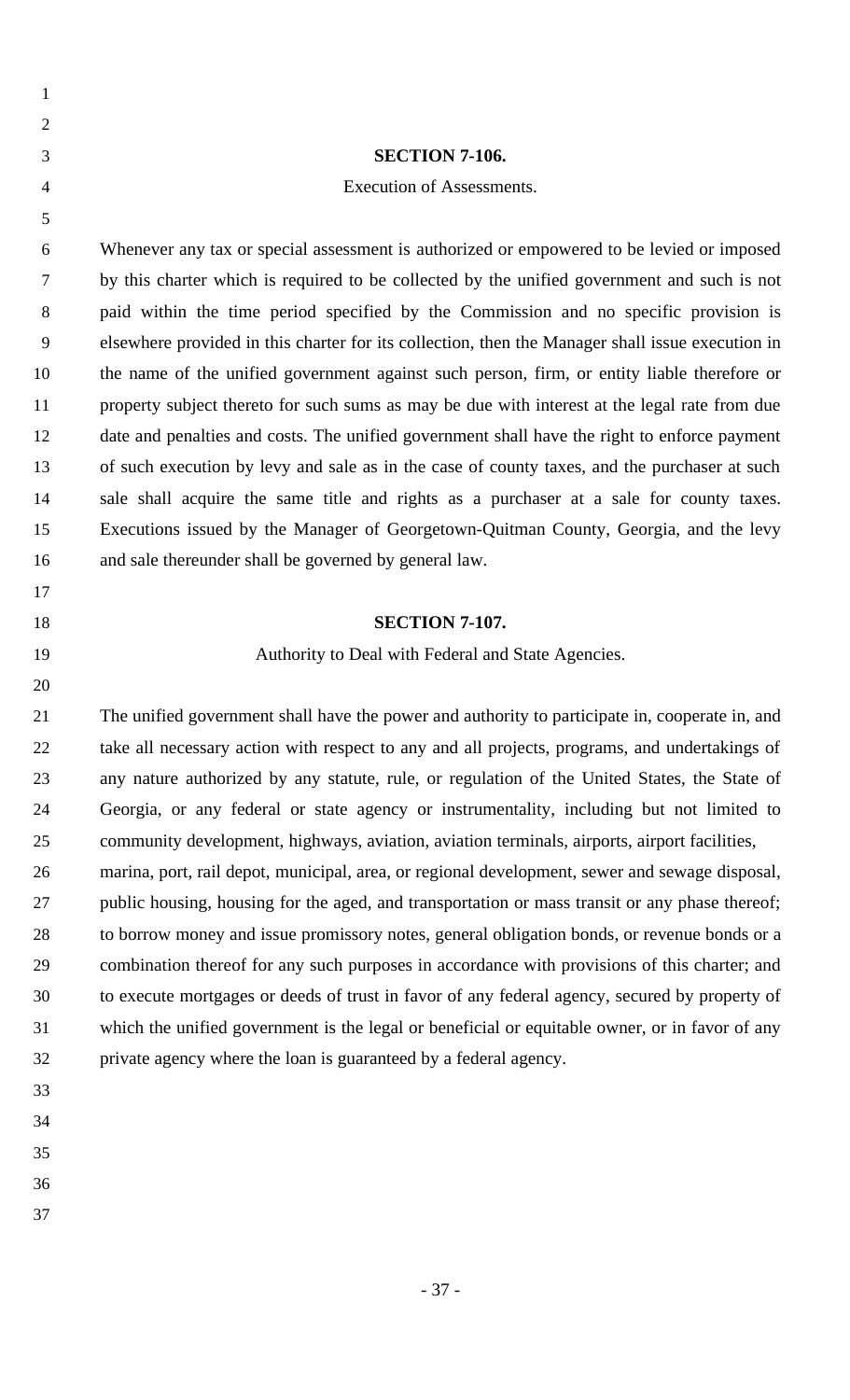| $\mathbf{1}$   | <b>SECTION 7-108.</b>                                                                               |
|----------------|-----------------------------------------------------------------------------------------------------|
| $\overline{2}$ | Federal and State Aid.                                                                              |
| 3              |                                                                                                     |
| $\overline{4}$ | The unified government shall be deemed a county but shall also be deemed an incorporated            |
| 5              | city or municipality for the purpose of determining its right to receive and for the purpose of     |
| 6              | receiving state aid or grant-in-aid from the state of Georgia or from the United States or from     |
| 7              | any agency or instrumentality thereof or from any other source, public or private. The unified      |
| 8              | government shall be entitled to receive as state aid or as grant-in-aid from the State of           |
| 9              | Georgia or from the United States or from any agency or instrumentality thereof or from any         |
| 10             | other source, public or private, all funds to which a county is, or may hereafter be, entitled,     |
| 11             | and also all funds to which an incorporated city or municipality is or may be hereafter             |
| 12             | entitled, and to receive the same without diminution or loss by reason of unification. When         |
| 13             | state aid or other grant-in-aid is distributed to any county on the basis of population or area, or |
| 14             | both, then the entire population and the total area of Georgetown-Quitman County, Georgia,          |
| 15             | shall be considered in calculating and determining the basis for such distribution.                 |
| 16             |                                                                                                     |
| 17             | <b>SECTION 7-109.</b>                                                                               |
| 18             | Budgets of County Officers and Agencies.                                                            |
| 19             |                                                                                                     |
| 20             | All elected officers and all agencies not under the direct control and jurisdiction of the          |
| 21             | Manager such as the Board of Health and the Board of Family and Children Services, which            |
| 22             | receive appropriations from the Commission, shall, on the same date as is applicable to             |
| 23             | budgets submitted by department heads, submit to the Manager annual operating and capital           |
| 24             | budget requests for the ensuing fiscal year. Such budget requests, after any revisions therein      |
| 25             | by the Manager, shall be incorporated into the overall unified government budget for                |
| 26             | submission by the Manager to the Commission, which shall grant a hearing to any such                |
| 27             | officer or agency on such proposed budgets.                                                         |
| 28             |                                                                                                     |
| 29             | <b>SECTION 7-110.</b>                                                                               |
| 30             | Existing Pension Rights Protected.                                                                  |
| 31             |                                                                                                     |
| 32             | (a) Persons who, at the time this charter takes effect, are employed by any office, department,     |
| 33             | board, commission, or agency of the former City of Georgetown shall retain all pension              |
| 34             | rights, which have accrued to them under any existing pension system. The unified                   |
| 35             | government shall continue in force and effect any existing pension system for city employees        |
| 36             | covered thereby who are employed by the unified government, and the services of such                |
| 37             | employees shall not be deemed to have been interrupted by the adoption of this charter.             |
|                |                                                                                                     |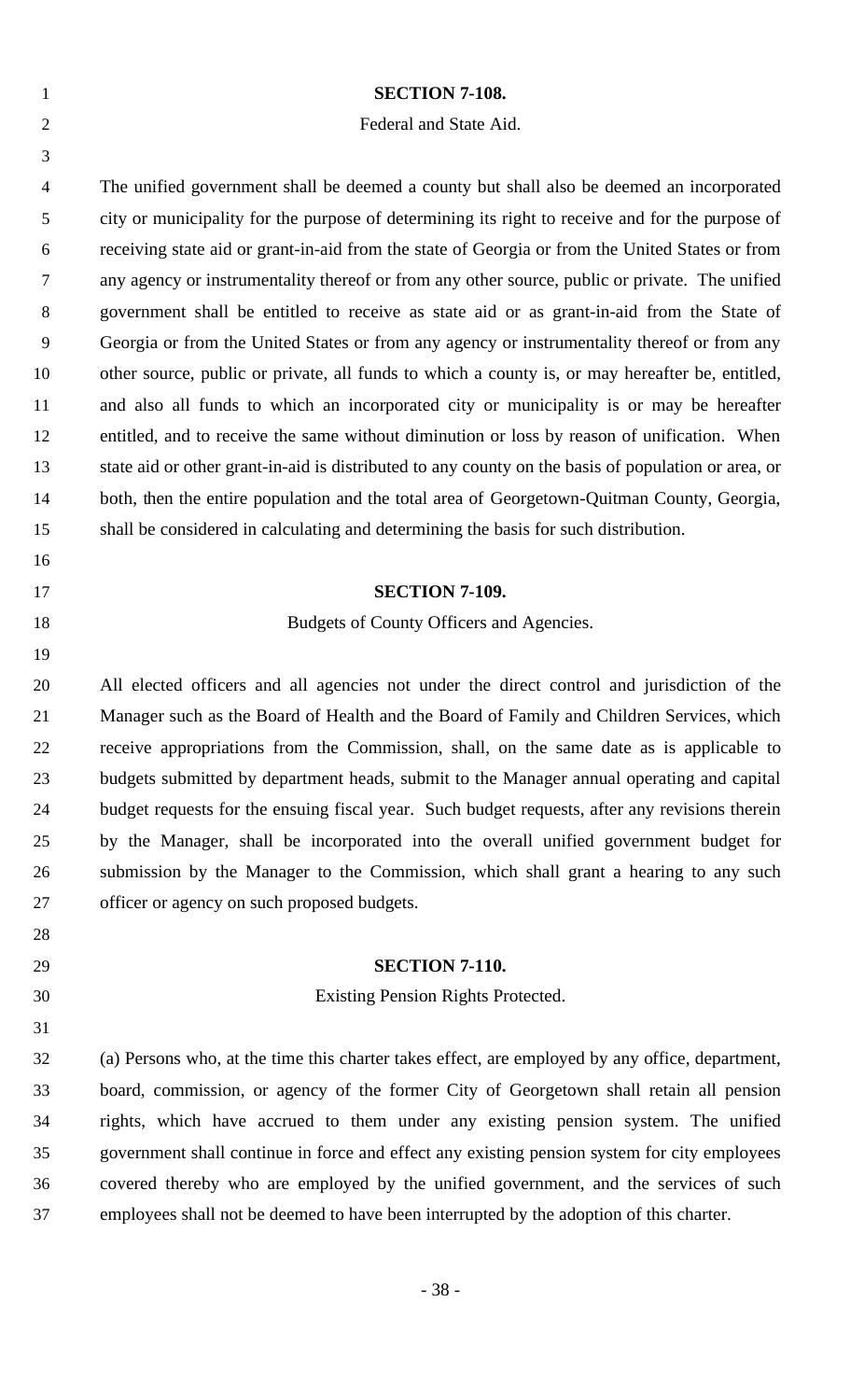| $\mathbf{1}$   | (b) Persons who, at the time this charter takes effect, are employed by any office, department, |
|----------------|-------------------------------------------------------------------------------------------------|
| $\overline{2}$ | board, commission, or agency of the former County of Quitman shall retain all rights, which     |
| 3              | have accrued to them under any existing pension system. The unified government shall            |
| $\overline{4}$ | continue in force and effect any existing pension system for county employees covered           |
| 5              | thereby who are employed by the unified government, and the services of such employees          |
| 6              | shall not be deemed to have been interrupted by the adoption of this charter.                   |
| 7              |                                                                                                 |
| 8              | <b>SECTION 7-111.</b>                                                                           |
| 9              | <b>Establishment of New Pension Systems;</b>                                                    |
| 10             | Merging of Existing Systems.                                                                    |
| 11             |                                                                                                 |
| 12             | The Commission is hereby authorized and empowered to establish and maintain a new               |
| 13             | pension system or pension systems affecting new employees and such other employees as           |
| 14             | desire to be covered thereby and to revise, combine, and consolidate any pension system in      |
| 15             | effect on the effective date of this charter; provided, however, that in no event shall any     |
| 16             | revision, combination, or unification of any existing pension system in effect when this        |
| 17             | charter is adopted result in the curtailment or diminishment of any right accrued under any     |
| 18             | existing pension system to any person heretofore employed by the City of Georgetown,            |
| 19             | Quitman County, or of any agency of such former governments.                                    |
| 20             |                                                                                                 |
| 21             | <b>SECTION 7-112.</b>                                                                           |
| 22             | Amending Charter.                                                                               |
| 23             |                                                                                                 |
| 24             | This charter may be modified, rescinded, changed, or amended by only the following              |
| 25             | methods:                                                                                        |
| 26             | (1) An Act of the General Assembly of Georgia; or                                               |
| 27             | (2) An ordinance adopted by the Commission of Georgetown-Quitman County, Georgia, as            |
| 28             | provided for in Article IX, Section II, Paragraph I of the Constitution of the State of         |
| 29             | Georgia.                                                                                        |
| 30             |                                                                                                 |
| 31             | <b>SECTION 7-113.</b>                                                                           |
| 32             | Fidelity Bonds.                                                                                 |
| 33             |                                                                                                 |
| 34             | All officers of the unified government, both elected and appointed, shall execute such official |
| 35             | bonds in such amounts and upon such terms and conditions as the law or the Commission           |
| 36             | may require.                                                                                    |
| 37             |                                                                                                 |
|                |                                                                                                 |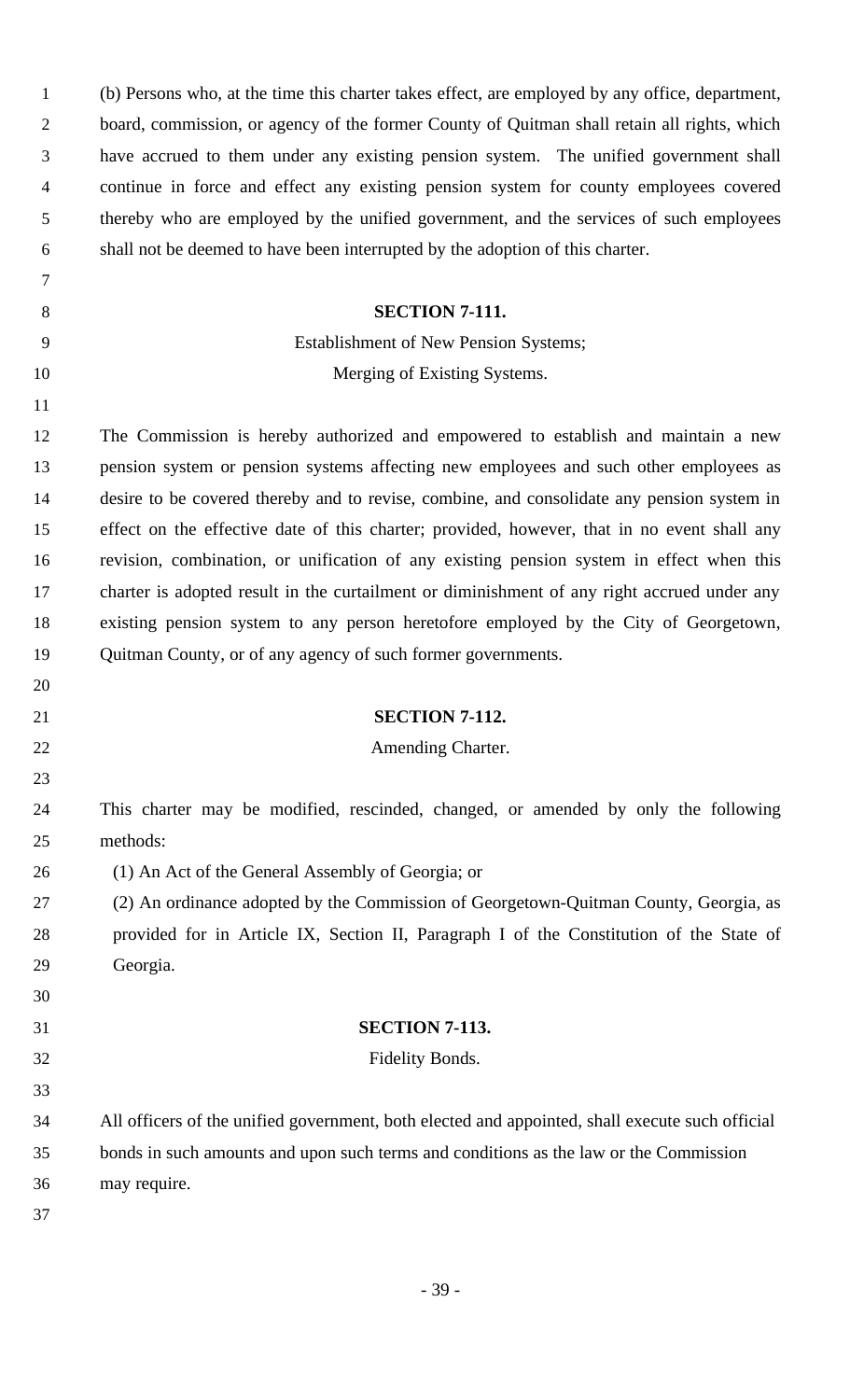| $\mathbf{1}$   | <b>SECTION 7-114.</b>                                                                          |
|----------------|------------------------------------------------------------------------------------------------|
| $\overline{2}$ | Examples of Powers.                                                                            |
| 3              |                                                                                                |
| $\overline{4}$ | The powers of Georgetown-Quitman County, Georgia, shall include, but shall not be limited      |
| 5              | to, the following powers:                                                                      |
| 6              | (1) Ad valorem taxation: to levy, assess, and collect ad valorem taxes on all taxable          |
| 7              | property;                                                                                      |
| 8              | (2) Other taxes: to levy, assess, and collect other taxes allowed by general law and in        |
| 9              | accordance therewith;                                                                          |
| 10             | (3) Business regulation and taxation: to levy, assess, and collect occupational and business   |
| 11             | taxes and to license and regulate occupations and businesses;                                  |
| 12             | (4) Appropriations: to make appropriations and expend funds for support of the unified         |
| 13             | government and any other lawful purpose;                                                       |
| 14             | (5) Debts: to borrow money and issue bonds as authorized by general law;                       |
| 15             | (6) Property: to own property and interests in property;                                       |
| 16             | (7) Gifts: to accept gifts and grants for any purpose related to the powers and duties of the  |
| 17             | unified government on such terms as the donor may impose;                                      |
| 18             | (8) Condemnation: to condemn property inside Georgetown-Quitman County for present or          |
| 19             | future use;                                                                                    |
| 20             | (9) Public utilities: to acquire, lease, operate, and dispose of public utilities;             |
| 21             | (10) Franchises: to grant franchises or make contracts for public utilities and to prescribe   |
| 22             | the conditions of such franchises and contracts;                                               |
| 23             | (11) Roadways: to open, maintain, improve, and close streets and roads and to grant            |
| 24             | franchises and rights of way thereon;                                                          |
| 25             | (12) Public facilities: to acquire, operate, and dispose of public buildings, public projects, |
| 26             | parks, cemeteries, recreational facilities, and other public improvements inside Georgetown-   |
| 27             | Quitman County;                                                                                |
| 28             | (13) Building regulation: to regulate the building trades and the construction of buildings    |
| 29             | and to adopt and enforce building, housing, plumbing, electrical, gas, heating, and air-       |
| 30             | conditioning codes;                                                                            |
| 31             | (14) Planning and zoning: to adopt land use plans and exercise the power of zoning,            |
| 32             | subdivision regulation, and the like;                                                          |
| 33             | (15) Police power: to exercise the police power for the public safety and well-being of the    |
| 34             | citizens of Georgetown-Quitman County;                                                         |
| 35             | (16) Roadside regulation: to prohibit or regulate signs, billboards, and other items upon or   |
| 36             | adjacent to streets and roads;                                                                 |
| 37             | (17) Health: to prescribe and enforce health and sanitation standards;                         |
|                |                                                                                                |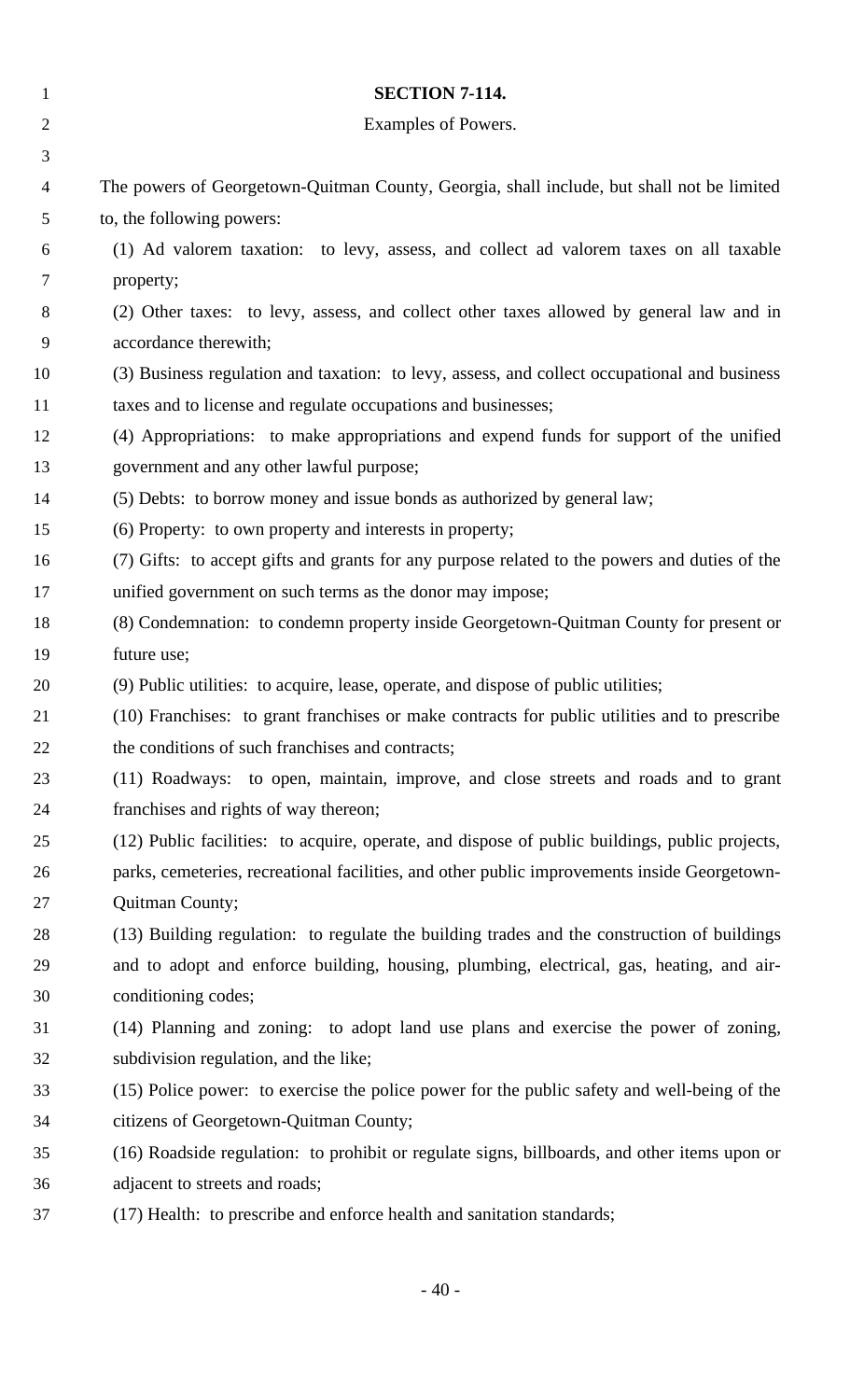- (18) Pollution: to regulate emissions which pollute the air and water;
- (19) Fire safety: to fix fire limits and to prescribe and enforce fire safety regulations;
- (20) Public hazards: to provide for the destruction or removal of public hazards;
- (21) Waste disposal: to provide for and regulate the collection, disposal, and recycling of garbage and wastes;
- (22) Water and sewer fees: to fix and collect water and sewer fees;
- (23) Garbage fees: to fix and collect garbage fees;
- (24) Nuisances: to define and provide for the abatement of nuisances;
- (25) Property protection: to preserve and protect the property of the unified government;
- (26) Prisoners: to provide for public work by prisoners and for their confinement;
- (27) Animal control: to regulate or prohibit the keeping of animals;
- (28) Motor vehicles: to regulate the operation and parking of motor vehicles;
- (29) Taxicabs: to regulate vehicles operated for hire in Georgetown-Quitman County;
- (30) Pensions: to provide and maintain a system of pensions and retirement for employees and officers of the unified government;
- (31) Special assessments: to levy, assess, and collect special assessments to cover the cost of public improvements;
- (32) Contracts: to enter into lawful contracts and agreements;
- (33) Agencies: to create, alter, or abolish departments, boards, offices, commissions, authorities, and agencies of the unified government and to confer appropriate authority upon 21 them;
- (34) Penalties: to provide penalties for violations of ordinances of the unified government;
- (35) Police and fire protection: to exercise the power of arrest through appointed policemen and to operate a fire department;
- (36) Emergencies: to provide for the determination, proclamation, and combating of emergencies;
- (37) Urban redevelopment: to organize and operate an urban redevelopment program;
- (38) Public transportation: to organize and operate public transportation systems; and
- (39) General health, safety, and welfare: to define, regulate, and prohibit any act, practice, conduct, or use of property which is detrimental to the health, sanitation, cleanliness, welfare, and safety of the inhabitants of Georgetown-Quitman County.
- 

## **SECTION 7-115.**

- Section Captions.
- The captions to the several sections of this charter are informative only and are not to be construed as a part thereof.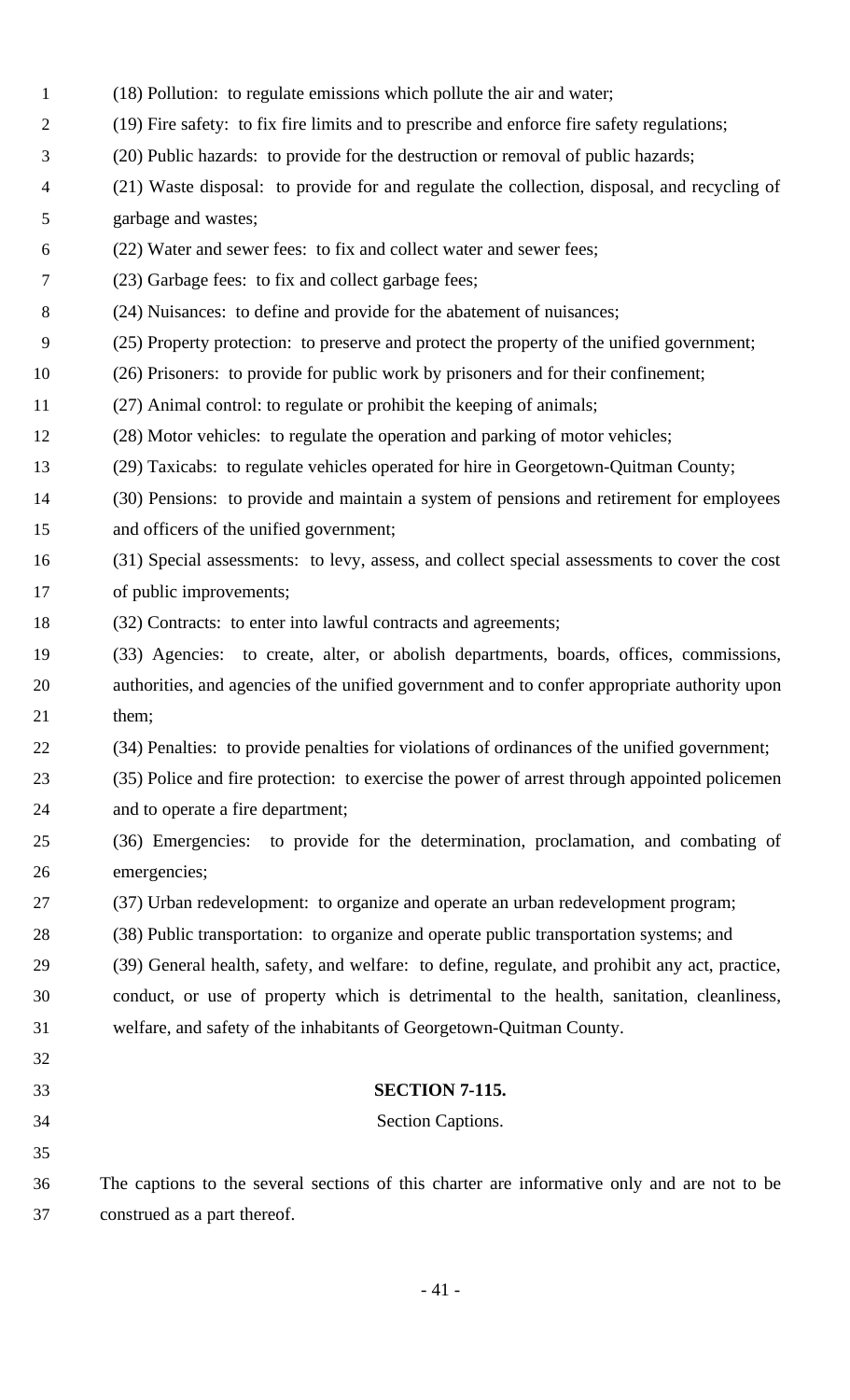| $\mathbf{1}$   |                                                                                                                                                                                           |
|----------------|-------------------------------------------------------------------------------------------------------------------------------------------------------------------------------------------|
| $\overline{2}$ | <b>SECTION 7-116.</b>                                                                                                                                                                     |
| 3              | Effect of Repeals.                                                                                                                                                                        |
| 4              |                                                                                                                                                                                           |
| 5              | No law heretofore repealed, expressly or by implication, shall be revived by the repeal herein                                                                                            |
| 6              | of the repealing Act or by any provision of this charter that disclaims an intention to repeal or                                                                                         |
| 7              | affect enumerated laws.                                                                                                                                                                   |
| 8              |                                                                                                                                                                                           |
| 9              | <b>SECTION 7-117.</b>                                                                                                                                                                     |
| 10             | Severability Clause.                                                                                                                                                                      |
| 11             |                                                                                                                                                                                           |
| 12             | If any provision of this charter or the application thereof to any person or circumstance is held                                                                                         |
| 13             | invalid, such invalidity shall not affect other provisions or applications of this charter which                                                                                          |
| 14             | can be given effect without the invalid provision or application, and to this end the provisions                                                                                          |
| 15             | of this charter are declared to be severable.                                                                                                                                             |
| 16             |                                                                                                                                                                                           |
| 17             | <b>SECTION 7-118.</b>                                                                                                                                                                     |
| 18             | Repeal of Conflicting Laws.                                                                                                                                                               |
| 19             |                                                                                                                                                                                           |
| 20             | All laws and parts of laws in conflict with this charter are hereby repealed.                                                                                                             |
| 21             |                                                                                                                                                                                           |
| 22             |                                                                                                                                                                                           |
| 23             |                                                                                                                                                                                           |
| 24             | <b>ARTICLE VIII</b>                                                                                                                                                                       |
| 25             | <b>TRANSITION PROVISIONS</b>                                                                                                                                                              |
| 26             |                                                                                                                                                                                           |
| 27             | <b>SECTION 8-101.</b>                                                                                                                                                                     |
| 28             | Special Election of First Officials.                                                                                                                                                      |
| 29             |                                                                                                                                                                                           |
| 30             | (a) A special election shall be held on a date fixed by the county election superintendent but                                                                                            |
| 31<br>32       | not later than 120 days following the date of approval of this charter as provided in Section 8-                                                                                          |
| 33             | 110 of this charter, for the purpose of electing the first members of the Commission of the                                                                                               |
| 34             | unified government. The Superintendent of elections shall publish notice of the call for such<br>election in the newspaper in which the Quitman County Sheriff's advertisements appear at |
| 35             |                                                                                                                                                                                           |
| 36             | least 30 days prior to the date of such election. Candidates may qualify until 15 days before<br>the date of the election.                                                                |
|                |                                                                                                                                                                                           |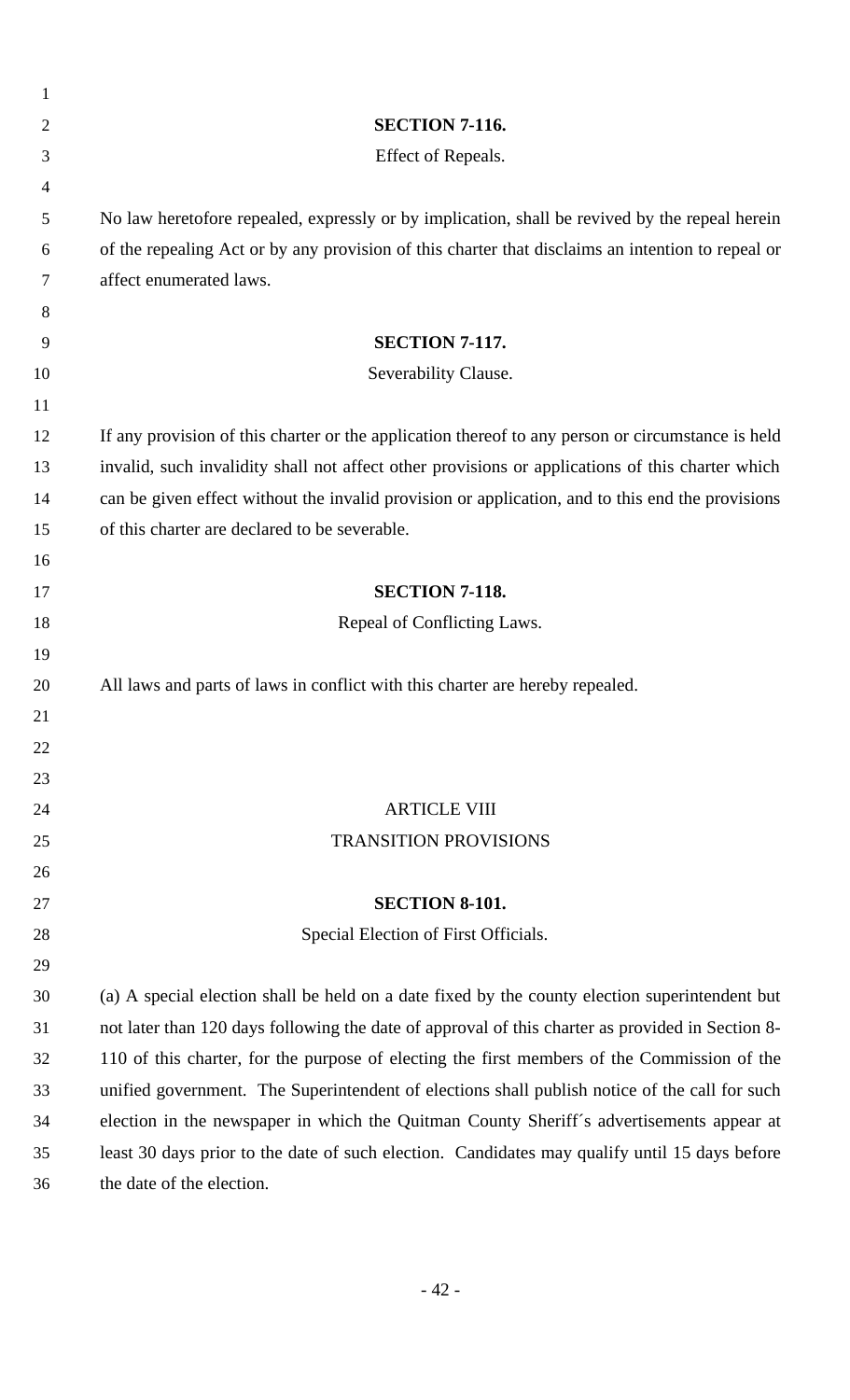| $\mathbf{1}$     | (b) In all other respects, the election shall be held in accordance with the provisions of        |
|------------------|---------------------------------------------------------------------------------------------------|
| 2                | Chapter 2 of Title 21 of the O.C.G.A., the "Georgia Election Code," applicable to county          |
| 3                | elections. Within 30 days following the approval of this charter as provided in Section 8-110     |
| 4                | of this charter, the election superintendent of Quitman County shall prepare a list of qualified  |
| 5                | voters for the five county wide posts. The officials elected at such election shall commence      |
| 6                | the term of their office on the effective date of this charter.                                   |
| 7                | (c) The qualifications for office for such initial election shall be as prescribed by applicable  |
| 8                | provisions of this charter.                                                                       |
| $\boldsymbol{9}$ | (d) Any elected official of Quitman County or of any municipality lying wholly or partially       |
| 10               | therein who is otherwise qualified under this charter shall be entitled to qualify and run for an |
| 11               | office of the unified government.                                                                 |
| 12               |                                                                                                   |
| 13               | <b>SECTION 8-102.</b>                                                                             |
| 14               | Initial Terms of Office.                                                                          |
| 15               |                                                                                                   |
| 16               | The initial terms for Posts 1 and 2 of the first Commissioners of the unified government shall    |
| 17               | expire at the end of the first even-numbered year after their election. The initial terms for     |
| 18               | Posts 3, 4, and 5 shall expire at the end of the second even-numbered year after their election.  |
| 19               | All terms thereafter shall be four years.                                                         |
| 20               |                                                                                                   |
| 21               |                                                                                                   |
| 22               | <b>SECTION 8-103.</b>                                                                             |
| 23               | Effective Date of Charter.                                                                        |
| 24               |                                                                                                   |
| 25               | This charter shall become effective upon the election of members of a Commission of               |
| 26               | Georgetown-Quitman County, Georgia, and their taking office as the governing authority of         |
| 27               | the unified government.                                                                           |
| 28               |                                                                                                   |
| 29               | <b>SECTION 8-104.</b>                                                                             |
| 30               | Cooperation of Former Governments.                                                                |
| 31               |                                                                                                   |
| 32               | All officers, officials, and employees of the former City of Georgetown and Quitman County        |
| 33               | shall cooperate with and assist the Commission, the Manager, and other officers of                |
| 34               | Georgetown-Quitman County, Georgia:                                                               |
| 35               | (1) In planning the unification of departments, boards, commissions, and agencies of said         |
| 36               | former governments and in transferring the functions, duties, and responsibilities of such        |
|                  |                                                                                                   |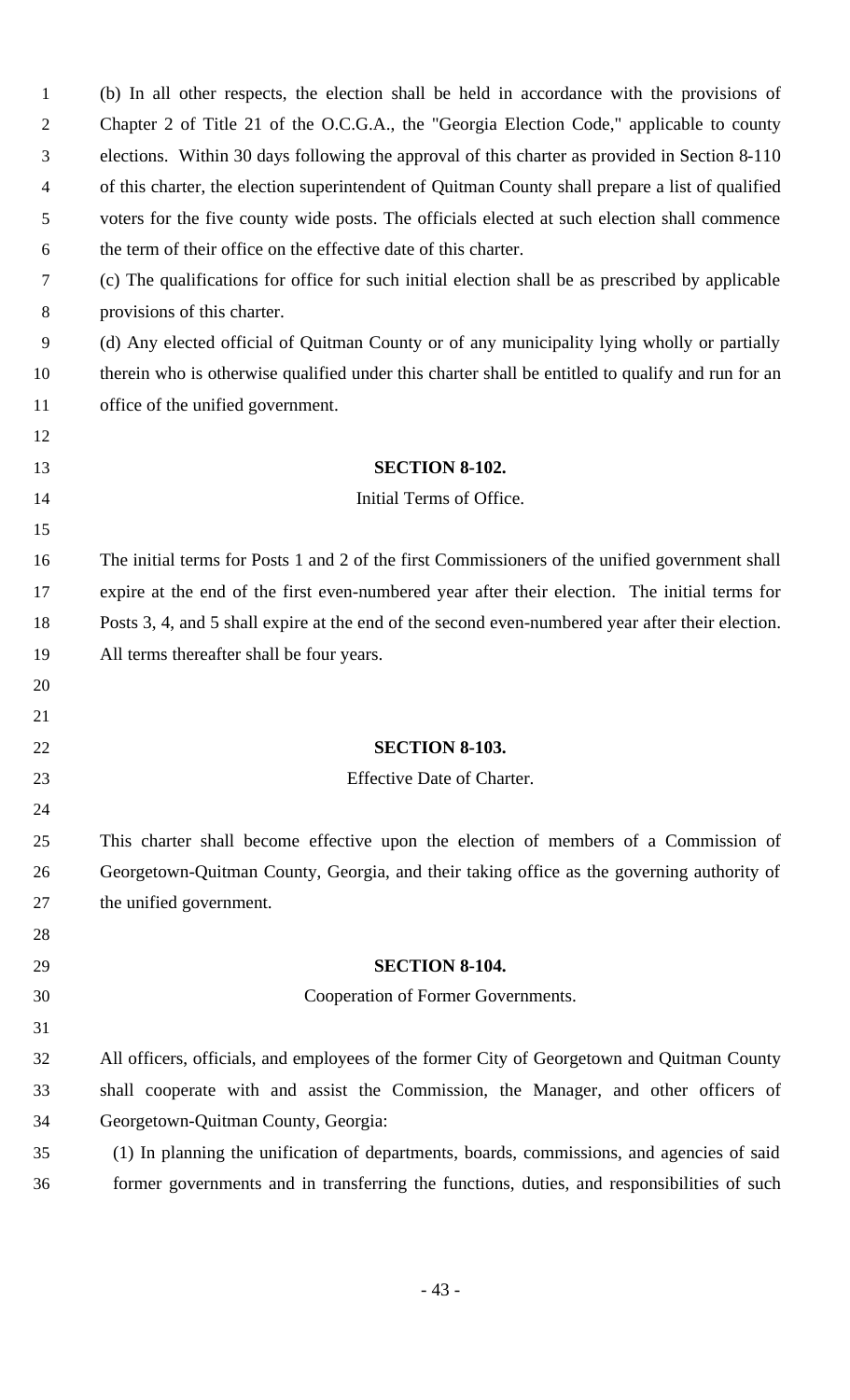- departments, boards, commissions, authorities, and agencies to the appropriate agencies of the unified government of Georgetown-Quitman County, Georgia; and
- (2) In all other respects in order that the transfer of the governments be accomplished in the most orderly manner possible. The officers of the unified government shall be entitled to examine all records, files, and other data in the possession of the former governments and of all officers, officials, employees, and departments thereof. The former governments shall, to the extent possible, provide working areas and facilities for the officers of the unified government.
- 
- **SECTION 8-105.**
- 

Existing Ordinances and Resolutions Continued in Effect.

 (a) Subject to subsection (d) of this section, existing ordinances and resolutions of the Commission of Quitman County and existing rules and regulations of county departments or agencies, not inconsistent with the provisions of this charter, shall continue in effect as ordinances, resolutions, rules, or regulations of Georgetown-Quitman County, Georgia, or the appropriate department or agency thereof until they have been repealed, modified, or amended.

 (b) Subject to subsection (d) of this section, existing ordinances and resolutions of the City of Georgetown, not inconsistent with the provisions of this charter, shall continue in effect as ordinances and resolutions within the former boundaries of the City of Georgetown, until they have been repealed, modified, or amended.

 (c) Subject to subsection (d) of this section, in the event of a conflict between any of the ordinances or resolutions continued by this section, the provisions thereof shall apply only to the territory of the unified government that such ordinance or resolution applied prior to the effective date of this charter and until such ordinance or resolution is repealed, changed, or amended to eliminate the conflict.

 (d) The Commission shall review all ordinances and resolutions and take whatever action is needed to remove any conflicts between ordinances and resolutions continued by this section in order to produce a uniform body of ordinances and resolutions, free of any conflicts or contradictions between such provisions.

- 
- 
- 
-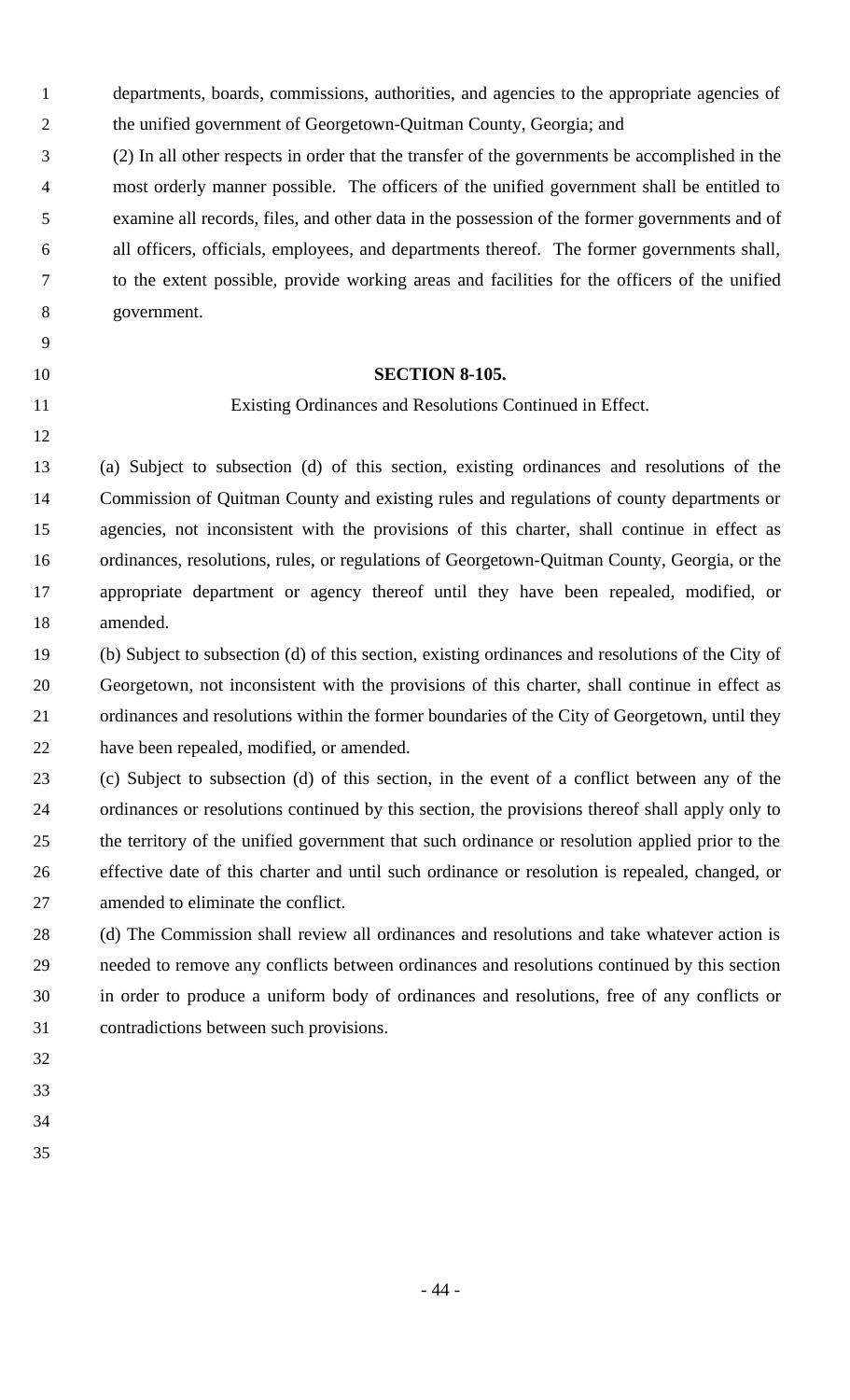| $\mathbf{1}$   | <b>SECTION 8-106.</b>                                                                             |
|----------------|---------------------------------------------------------------------------------------------------|
| $\overline{2}$ | Contracts and Obligations.                                                                        |
| 3              |                                                                                                   |
| 4              | (a) Except as otherwise provided by this charter, all contracts, orders, leases, bonds, and other |
| 5              | obligations or instruments entered into by Quitman County or for its benefit prior to the         |
| 6              | effective date of this charter shall continue in effect according to the terms thereof as         |
| 7              | obligations and rights of the unified government; provided, however, any obligation created       |
| $8\,$          | by Quitman County to become effective after the date of approval of this Charter shall be         |
| 9              | subject to ratification and approval by the Commission of the unified government within six       |
| 10             | months following the effective date of this Charter.                                              |
| 11             | (b) Except as otherwise provided by this charter, contracts, orders, leases, bonds, and other     |
| 12             | obligations or instruments entered into by the City of Georgetown or for its benefit prior to     |
| 13             | the effective date of this charter, shall continue in effect according to the terms thereof as    |
| 14             | obligations and rights of the unified government; provided, however, any obligation created       |
| 15             | by the City of Georgetown to become effective after the date of approval of this Charter shall    |
| 16             | be subject to ratification and approval by the Commission of the unified government within        |
| 17             | six months following the effective date of the Charter.                                           |
| 18             | (c) No pending action or proceeding of any nature (whether civil, criminal, judicial,             |
| 19             | administrative, or other) by or against the City of Georgetown or Quitman County or an            |
| 20             | agency or department thereof shall be abated or otherwise affected by the adoption of this        |
| 21             | charter, and the unified government shall stand substituted as a party in lieu thereof.           |
| 22             |                                                                                                   |
| 23             | <b>SECTION 8-107.</b>                                                                             |
| 24             | Dissolution of Existing Governments.                                                              |
| 25             |                                                                                                   |
| 26             | On the effective date of this charter, the Board of Commissioners of Quitman County and the       |
| 27             | Mayor and Council of the City of Georgetown and all the officers thereof and the offices          |
| 28             | thereof not continued under this charter are abolished, and all emoluments appertaining           |
| 29             | thereto shall cease. Thereupon, the governments of Quitman County and the City of                 |
| 30             | Georgetown shall terminate as separate political entities and all powers, functions, duties, and  |
| 31             | obligations thereof shall be transferred to and vested in the unified government created by this  |
| 32             | charter.                                                                                          |
| 33             |                                                                                                   |
| 34             |                                                                                                   |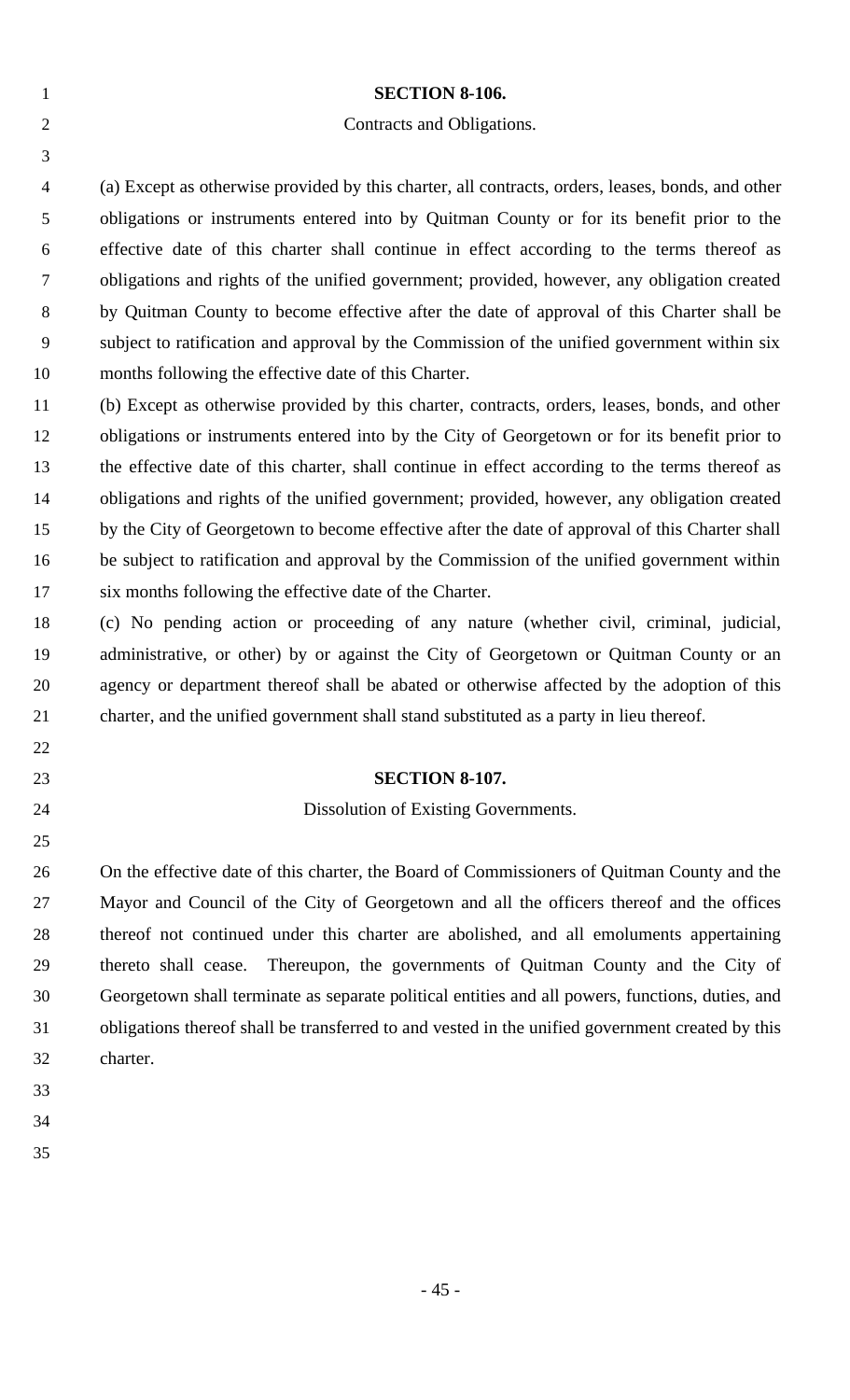| $\mathbf{1}$   | <b>SECTION 8-108.</b>                                                                           |
|----------------|-------------------------------------------------------------------------------------------------|
| $\overline{2}$ | Transfer of Records and Equipment.                                                              |
| 3              |                                                                                                 |
| 4              | When an agency of the City of Georgetown or of Quitman County is abolished or unified by        |
| 5              | this charter, all books, papers, maps, charts, plans, records, other equipment, and personal    |
| 6              | property in possession of the same shall be delivered to the agency to which its rights,        |
| 7              | powers, duties, and obligations are transferred.                                                |
| 8              |                                                                                                 |
| 9              | <b>SECTION 8-109.</b>                                                                           |
| 10             | Officers Serve Until Successors Qualify.                                                        |
| 11             |                                                                                                 |
| 12             | Notwithstanding any other provision of this charter, any officer performing duties under the    |
| 13             | government of the City of Georgetown or Quitman County may continue to perform the              |
| 14             | duties thereof until a successor, whether under the same title or office of another, shall be   |
| 15             | elected or appointed and qualified to perform the duties, it being the intention hereof that no |
| 16             | duty or service shall lapse or be abandoned because of lack of an officer to perform same.      |
| 17             |                                                                                                 |
| 18             |                                                                                                 |
| 19             | <b>SECTION 8-110.</b>                                                                           |
| 20             | Referendum on the Charter.                                                                      |
| 21             |                                                                                                 |
| 22             | (a) Not less than 30 days nor more than 60 days after receipt of the certified copy of the      |
| 23             | proposed charter and after receipt of approval by the Department of Justice of such proposed    |
| 24             | charter, it shall be the duty of the Quitman County election superintendent to call a special   |
| 25             | election for approval or rejection of the proposed charter. The election superintendent shall   |
| 26             | set the date of the election for a day not less than 30 days nor more than 90 days after the    |
| 27             | issuance of the call. The election superintendent shall cause the date and purpose of the       |
| 28             | election to be published once a week for two calendar weeks immediately preceding the date      |
| 29             | thereof in the official legal organ of Quitman County. The ballot shall have written or printed |
| 30             | thereon the following:                                                                          |
|                | " $( )$ YES<br>Shall the charter unifying the governments of the City of Georgetown             |
|                | and Quitman County and creating a single county-wide government to                              |
|                | supersede and replace those governments be approved?"<br>() NO                                  |
| 31             | (b) All persons desiring to vote for approval of the charter shall vote "YES," and those        |
| 32             | persons desiring to vote for rejection of the charter shall vote "NO." If more than one-half of |
| 33             | the votes cast by the qualified voters of Quitman County residing within the corporate limits   |

- 46 -

of the City of Georgetown are for approval of the charter and if more than one-half of the